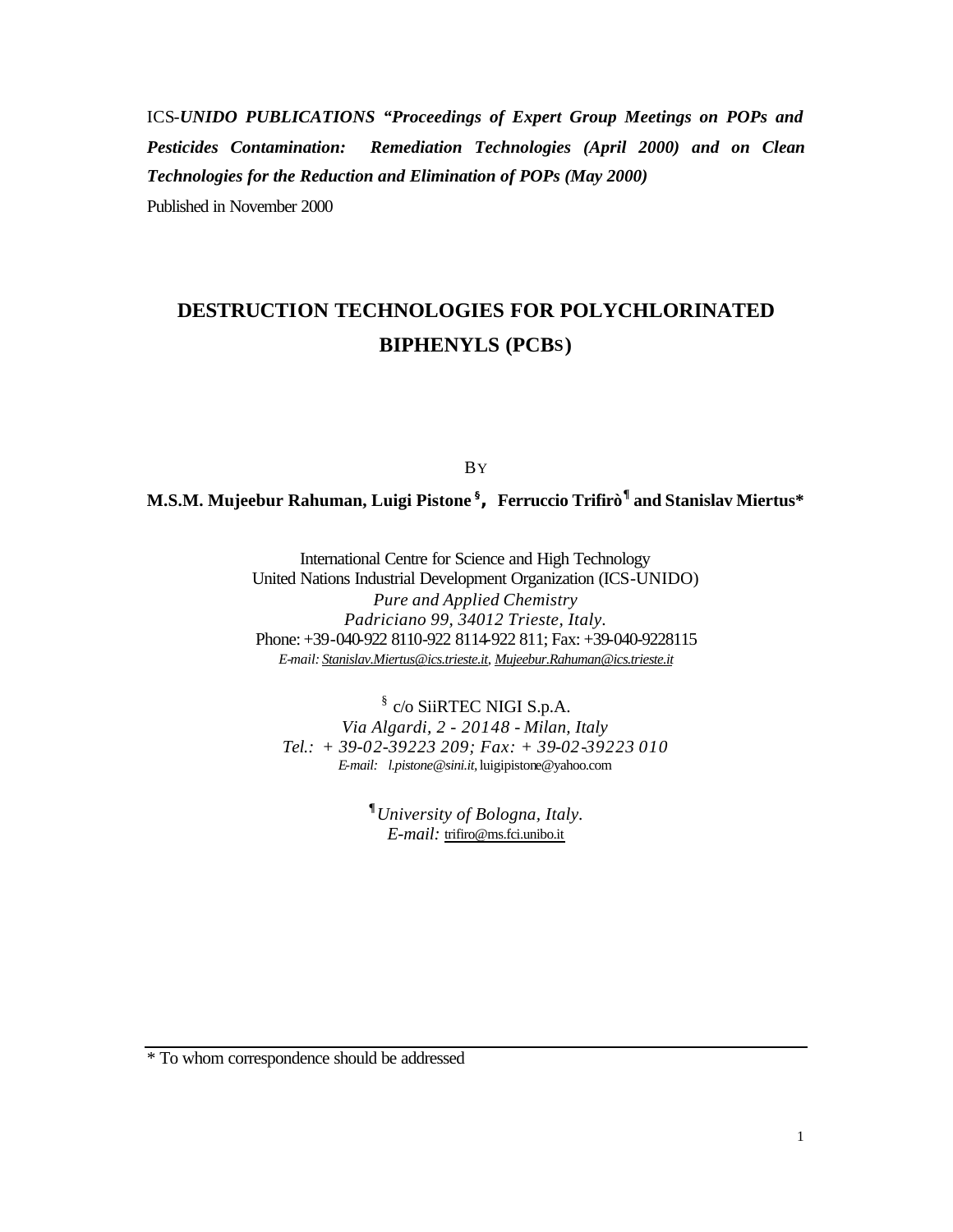| <b>Table of Contents</b>                                                | Page |
|-------------------------------------------------------------------------|------|
|                                                                         |      |
| 1. Introduction                                                         | 4    |
| 2. Facts about PCBs                                                     | 5    |
| 3. Sources of PCBs                                                      | 8    |
| 4. POPs and PCBs Priorities in Environmental Concerns                   | 8    |
| 5. Reduction/Destruction Technologies for PCBs                          | 10   |
| <b>6. Remediation Technologies</b>                                      | 11   |
| 7. Evaluation of Destruction Technologies                               | 11   |
| 8. Historic Treatment Technologies                                      | 13   |
| 8.1. Landfill Cap System and Deep Well Injection                        | 13   |
| 8.2. High Temperature Incineration                                      | 14   |
| 8.3. Cement Kilns                                                       | 15   |
| 9. Emerging and Innovative Technologies                                 | 16   |
| 9.1. Super Critical Oxidation                                           | 16   |
| 9.2. Electrochemical Oxidation                                          | 18   |
| 9.3. Solvated Electron Technology                                       | 19   |
| 9.4. Chemical Reduction Reaction                                        | 20   |
| 9.5. Dehalogenation Process                                             | 21   |
| 9.5.1. Base Catalysed Decomposition                                     | 22   |
| 9.5.2. APEG Plus                                                        | 26   |
| 9.6. Molten Metal Pyrolysis                                             | 30   |
| 9.7. Molten Salt Oxidation                                              | 32   |
| 9.8. Plasma Arc                                                         | 33   |
| 9.9. Catalytic Hydrogenation                                            | 35   |
| 9.10. Ultrasonic Technology                                             | 35   |
| 9.11. Advanced Oxidative Process                                        | 36   |
| 9.12. Solvent Extraction-Chemical Dehalogenation-Radiolytic Degradation | 37   |
| 9.13. Solar Detoxification - Photochemical Degradation                  | 38   |
| 9.14. Thermal Desorption Integrated Technologies                        | 39   |
| 9.14.1. Thermal Desorption-Catalysed Dehalogenation                     | 39   |
| 9.14.2. Thermal Desorption - Pyrolysis                                  | 40   |
| 9.14.3. Thermal Desorption - Retort System                              | 41   |
| 9.14.4. Vitrification                                                   | 42   |
| 9.15. Biological Technologies                                           | 42   |
| 9.15.1. Bioslurry                                                       | 42   |
| 9.15.2. Enhanced Bioremediation                                         | 43   |
| <b>10. Recommendations and Conclusions</b>                              | 43   |
| <b>References</b>                                                       | 45   |

**Tables and Figures**

Ξ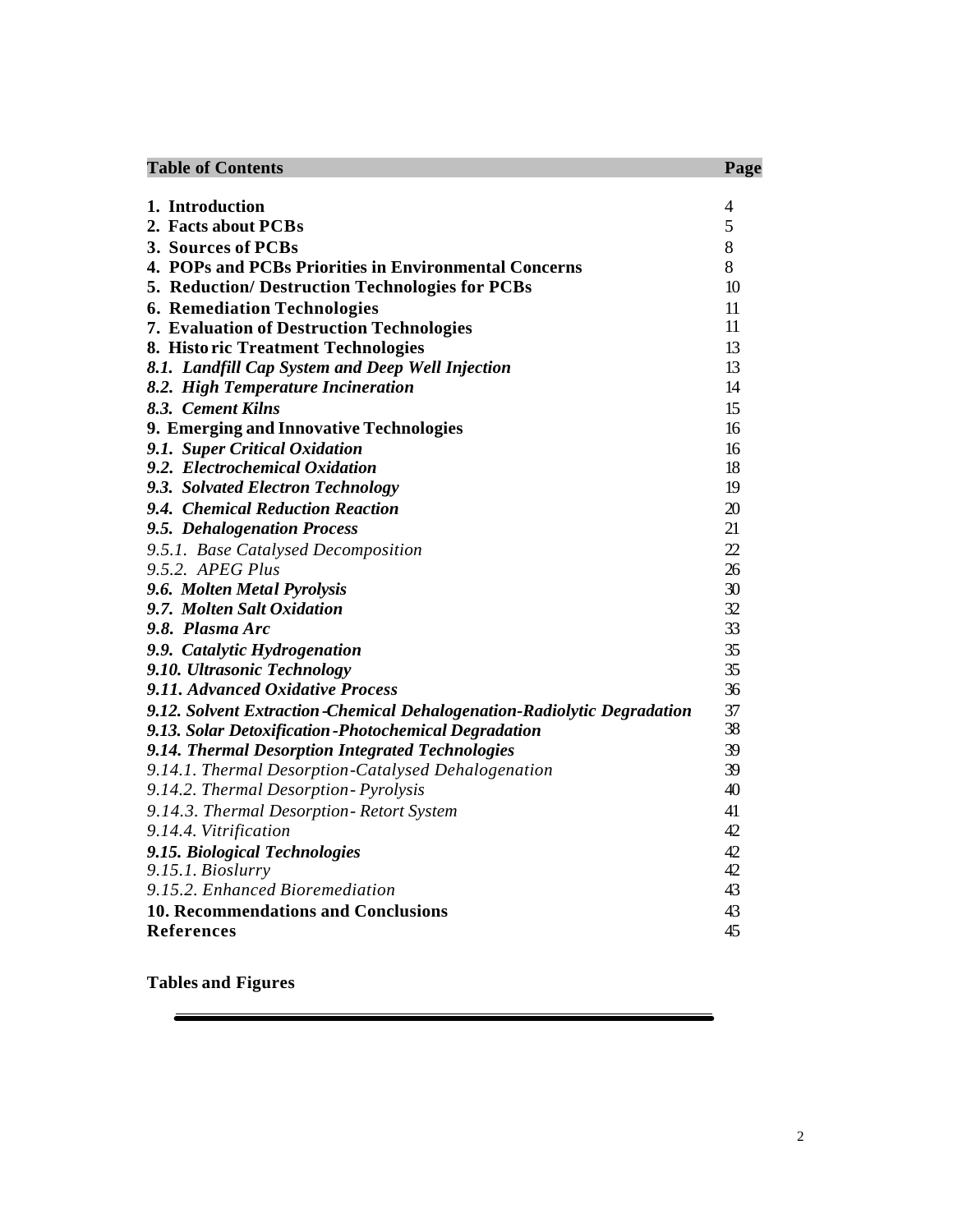# **ABSTRACT**

A critical, necessarily not exhaustive, review of destruction technologies for polychlorinated biphenyls (PCBs) is reported. PCBs are one of the best known of the twelve compound classes defined as Persistent Organic Pollutants (POP).

 Although the production of PCBs has been banned all over the world since several years, as PCBs were and in many instances still are used as dielectric fluids (e.g. some trade names: Aroclor in the U.S.A., Sovtol in the ex U.S. S. R. Countries, Clophen in Germany, Kanechlor in Japan, and so on) and for other industrial uses, their presence in anthropogenic products/equipment/appliances and their dispersion in the environment is still relevant and extremely differentiated. The present PCBs destruction technologies analysis take therefore in account the need for criteria in assessing performances of already developed technologies and, when necessary, optimizing or boosting under development innovative processes.

*Key Words:* PCBs, remediation, waste, treatment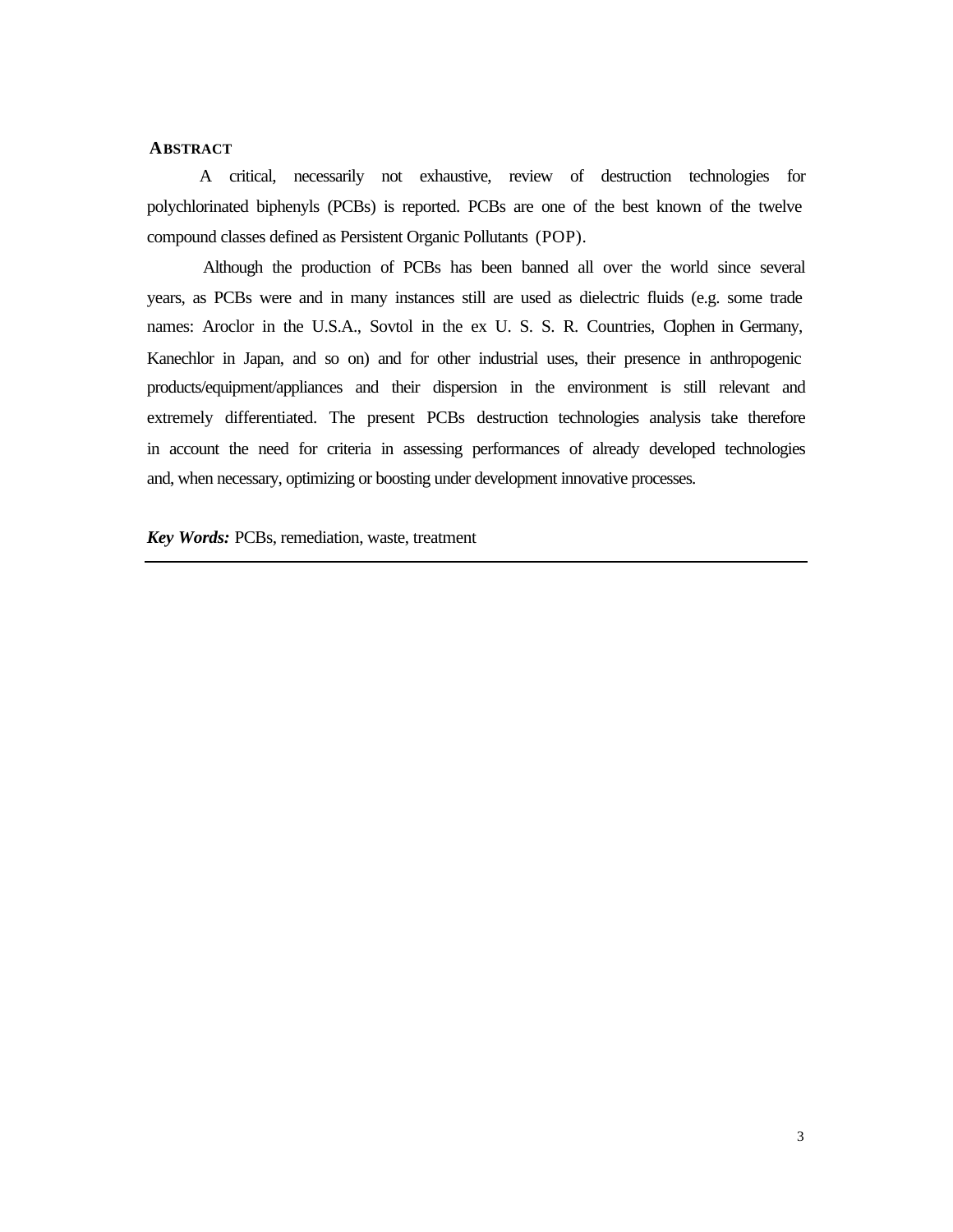#### **1. INTRODUCTION**

There is growing demand in the public opinion (as reflected from governmental and non governmental organizations and from the scientific community efforts) that stocks, stores and environmental reservoirs of obsolete chemicals and POPs-contaminated wastes must be rapidly identified, properly collected and properly destroyed in order to stem their continued migration into the general environment.

Persistent organic pollutants are highly stable organic compounds used as pesticides or in industry or unintentionally produced as the by-products of industrial processes (mainly incineration) and / or other human activity.

The criteria to classify a pollutant as POP are under continuous evolution [1], due to the progress in understanding their environmental fate and the necessity to prevent and remedy their effects on human health and environment: lipophilicity, persistence (resist photolytic, chemical and biological degradation) and toxicity. As POPs are semi-volatile they may be transported around the planet in the atmosphere and as they are fat-soluble by definition (accumulate in the fatty tissues of living organism) a bio-magnification process generally takes place.

Differently from other POPs classes, PCBs are  $-$  or were  $-$  industrial products, mainly synthetic oils. In common with many of them (PCDD/F and pesticides) is the fact that they contain chlorine.

Combustion technologies that have historically been used to attempt the destruction of POPs stocks and POPs contaminated materials may fail to meet the stringent environmental conditions progressively being set in the last decade. Indeed, combustion technologies themselves are identified as major sources from which POPs and other hazardous substances are released to the environment.

Thus the threat of POPs for the environment and health of population on a planetary scale is so serious that it requires urgent and effective measures. Several actions were therefore established under UN agencies (UNEP, UNIDO, ICS-UNIDO, etc) in 1998-2000 within the UNEP program for negotiation rounds of the Intergovernmental Negotiating Committee were held on elaborating the legal documents on international prohibition of POPs. Various aspects of POPs and PCBs have been covered by UNEP Chemicals on following topics: Inventory of World-wide PCB Destruction Capacity [2], Guidelines for the Identification of PCBs and Materials Containing PCBs [3], Inventory of Information Sources on Chemicals PERSISTANT ORGANIC POLLUTANTS [4], Survey of Currently Available Non-Incineration PCB Destruction Technologies [5]. Prior to the POPs negotiations, UNEP

4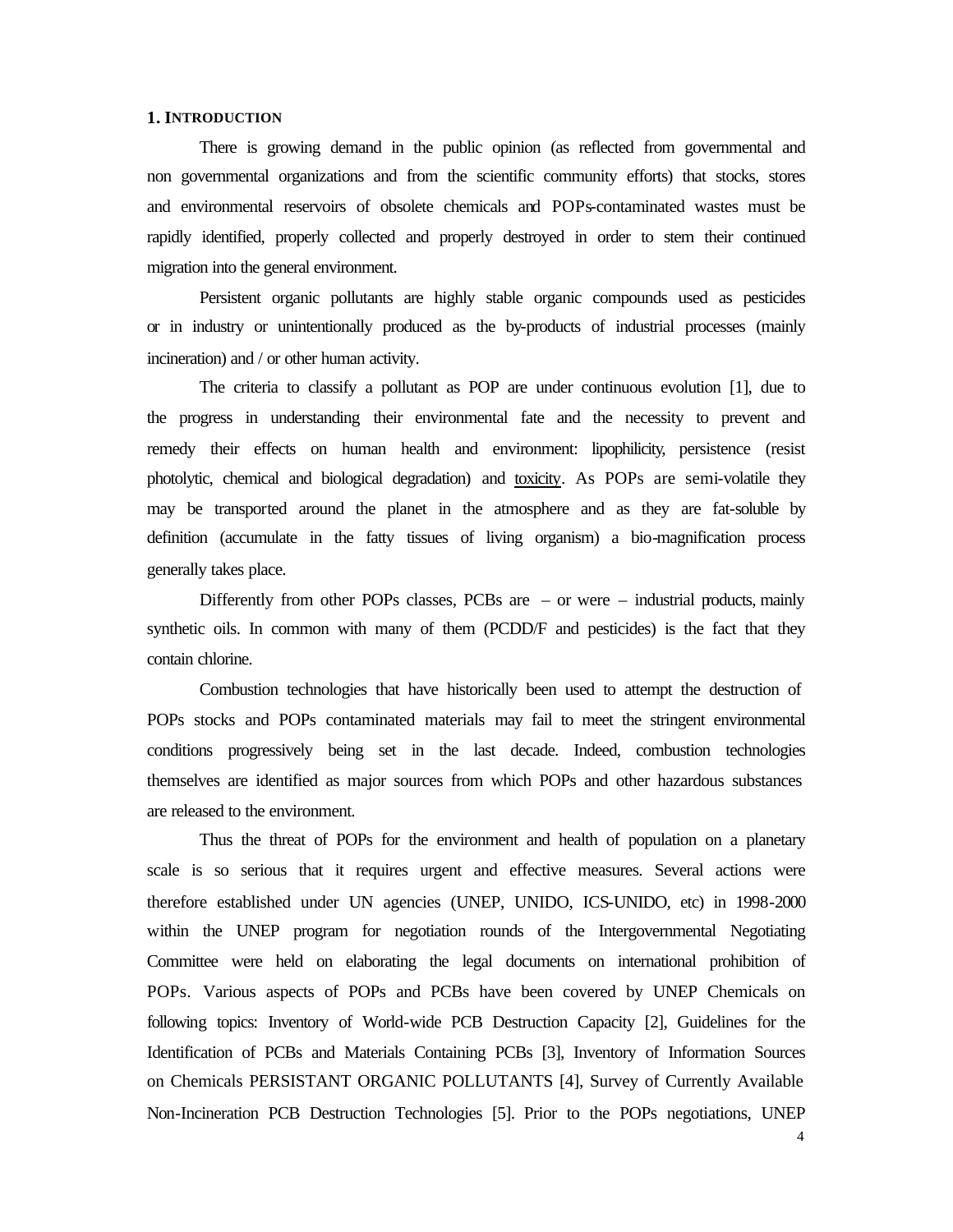organized a series of regional/subregional awareness raising workshops on POPs and PCBs, which covered developing countries and countries with economies in transition to prepare the governments and other partners for the negotiations and encourage immediate action on POPs at the national and regional level including case studies.

Within the plan of action of UN organizations with support of the International Centre for Science and High Technology (ICS)-UNIDO an Expert Group Meeting (EGM) on *"Clean Technologies for the Reduction and Elimination of POPs"* was held in Trieste, Italy, from 4- 5 May 2000. Also ICS-UNIDO in collaboration with the Russian Federation State Duma Committee on Environment, a sub-regional meeting of the international group of experts was held in Sait-Petersburg from 16 to 19 October 2000 on the theme "*POPs reductionelimination in North -Eastern Europe*". The meeting was organised by the Saint-Petersburg Regional Foundation for Scientific and Technological Development.

The purpose of this paper is to review the existing technologies to treat PCBs, presenting their limitations and some technical, environmental, social and economic criteria to choose the most proper technique.

#### **2. FACTS ABOUT PCBS** [6]

*Chemical Structure:* The chemical structure of the PCBs is the following. The variety of possible positions for the chlorine atoms give rise to 209 structures (containing at least one chlorine atom) called congeners. Congeners with the same number of chlorine atoms, but in different positions are termed isomers.

PCBs are either oily liquids or solids and are colorless to light yellow in color. They have no known smell or taste. There are no known natural sources of PCBs. Some commercial PCB mixtures are known in the United States by their industrial trade names, such as Aroclor and Askarel.



*Chemical Structure of PCBs*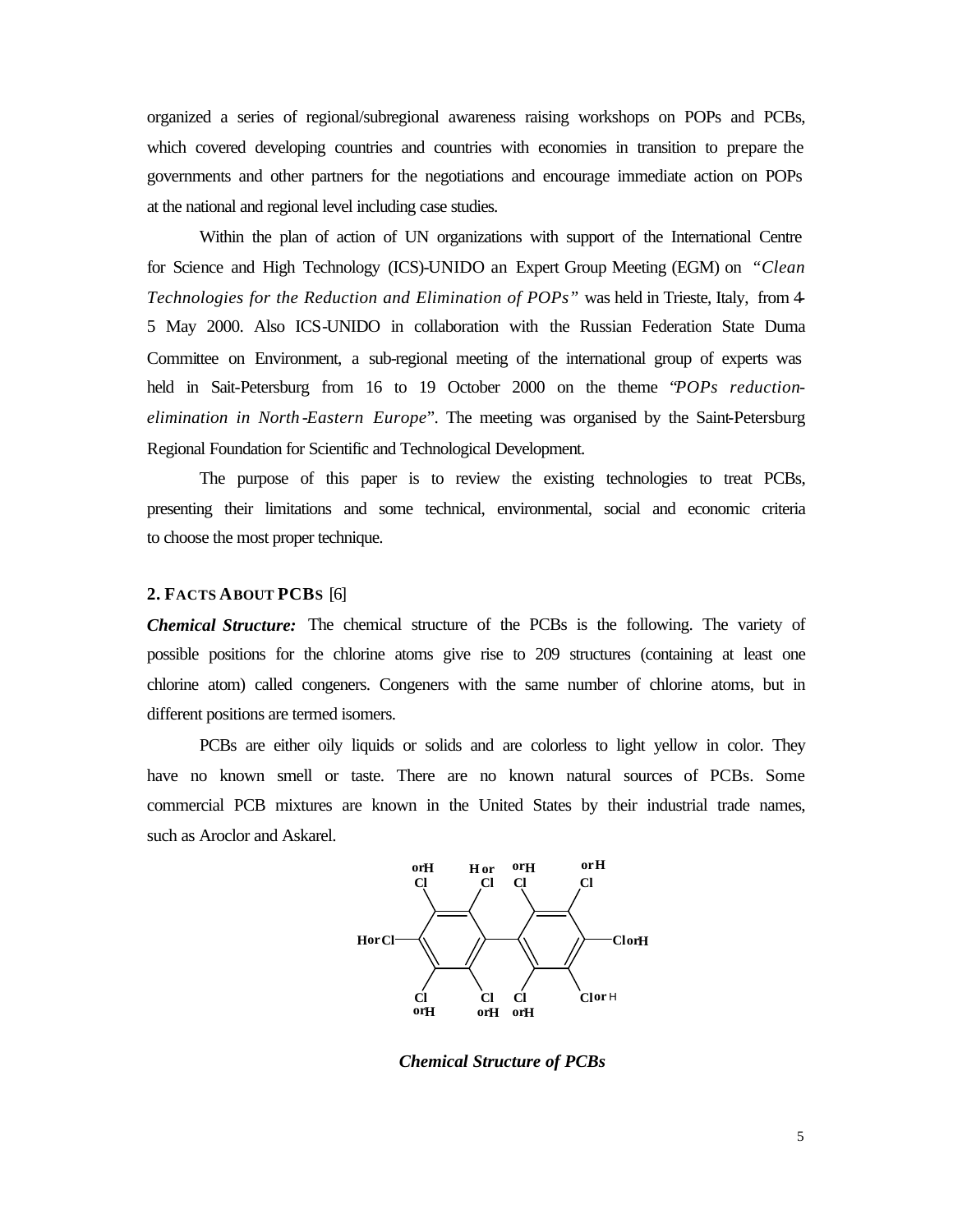PCBs don't burn easily and are good electricity insulating material. They have been used widely as coolants and lubricants in transformers, capacitors, and other electrical equipment. Products containing PCBs are old fluorescent lighting fixtures, electrical appliances containing PCB capacitors, old microscope oil, and hydraulic fluids.

PCBs can be released into the environment from hazardous waste sites that contain PCBs, illegal or improper dumping of PCB wastes, and leaks from electrical transformers containing PCBs. PCBs may be carried long distances in the air and they remain in the air for approximately 10 days. In water, a small amount of the PCBs may remain dissolved, but most sticks to organic particles and sediments. PCBs in water build up in fish and marine mammals and can reach levels thousands of times higher than the levels in water.

One might get exposed to PCBs by using old fluorescent lighting fixtures and old appliances such as television sets and refrigerators; from the leak, small amounts of PCBs into the air when they get hot during operation; eating food, including fish, meat and dairy products containing PCBs; breathing air near hazardous waste sites that contain PCBs; drinking PCB-contaminated well water; repairing or maintaining PCB transformers.

Animal experiments have shown that PCB mixtures produce adverse health effects that include liver damage, skin irritations, reproductive and developmental effects, and cancer. People exposed to PCBs in the air for a long time have experienced irritation of the nose and lungs, and skin irritations, such as acne and rashes. It is not known whether PCBs may cause birth defects or reproductive problems in people. Some studies have shown that babies born to women who consumed PCB-contaminated fish had problems with their nervous systems at birth. However, it is not known whether these problems were definitely due to PCBs or other chemicals.

There are tests to find out if PCBs are present in human blood, body fat, and breast milk. Blood tests are probably the easiest, safest, and best method for detecting recent exposures to large amounts of PCBs. However, since all people in the industrial countries have some PCBs in their bodies, these tests can only show if one has been exposed to higherthan-normal levels of PCBs. However, these measurements cannot determine the exact amount or type of PCBs one has been exposed to or how long exposition was. In addition, they cannot predict whether any harmful health effects will be experienced.

In order to better define emission limits for polychlorinated dibenzodioxins /dibenzofurans (PCCD/F), Toxicity Equivalence Factor (TEF) have been defined for each of the compounds in these classes of POPs, and the limit imposed is expressed as toxic equivalent (TEQ), that is the toxic equivalent quantity given by the product between the

6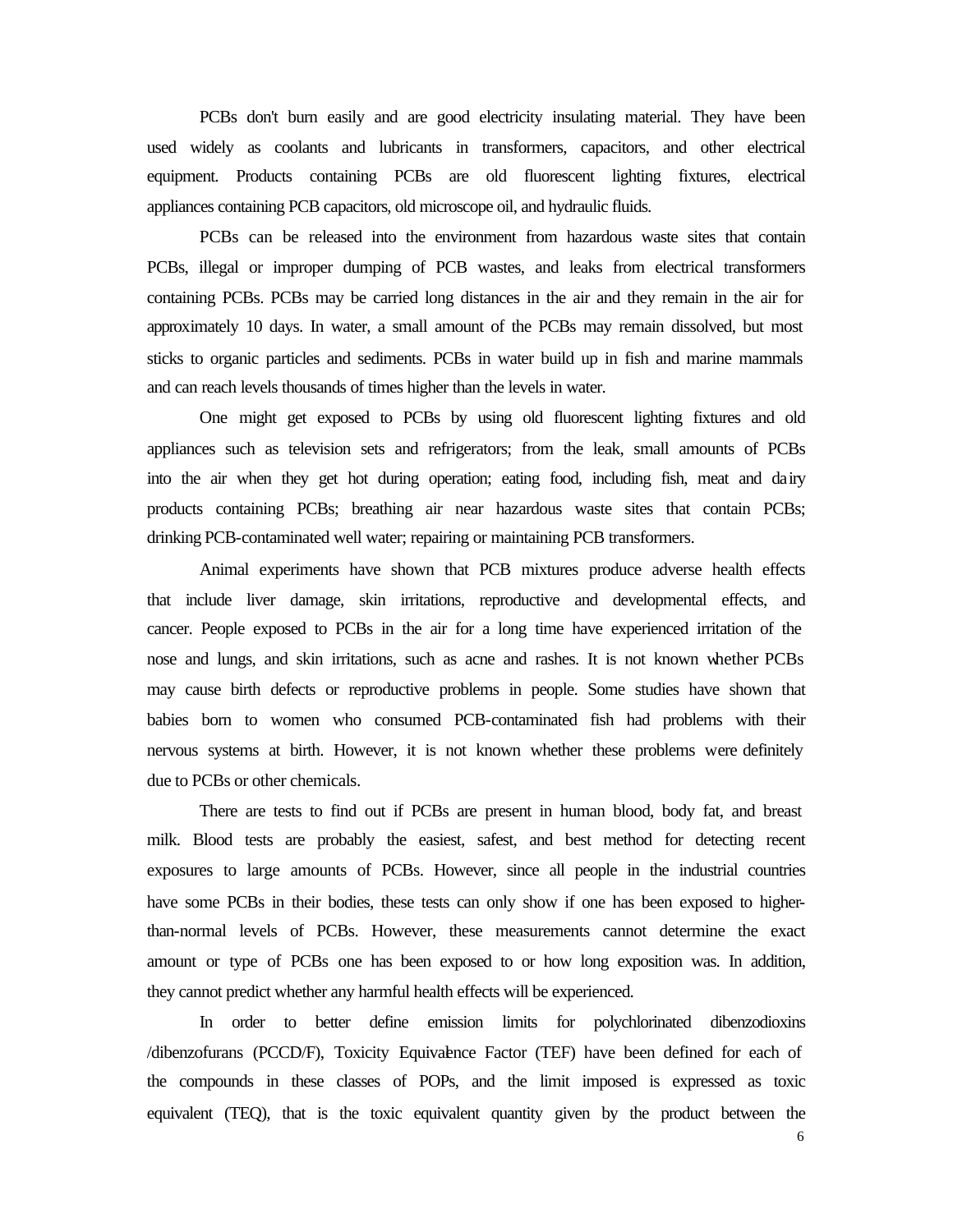single compound concentration and its TEF. E. g. European limit for PCDD/F concentration in flue gases from waste incinerators is  $0.1$  TE ng/Nm<sup>3</sup>. TEF have been defined also for PCBs.

The TEF may be assumed as an order of magnitude estimate of the toxicity of a compound, relative to the toxic ity of TCDD that is derived using careful scientific judgement after considering all available data [7]. The relative potency of a compound obtained in a single in vivo or in vitro study will be referred to as a relative potency (REP) value. TEFs, in combination with chemical residue data can be used to calculate toxic equivalent (TEQ) concentrations in various media, including animal tissues, soil, sediment and water. TEQ concentrations in samples containing PCDDs, PCDFs and PCBs are calculated using the following equation:

# $TEQ = (\mathbf{S}[PCDDi \times TEFi]n) + (\mathbf{S}[PCDFi \times TEFi]n) + (\mathbf{S}[PCBi \times TEFi]n)$

Substantial evidence indicated that the TEF approach is equally valid for human risk assessment as for wildlife, although wildlife risk assessments usually attempt to estimate population-level effects (unlike traditional human risk assessments, which focus on protecting individuals) because effects on populations are of greater ecological relevance than are effects on individuals. The criteria used for including a compound in wildlife TEF scheme are the same as those used for human TEFs. Compounds must:

- show a structural relationship to the PCDDs and PCDFs
- bind to the Ah receptor
- elicit dioxin-specific biochemical and toxic responses
- be persistent and accumulate in the food chain.

*Table 1* [7] gives the TEF values of PCBs and PCDD/Fs. Although a comparison between TEF must be regarded as very preliminary and not exhaustive, it is evident that PCBs roughly present 2 to 3 lower order of magnitude toxicity with respect to PCDD/Fs.

In order to reduce the toxicity in the environmental media it is therefore absolutely necessary, when destroying PCBs, to verify that in the products generated by this compound conversion, there is no PCDD/F in concentrations 2 to 3 order of magnitudes lower than the concentrations detected analyzing PCBs.

According to the former considerations oxidative processes, mainly PCBs incineration, must be considered with extreme caution.

*Destruction Efficiency (DE)*: The overall destruction of an hazardous compound is calculated on the basis of total weight of the same into the process, minus the sum of the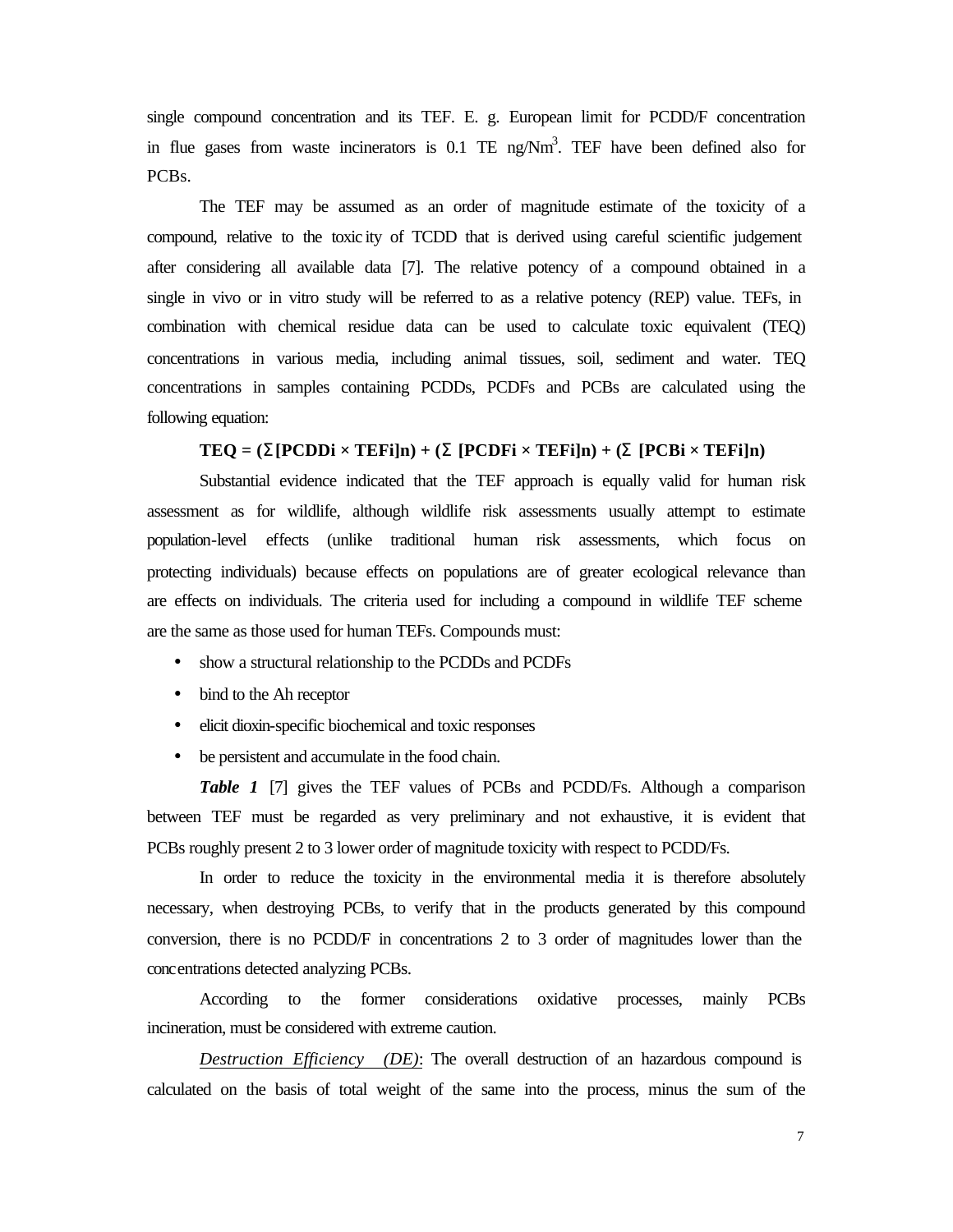compound found in all products, by-products, and environmental releases, divided by the compound input. (DE is reported as a percentage).

*Destruction and Removal Efficiency (DRE)*: Destruction and removal efficiency is intended as the efficiency in destruction *and* removal from a main stream, generally the flue gases. It is calculated similarly to DE, but as it is referred only to one stream may be useful to evaluate cleaning equipment, while may be misleading for a whole process evaluation.

This measure only takes into account contaminants that are present in the stack gases (air emissions), but ignores toxic contaminants of concern released as solid and liquid residues. (e. g. bottom ash and waste water).

#### **3. SOURCES OF PCBS**

The origin of the PCBs is exclusively their deliberate manufacture, primarily for the use as dielectric fluids in electrical transformers and capacitors, but also for the use in carbonless copy papers and inks. Other uses of PCBs include: waxes, heat exchange fluids, cutting oils, flame retardant, insulating paper for electric cables, adhesives, dust-removing agents, hydraulic fluids, special lubricants, paints, vacuum pump oil, waterproofing products and certain plastics. *Table 2* shows PCB use in the US between 1929-1975 and *Table 3* gives the common trade names of PCBs in different Countries.

#### **4. POPS AND PCBS PRIORITIES IN ENVIRONMENTAL CONCERNS**

Eradicating persistent organic pollutants (POPs) from the global environment requires eliminating their sources, whether such sources are specific facilities, processes or materials. It also requires destruction of stockpiled POPs and associated environmental contamination. POPs stockpiles are estimated to include more than one million tons of PCBs distributed globally [6,8] and more than 100,000 tons of obsolete pesticides in countries that are not members of the Organization for Economic Cooperation and Development [9].

The technologies used for destroying stockpiles of persistent organic pollutants (POPs) must meet the following fundamental performance criteria:

• **Destruction efficiencies of effectively almost 100 percent for the chemicals of concern:** The determination of 100 percent destruction efficiency is necessarily based on findings of extremely low concentrations of the chemicals of concern, **approaching zero** in any and all residues, or outflow streams using the most sensitive analytical techniques available worldwide. As the absolute zero may be criticized as utopist, or baffled as technically not feasible, the only possible criterion to set how low the required

8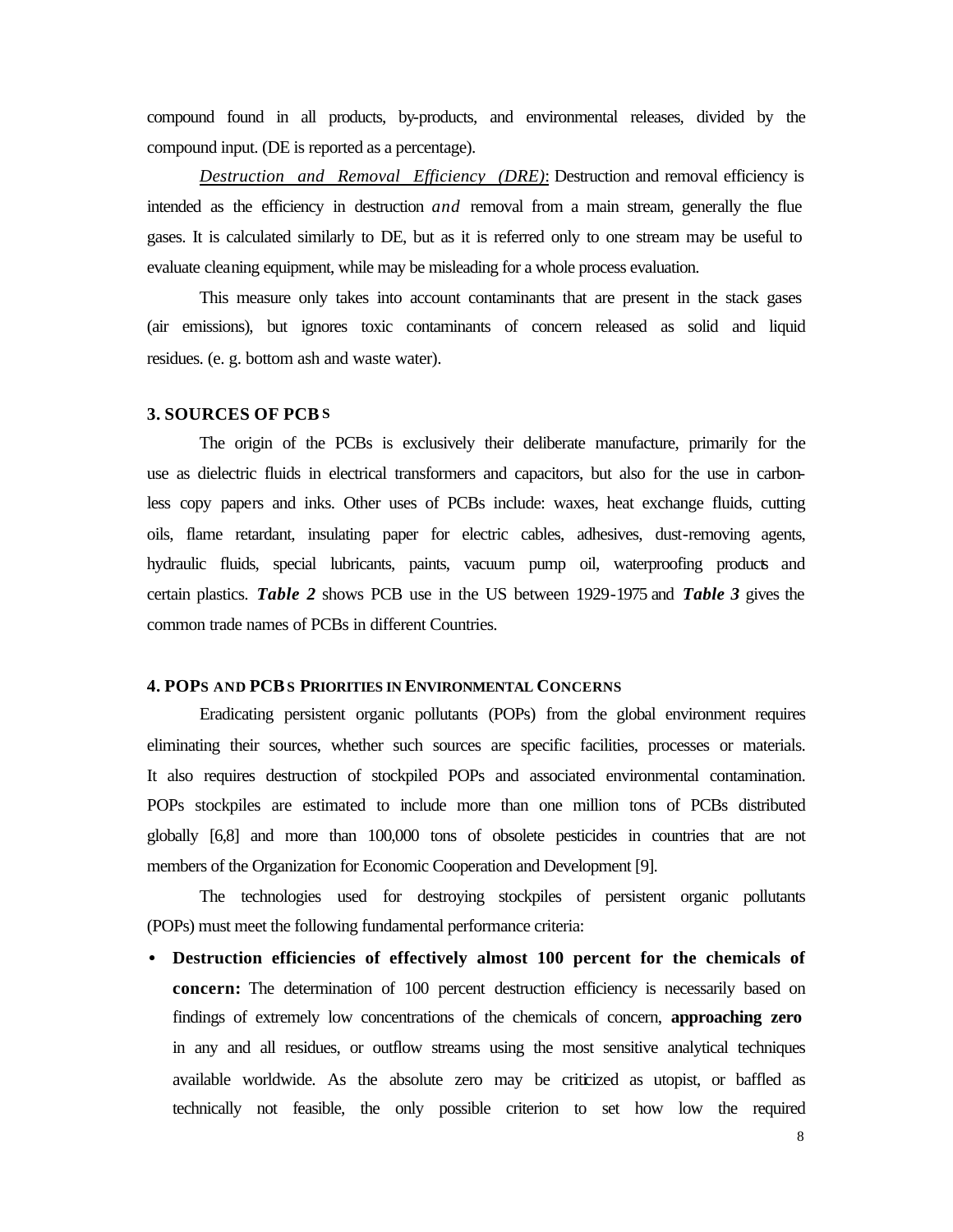concentration must be, when considering toxic substances such as POPs, must be certain absence of any present and future harm to human health and environment. Although expensive, complete analyses of the all out flowing streams, residues, possible leaks must be carried out with a frequency sufficient to ensure compliance with this criterion during startups, shutdowns and routine operations.

In order to better attain the above mentioned goal, priority is recommended for technologies that imply **containment of all residues and out flowing streams** for screening and, if necessary, reprocessing. This is to ensure that no chemicals of concern or other harmful compounds, such as newly formed persistent organic pollutants or other hazardous substances, are released to the environment. Technologies which may require **uncontrolled releases** (e.g.: relief valve from high-pressure vessels) or environmental spreading of POPs, even at hardly detectable levels (e.g.: incineration processes with high gaseous mass flow released to atmosphere), should be carefully scrutinized and possibly avoided.

Determining the extent to which a technology meets these criteria during both preliminary tests and routine operations has many aspects including but not limited to the following:

- scientific and engineering expertise;
- equipment and facilities for sampling and analysis of the materials to be destroyed and all residues of the destruction process;
- stringent operating guidelines; and
- comprehensive regulatory framework, including enforcement and monitoring requirements.

In recent years, several international and national agencies and organizations have evaluated innovative destruction technologies, some of which are now in commercial-scale operation in one or more countries. This effort has been accomplished in the stronger and stronger consciousness of the environmental problems related to industrial development. Doubtless environmental concerns for a sustainable development range from greenhouse gases limitation, through POPs, to PTS (Persistent Toxic Substances). In such a complex situation the necessity to set priorities and define specific criteria is a must.

The hopeful aim of the present paper is to enlighten innovative technologies to be implemented in order to eradicate present and future environmental effect of PCBs.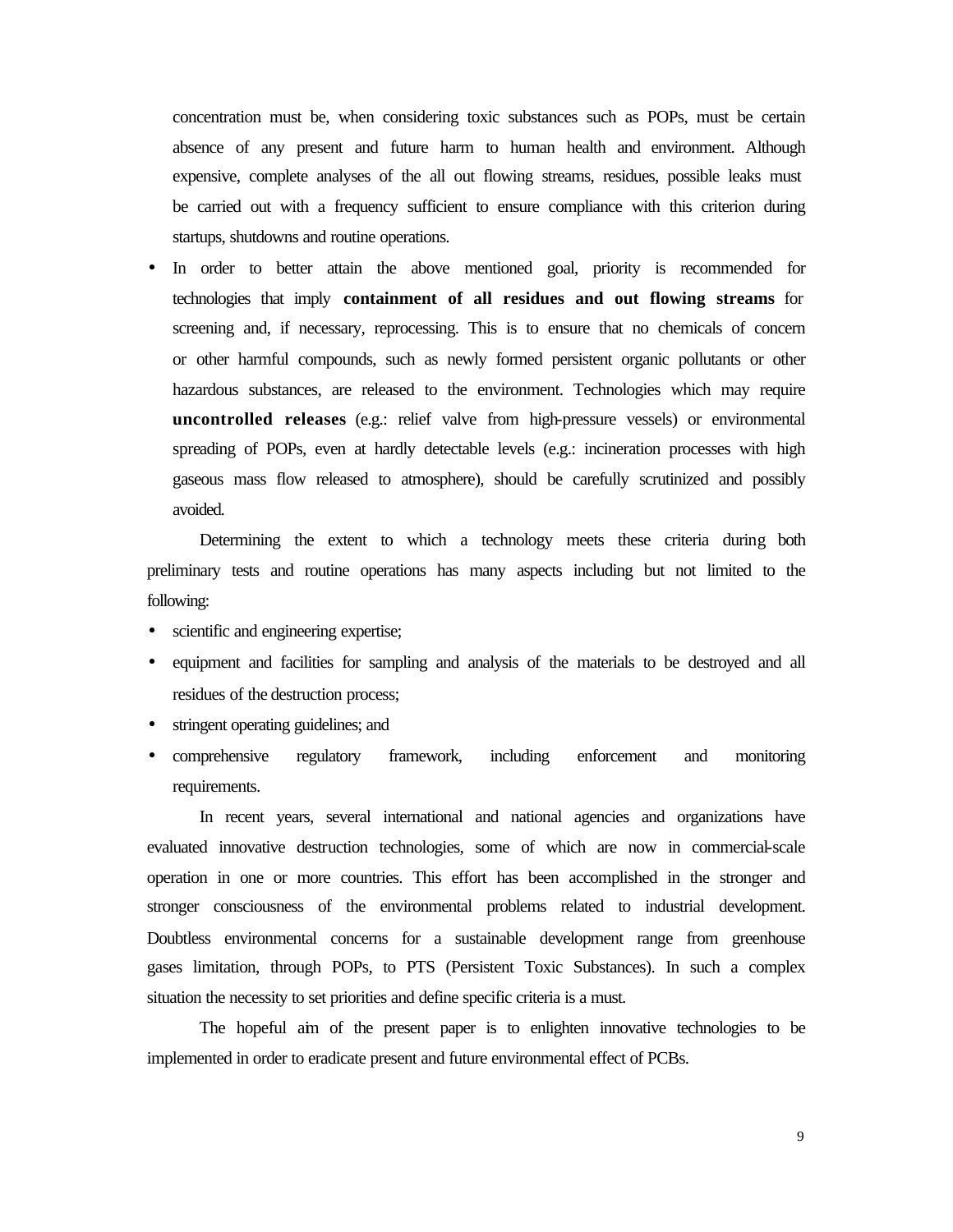It has to be considered that, notwithstanding international relevant achievements on the PCBs issue (see e.g.  $[2]$  and  $[4]$ ), the most diffused destruction technologies for PCBs, that is incineration processes, do not completely satisfy the above proposed criteria.

As the *destruction* term has to be intended with respect to present and future *toxicity* or *environmental hazard*, to *specific chemical compounds*, not of course to matter, it seems proper to carefully investigate *chemical processes*, that could offer a much most specific and safer approach to solve the problem.

Like the most advanced "clean" combustion technologies, these newer technologies will have high resource demands; nevertheless, in the framework of the whole environmental remediation perspective, they may result even cheaper and industrially reliable.

## **5. REDUCTION/DESTRUCTION TECHNOLOGIES FO R PCBS**

In 1976, the USA Congress enacted the Toxic Substances Control Act (TSCA), which directed the EPA to control the manufacture, processing, distribution, use, disposal and labeling of PCBs. More than twenty years ago knowledge on POPs and on PCBs health and environmental effects were of course less extensive and detailed than nowadays; available technological solution were limited mainly to landfill disposal and incineration, while innovative chemical treatment technologies were less proven. *Table 4* shows a list of disposal methods as they were defined by U.S. EPA some years ago for different types of PCB materials. Each of the approved PCB disposal methods is described below.

As a matter of fact sensible technological progress are reported in the last decade for different *chemical transformation* technologies. Some of them have been also officially checked and approved by governmental organizations, so that in principle, at least in some more advanced Countries, innovative and safe PCBs destruction technologies are at a stake to play a relevant role.

It must be noticed that these technological progresses have been and are possible under very specific circumstances, such as long term resource availability, strong environmental awareness and sound scientific knowledge.

It is well known, (it was even analyzed and theorized – see e.g. M.M. Waldrop: *Complexity – The Emerging Science at the Edge of Order and Chaos*. New York Simon & Schuster, 1992) that successful industrial applications may be conceived, evolved and widespread *against* basic rational premise. The last century *creeping technological development* of internal combustion engines vs. fuel cell may be regarded as emblematic.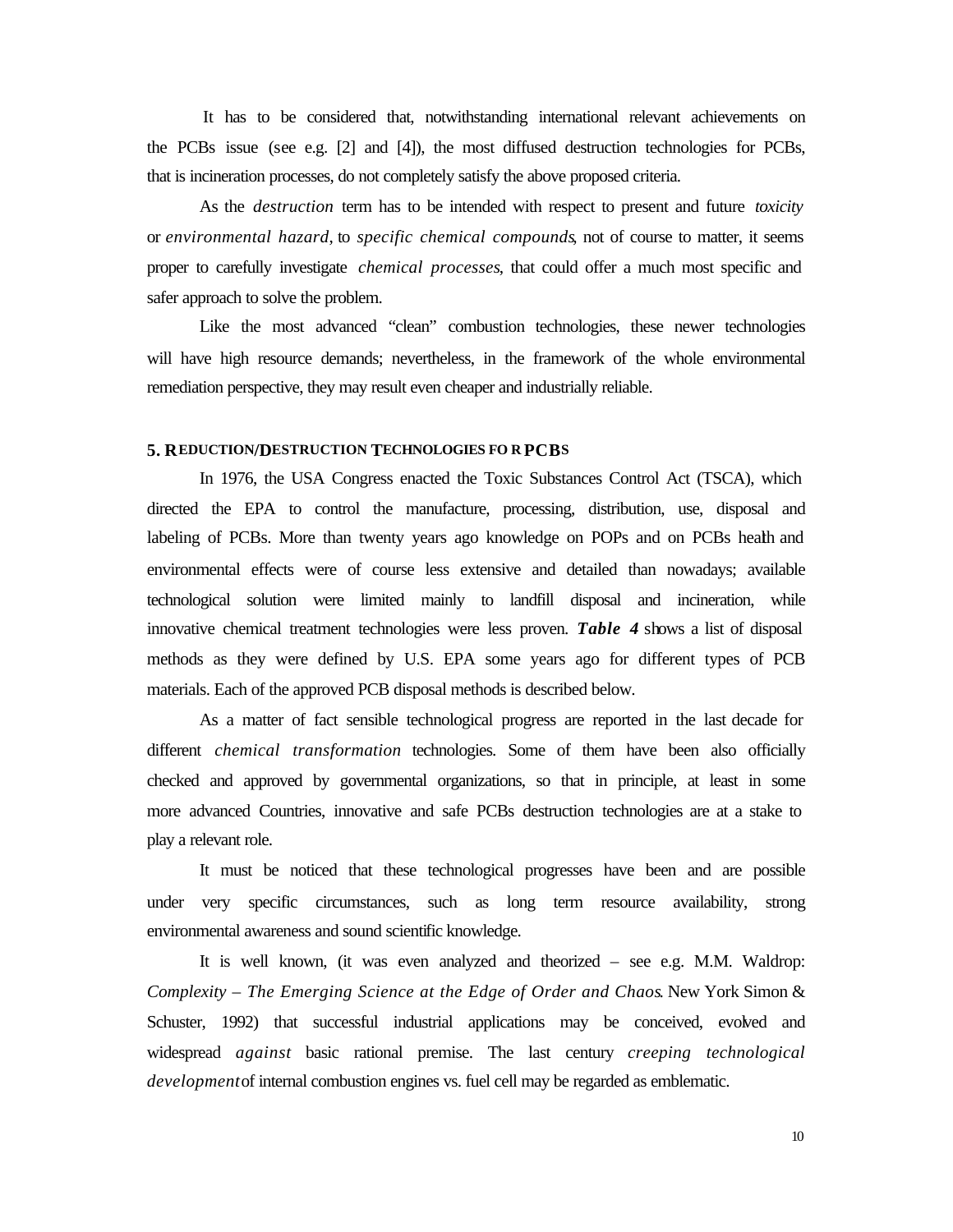In its efforts to promote *sustainable industrial development* ICS – UNIDO may not refrain to focus that under development or emerging Countries may not be in a position to consider and properly exploit these innovative environmental technologies.

Furthermore, accordingly to own and major international environmental organizations surveys, the PCBs diffusion in the environment originating from these Countries is compromising the global environment, so that immediate and proper *industrial* action is absolutely needed.

Aim of this paper is to contribute in increasing awareness in scientific community and decision makers about this topic.

## **6. REMEDIATION TECHNOLOGIES**

More than 100 national governments agreed to a Global Programme of Action, which aims to phase out POPs and in particular PCBs. It has been estimated that 31% of the total world production of PCBs (370,000 tons) have already been released to the environment. More than 60% remain in use or in storage. Only 4% have been destroyed [8].

As one might expect from these figures, there is a major controversy surrounding the best choice of technology for the destruction of the enormous quantities of PCBs currently in storage. Destruction method includes high temperature incineration and various chemical methods. The best technology for destroying PCBs almost certainly remains yet to be determined and likely there may not be a unique best solution. As a matter of fact in most cases it is the physical form of the waste, rather than the specific compound or constituents that requires remediation, which determines the applicability of a particular treatment technology [10].

In many instances the "separation" steps, before and after the transformation process, may be much more onerous that the specific process itself.

# **7. EVALUATION OF DESTRUCTION TECHNOLOGIES**

Evaluation criteria setting is a useful, necessary, sometime mandatory exercise; nevertheless some criteria may be involuntarily misleading, inapplicable or become obsolete. As an example a valuable analysis included the following [9]:

- a). Capability of treating a variety of wastes with varying constituents with minimal pretreatment or characterization;
- b). Secondary waste stream volumes that are significantly smaller than the original waste stream volumes and which contain no toxic reaction byproducts;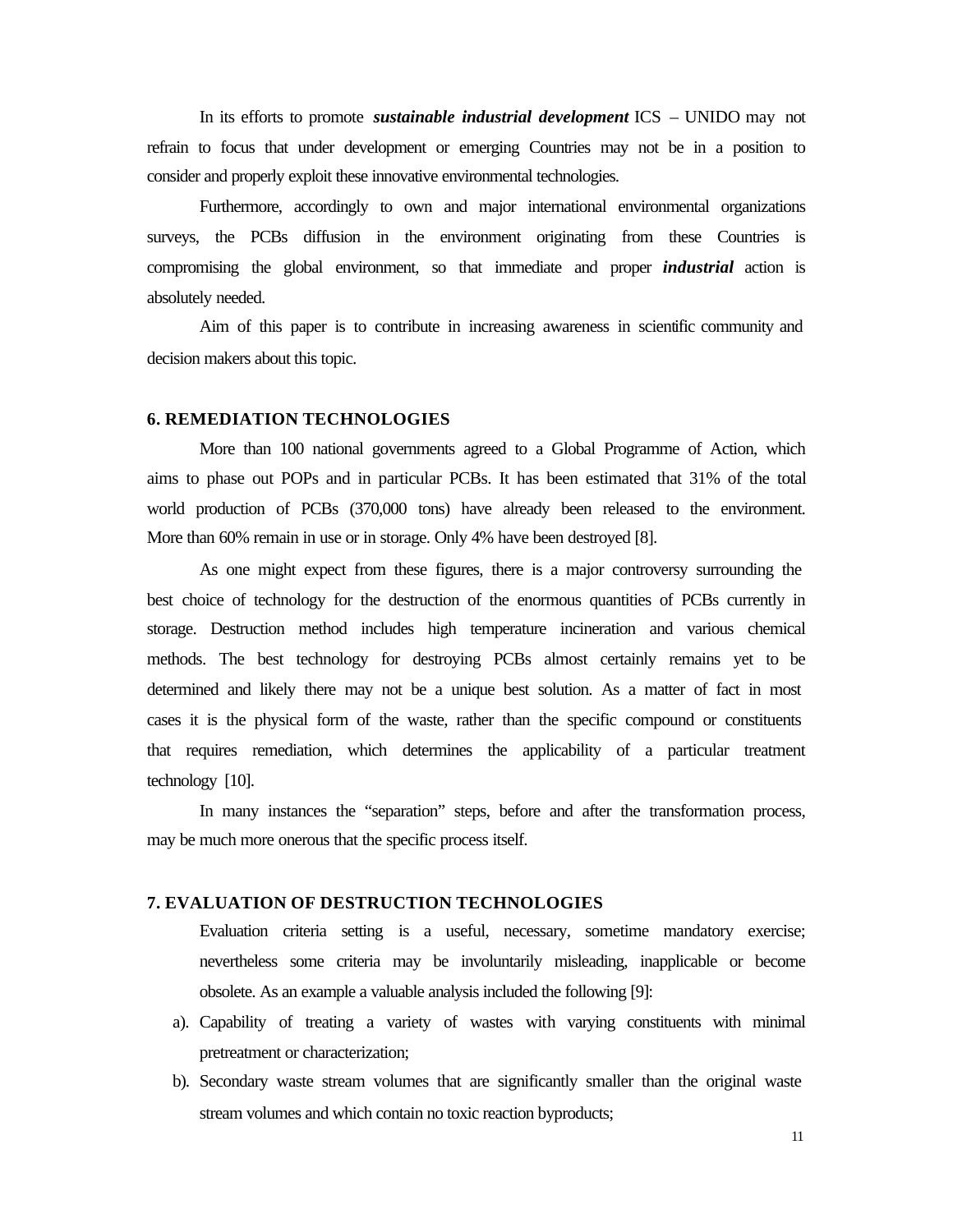- c). Complete mineralization of organic contaminants;
- d). Offgas and secondary waste composition;
- e). Cost; and
- f). Risk.

As this paper is focused on PCBs destruction technologies, the following comments will be related to the above mentioned evaluation criteria. The versatility in point a) is necessary when "mixed wastes" are treated, as in [9]. A certain variety of contaminants is very likely when considering many remediation activities; vice-versa in case of PCBs stocks destruction or substantially only PCBs contaminated wastes treatment more advanced technologies may be much more effective. Although this distinction appears purely theoretical it reflects the necessity to adequate technological solutions consequently to present scientific knowledge. PCBs are not synthesized in nature, but were conceived and widely produced as **industrial** products. Production and use ban, in spite or their effective properties (stability, conductivity), does not necessarily imply that destruction technologies similar to typical "waste" technologies (such as landfill disposal and incineration) are suited for PCBs; generic waste treatment is out of the scope of this paper, but doubtless PCBs specific properties such as fire resistance, toxicity (intrinsic and potential for partial oxidation), etc. may require extremely high efficiencies, not always available when also variety capability is looked for.

When treating generic wastes the aim is a harmless *volume* reduction, or undesirable *mass* site segregation. In destroying PCBs the need is *transforming chemicals* in order to avoid any present and potential toxic effect.

The criterion b) intrinsically excludes incineration, unless pure oxygen is used instead of air. In the case of PCBs the toxicity increase related to even extremely limited partial oxidation reinforces the pregnancy of the requirements. Furthermore toxic diffusion in the environment is augmented when gaseous streams are released, so that even considering comparable total amounts in liquid or solids streams, the polluting effect may be much more hazardous when dispersed in flue gases.

As long as it concerns PCBs and PCBs – like compounds, halogen conversion and off gas / secondary streams composition *must* be quantitatively specified. These necessities is considered the most relevant in under-development or emerging Countries, where sophisticated analytical resources and equipment may not be available. International cooperation and support is therefore the only possible way to properly address technological choices and implement adequate compliance.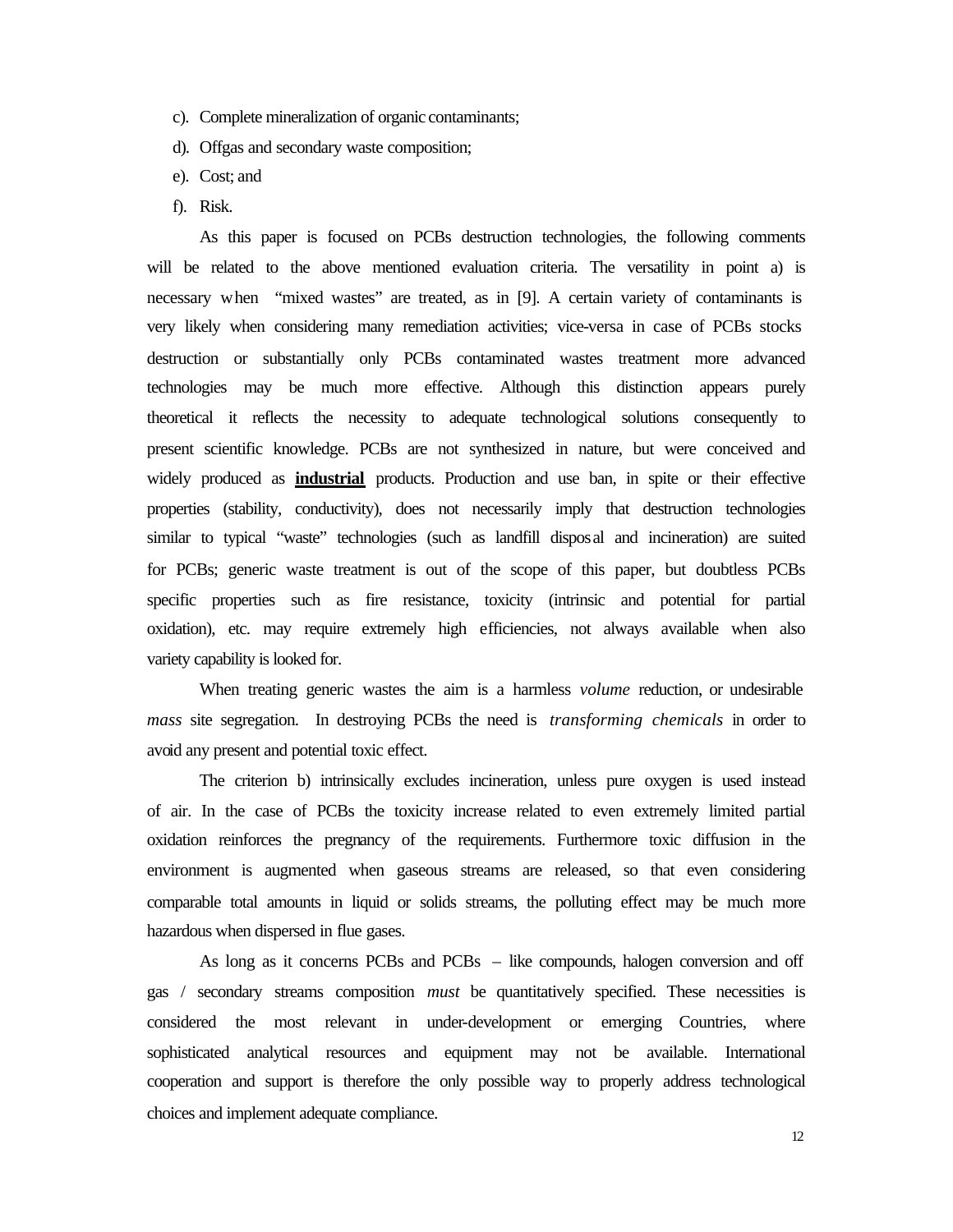Cost, as well risk, are of course an high priority criterion; costs definition would better be spitted in capital and operating costs, in turn reactive and energy consumption, manpower, management, license fee, etc. Risk evaluation should include load flexibility, transient control, emergency management, dismantling activities.

Finally, aspects such as technological possible and proven scale / throughput capacity should be carefully addressed for innovative technologies.

#### **8. HISTORIC TREATMENT TECHNOLOGIES**

In the past, POPs and other materials that are difficult to destroy have commonly been managed by storage, burial in landfills, and/or burning in combustion systems (e.g., dedicated incinerators, industrial boilers or cement kilns). Also a few nations still allow injection in deep wells. Among these practices, only combustion systems accomplish some degree of destruction.

# *8.1. Landfill Cap System and Deep Well Injection*

Landfill capping is one of the most common forms of remediation technologies. It is used to cover buried waste materials to prevent contact with the environment and to effectively manage the human and ecological risks associated with a remediation site. The design of landfill caps is specific and depends on the intended functions of the system. The most critical components of a landfill cap are the barrier layer and the drainage layer. Landfill caps can range from a one-layer system of vegetated soil to a complex multi-layer system of soils and geosynthetics. In general, less complex systems are required in dry climates and more complex systems are needed in wet climate; the system complexity also depends on the type of waste (phase, hazardous or solid waste). The materials used in the construction of landfill caps include low- and high-permeability soils and low-permeability geosynthetic products. The low-permeability material drains water and prevents its passage into the waste. The high permeability materials collect the water that percolates into the cap.

Landfill caps may be temporary or permanent. Temporary caps can be installed before permanent closure to minimize generation of leachate until a better remedy is selected. These caps are usually used to minimize infiltration when the underlying waste mass is undergoing settling. A more stable base will thus be provided for the final cover, reducing the cost of the post-closure maintenance. Landfill caps can also be applied to waste masses too large for other treatments. Disposal in a landfill is not a proper method for liquid pesticides or highly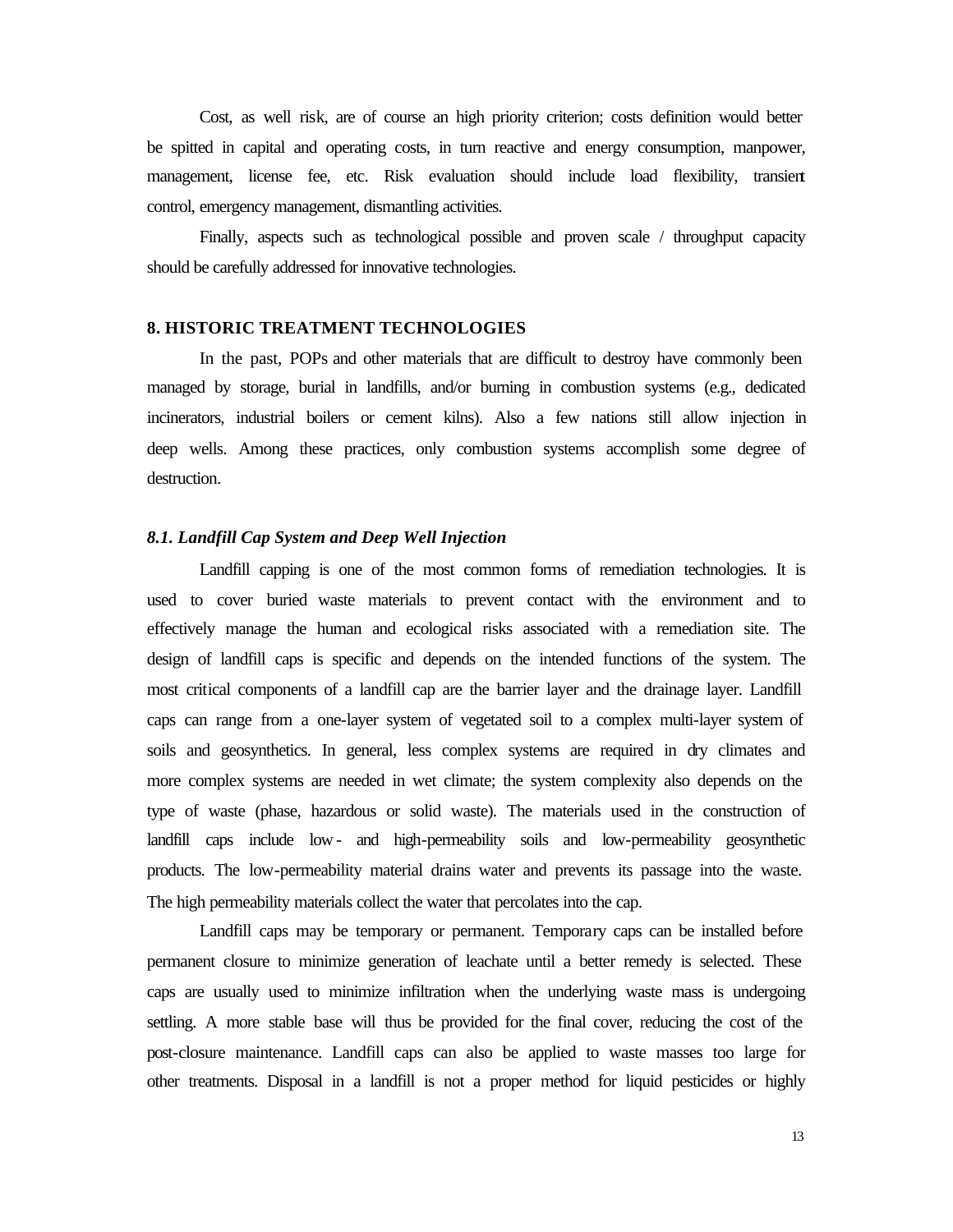mobile waste. Inorganic pesticides or liquid pesticide waste containing about 5 percent organic material can be solidified or stabilized prior to disposal in a landfill [11].

For persistent substances, burial in landfills is not a destruction technology, it is only a method of containment. Moreover, it is a relatively ineffective method of containment. Constituents in buried wastes can and do escape into the surrounding environment, primarily through leaching into groundwater and volatilizing into the air. PCBs are known to escape from landfills by volatilizing into the surrounding air [12] and are known to evaporate more rapidly with increased moisture in soils, sediments and even with increased relative humidity of air [13].

Injection of hazardous chemicals down deep wells is not a widely used technology. In fact, FAO (1996) designated deep well injection as "unsuitable because of the environmental risk and lack of control" [14]. Little is known about the long-term chemical behavior of chemicals that have been injected down deep wells - potential reactions between hazardous waste and underground rocks, clay, sand, water, brines, oil, gas, etc., or the effects such reactions might have on migration and toxicity. Once hazardous materials leave the well bore and enter the porous layer into which they are injected, it is not possible to track their movement. Their whereabouts become known only when they are found as groundwater contaminants.

#### *8.2. High temperature incineration*

This has been one of the most applied remediation technologies for the treatment of a variety of contaminant sources including pesticides, PCBs and explosives. It is a high temperature (870  $\degree$ C to 1200  $\degree$ C) destructive ex situ treatment of polluted soil; the waste and/or contaminated soil are fed into the incinerator, under controlled conditions, the high temperatures in the presence of oxygen volatilize and combust the contaminants into innocuous substances. Though variety of designs are available most incinerator designs are fitted with rotary kilns, combustion chambers equipped with an afterburner, a quench tower and an air pollution control system. Removal efficiencies of more than 99.99% are feasible. For PCBs and dioxins the high temperature incinerators can achieve destruction and removal efficiencies up to 99.9999% [15].

Modern incinerators are commonly described as destroying pesticides, PCBs and similar chemicals very efficiently. However, recent tests suggest that incinerators achieve destruction efficiencies that are lower than those achieved by certain non-combustion technologies. In addition, some incinerators burning POPs (pesticides and PCBs) and other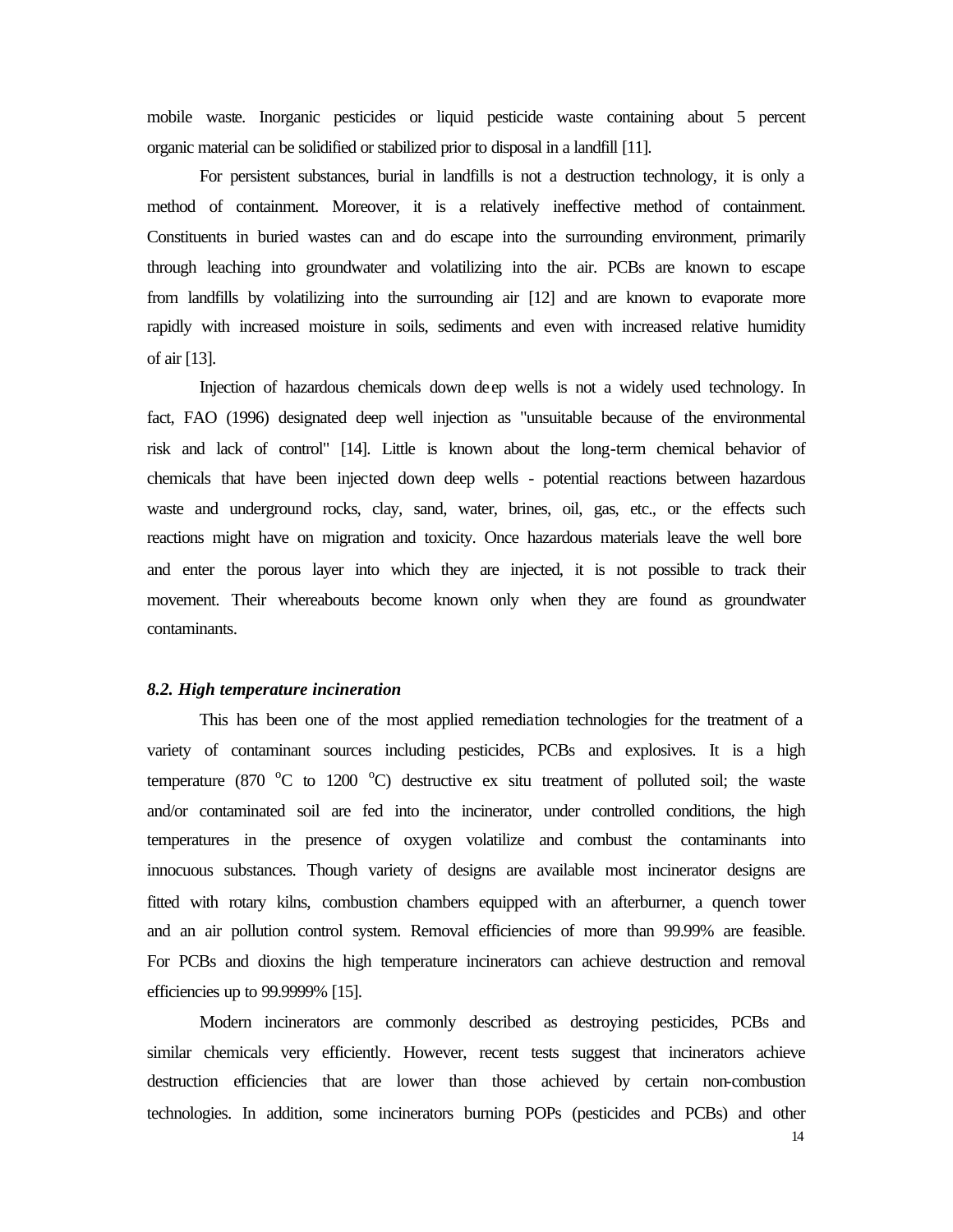waste are associated with the spread of undestroyed and newly formed POPs (dioxins and furans) into the surrounding environment, contaminating air, soil, vegetation, wildlife and human populations [16].

The U.S. EPA has approved high efficiency incinerators to destroy PCBs with concentrations above 50 ppm. Incinerators destroying PCB liquids must meet technical requirements like 2-sec residence time at  $1200^{\circ}$ C and 3% of excess oxygen, alternatively, 1.5sec residence time at  $1600^{\circ}$ C and 2% of excess oxygen in the stack gases. The destruction and removal efficiency (DRE) for non-liquid PCBs must be equivalent to 99.9999% (less than 1 ppm).

#### *8.3. Cement kilns*

The main processes employed in making cement clinker can be classified as either "wet" or "dry" depending on the method used to prepare the kiln feed. In the wet process the feed material is slurried and fed directly into the kiln. In the dry process the kiln exhaust gases are used to dry raw material while it is being milled.

At the very high temperature of the cement kiln, and with the long residence times available, very high destruction efficiency is possible for hazardous waste. The highly alkaline conditions in a cement kiln are ideal for decomposing chlorinated organic waste. Chlorinated liquids, chlorine and sulphur are neutralized in the form of chlorides and sulphates. The quantities of the inorganic and mineral elements added in treating chlorinated waste are limited (usually is a small fraction of the large feed requirements of a commercial kiln). No liquid or solid residues requiring disposal are generated since all residues are bound within the product.

The most appropriate waste for disposal in cement kilns are those which provide additional energy value as a substitute fuel, or material value as a substitute for portions of the raw material feed (eg calcium, silica, sulphur, alumina or iron). Liquid waste or low ash waste can be relatively easy to burn in cement kilns. The material is fed in dry or in slurry form (especially for the 'wet' process), or as a fuel supplement into the burning zone of the kiln. In this zone, the temperature of  $1450^{\circ}\text{C}$  is able to perform high destruction efficiency as the gas passes though the kiln.

For the typical counter current process configuration, polluted-soils and solid waste cannot be fed into the firing end of the kiln, since they would discharge in the clinker without adequate treatment; besides, they cannot be fed into the cool end of the kiln, as the waste would volatilize and would not be adequately destroyed. There are two suitable options for

15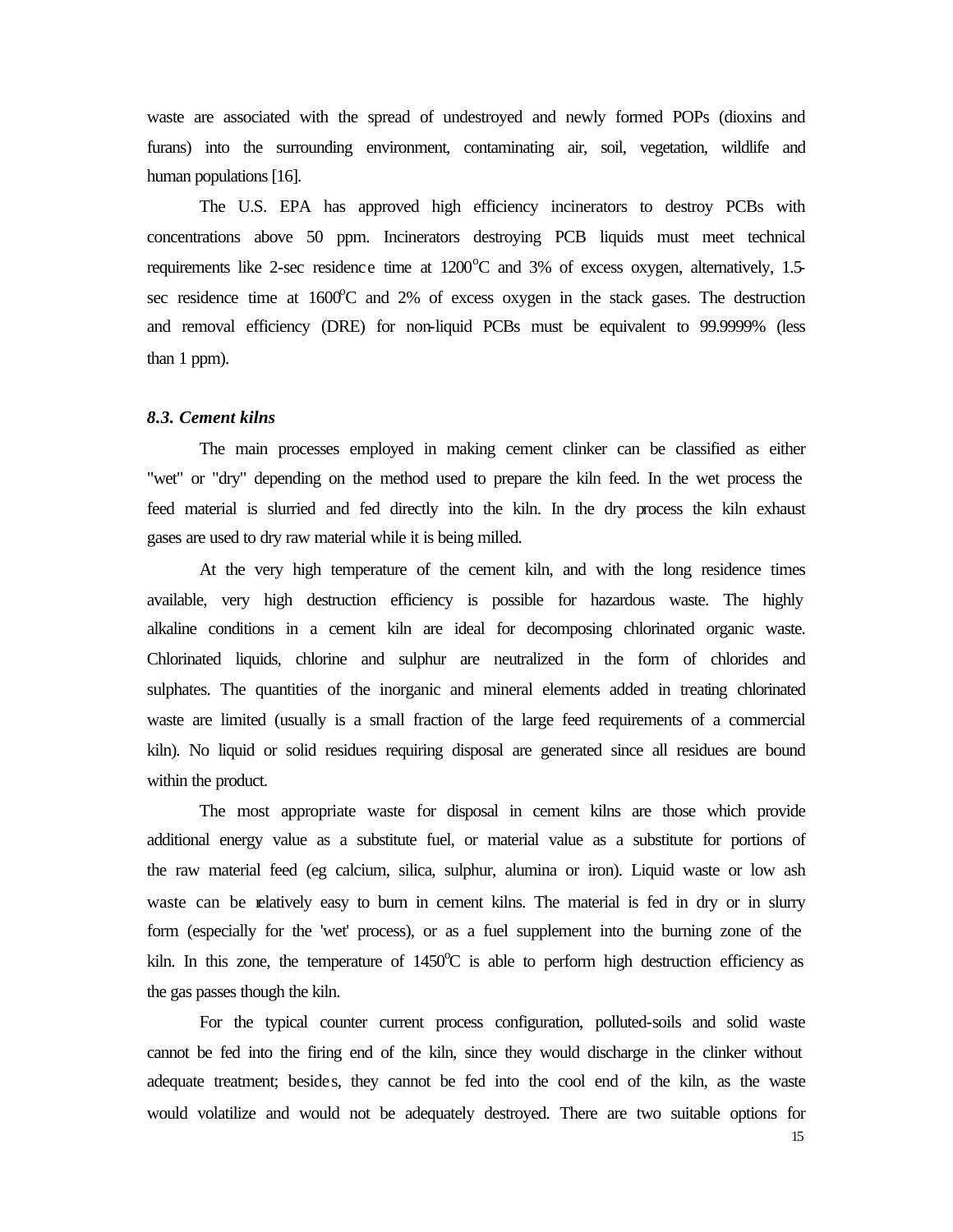feeding the waste. The first one consists on feeding solid material at the middle of the kiln through a specially designed hopper; the kiln temperature at feeding point is approximately 1100  $\degree$ C and increases as the materials pass further down the kiln. This involves a major modification to the rotary kiln. It is required a monitoring and verification that complete destruction of stable chlorinated compounds such as PCBs does occur with the desired efficiency [17].

The second option includes a pre-treatment of the solid waste (e.g. thermal desorption, as the approach taken with Catalysed Dehalogenation systems). After such treatment the material can be utilised as a raw material substitute, and the condensate can be incorporated in the liquid feed stream.

When operated properly, destruction of chlorinated compounds in cement kilns can be >99.00 % complete with no adverse effect on the quality of the exhaust gas [18]. The contribution of waste materials to the exhaust gases are relatively minor given that the waste are only used as a minor supplement to the main energy or raw material stream.

Many of the older types of cement kilns are not suitable. Only a few of the cement kilns in developing countries meet the technical requirements that, in principle, would make them suitable for incineration of certain groups of pesticides. Expert advice is needed to assess whether kilns can be used and special equipment is required to inject the pesticides into the kiln. Such equipment is expensive and should only be installed and used under expert supervision.

#### **9. EMERGING AND INNOVATIVE TECHNOLOGIES**

Evidence of the environmental and public health impacts of incinerators, cement kilns and similar combustion systems has created strong public opposition to incineration. This factor as well as increasing infrastructural needs, particularly those associated with the management of air emissions and other residues, has encouraged the development of other destruction technologies.

Australia holds a leading position in the use of technologies other than combustion for the destruction of intractable wastes, obsolete pesticides and contaminated environmental media. As a result, Environment Australia has evaluated a wide range of these newer technologies.

#### *9.1. Super Critical Oxidation*

ProChemTech determined that the process of super critical oxidation appeared to offer the best means of treating organic contaminated wastewater. Supercritical water

16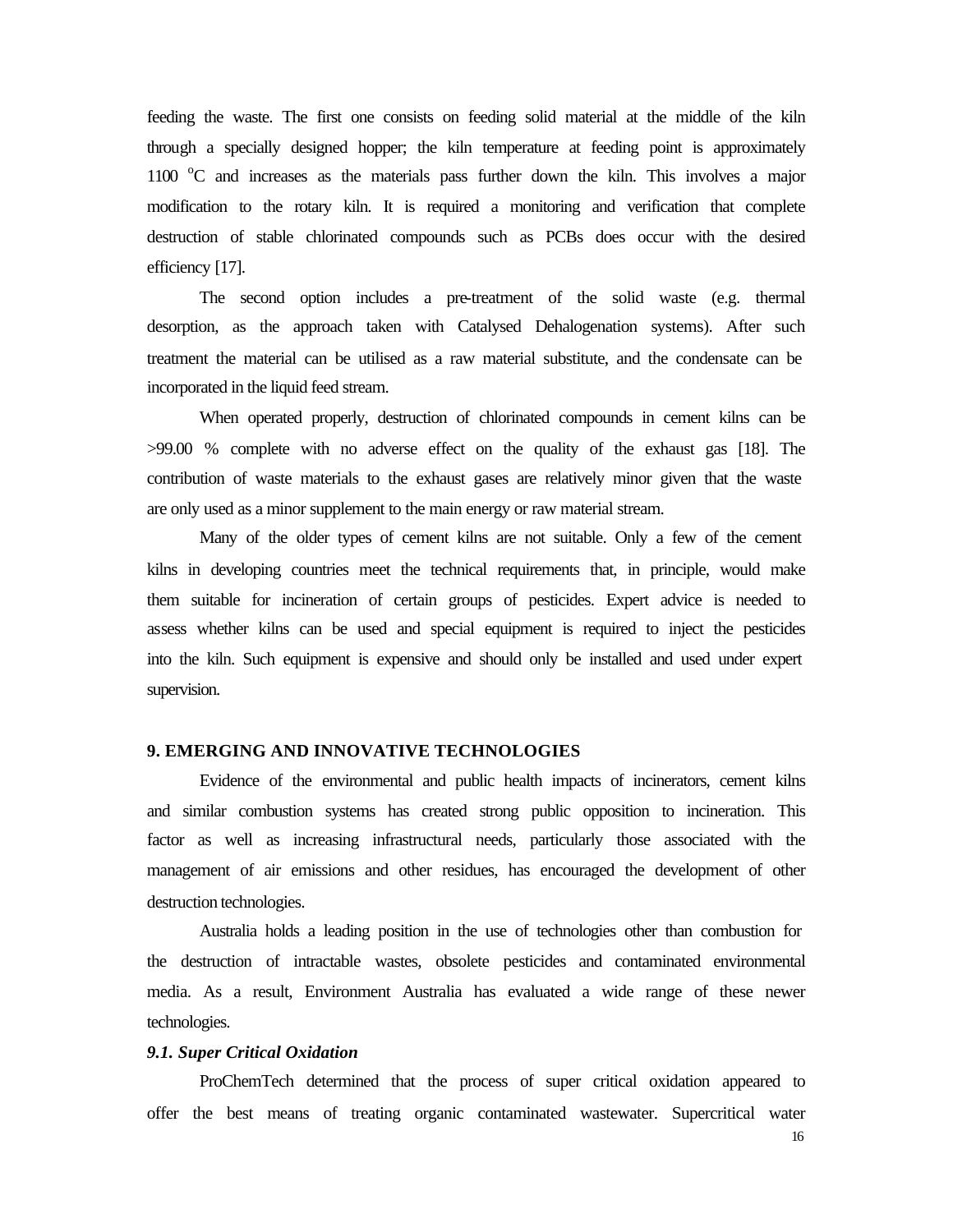oxidation (SCWO) is a high temperature and pressure technology that uses the solubility properties of supercritical water in the destruction of organic compounds and toxic wastes. Under supercritical conditions, with the addition of a proper oxidant (which may be either oxygen or hydrogen peroxide or a combination of both, or nitrate or any other oxidant) carbon is converted to carbon dioxide; hydrogen to water; chlorine atoms derived from chlorinated organic compounds to chloride ions; nitro-compounds to nitrates; sulfur to sulfates; and phosphorus to phosphate [10].

The unique properties of super critical water are the key to the operation of this process. Gases including oxygen and organic substances are completely soluble in super critical water, whereas inorganic salts exhibit greatly reduced solubility under process conditions. Organic substances dissolve in the super critical water, and oxygen and the organic substances are brought into intimate single phase contact at temperatures and molecular densities that allow the conventional oxidation reactions to proceed rapidly to completion.

Process residues are contained and consist of water, gas and solids if the waste contains inorganic salts or organics with halogens, sulfur or phosphorous. The effluent gases contain no oxides of nitrogen or acid gases such as hydrogen chloride or sulfur oxide. The process generates no particulates and less than 10 ppm carbon monoxide has been measured [10].

As the equipment did not exist to apply this technology at the flow rate needed, *ProChemTech* proceeded to design and construct a prototype super critical oxidation unit. Design parameters set were operation in the pressure range of 200 to 270 atmospheres at temperatures between 370 and 480  $^{\circ}$ C, with the capability to process up to 24 kg/h of wastewater containing 15 to 25% mixed organic pollutants.

The prototype unit was installed and brought on-line in July, 1993. Following almost 100 hours of operation, the following results were obtained on the system influent and effluent by the customer's laboratory using GC/MS procedures, results as mg/l. The pollutants present in the untreated wastewater are totally destroyed in the super critical oxidation process, products of the destruction are carbon dioxide, water, and a limited amount of mineral acids based on the halogenated solvent content of the wastewater.

The National Research Council has pointed out that this system must be constructed of materials capable of resisting corrosion caused by halogen ions. They also note that the precipitation of salts may cause plugging problems in the system [19, 20].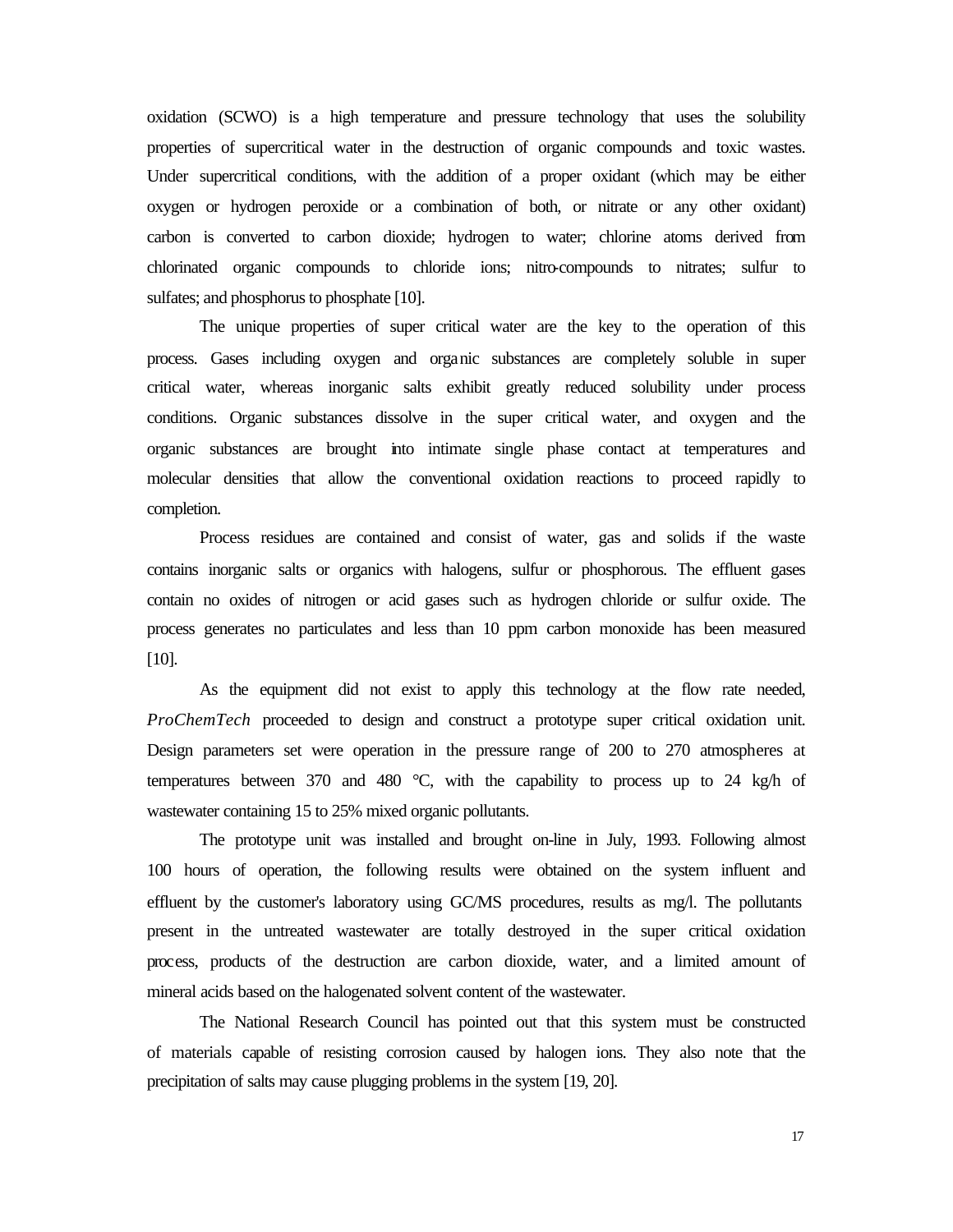DREs of greater than 99% have been reported for the treatment of numerous hazardous organic compounds using SCWO. For example, bench scale tests have shown DREs of 99.999% or higher for chlorinated solvents, PCBs and pesticides, and >99.99994% for dioxin contaminated MEK (Methyl Ethyl Ketone) [20]. No data have yet been found that allow the destruction efficiencies of this technology to be determined. i.e., the concentrations of undestroyed chemicals in process residues have not been reported for process residues other than gaseous emissions. Similarly, no data were presented describing the concentrations in all process residues of dioxins and other POPs potentially generated.

Environment Australia (1997) notes that end products such as ash and brine require disposal. The Agency also finds that the technology is limited to the treatment of waste that is liquid or has a particle size less than 200 µm, and it is most applicable to wastes with an organic content of less than 20% [21]. SCWO has been applied to a broad range of materials, e.g., aqueous waste streams, sludges, contaminated soils, industrial organic chemicals, plastics, synthetics, paints and allied products, industrial organics, agricultural chemicals, explosives, petroleum and coal products, and rubber and plastic products. It is applicable to the treatment of a range of contaminants including acrylonitrile wastewater, cyanide wastewater, pesticide wastewater, PCBs, halogenated aliphatics and aromatics, aromatic hydrocarbons, MEK and organic nitrogen compounds [10].

Due to the high pressures / relatively high temperatures to be reached to obtain the supercritical properties an interesting technological solution has been proposed, that is the deep-well reactor. A demonstration unit, consisting of a 25 cm diameter stainless steel subsurface tubular reactor reaching a depth of approximately 1600 m was demonstrated in Colorado, showing insignificant corrosion. It is claimed that, as long as relatively high hydrocarbon content is already in the wastewater feed, no energy input is required to heat up the feed to supercritical temperature. It is therefore in some way reliable the claim of very low operating costs, \$120 to \$140 per dry ton assuming some pretreatment and certain operating conditions [10].

# *9.2. Electrochemical Oxidation*

This technology, the Dounreay Electrochemical Silver (II) Process was initially developed for the high-efficiency conversion of a wide range of radioactive organic wastes into environmentally acceptable waste streams. In tests with chemical warfare agents, this process, sometimes referred to as mediated electrochemical oxidation (MEO), was successful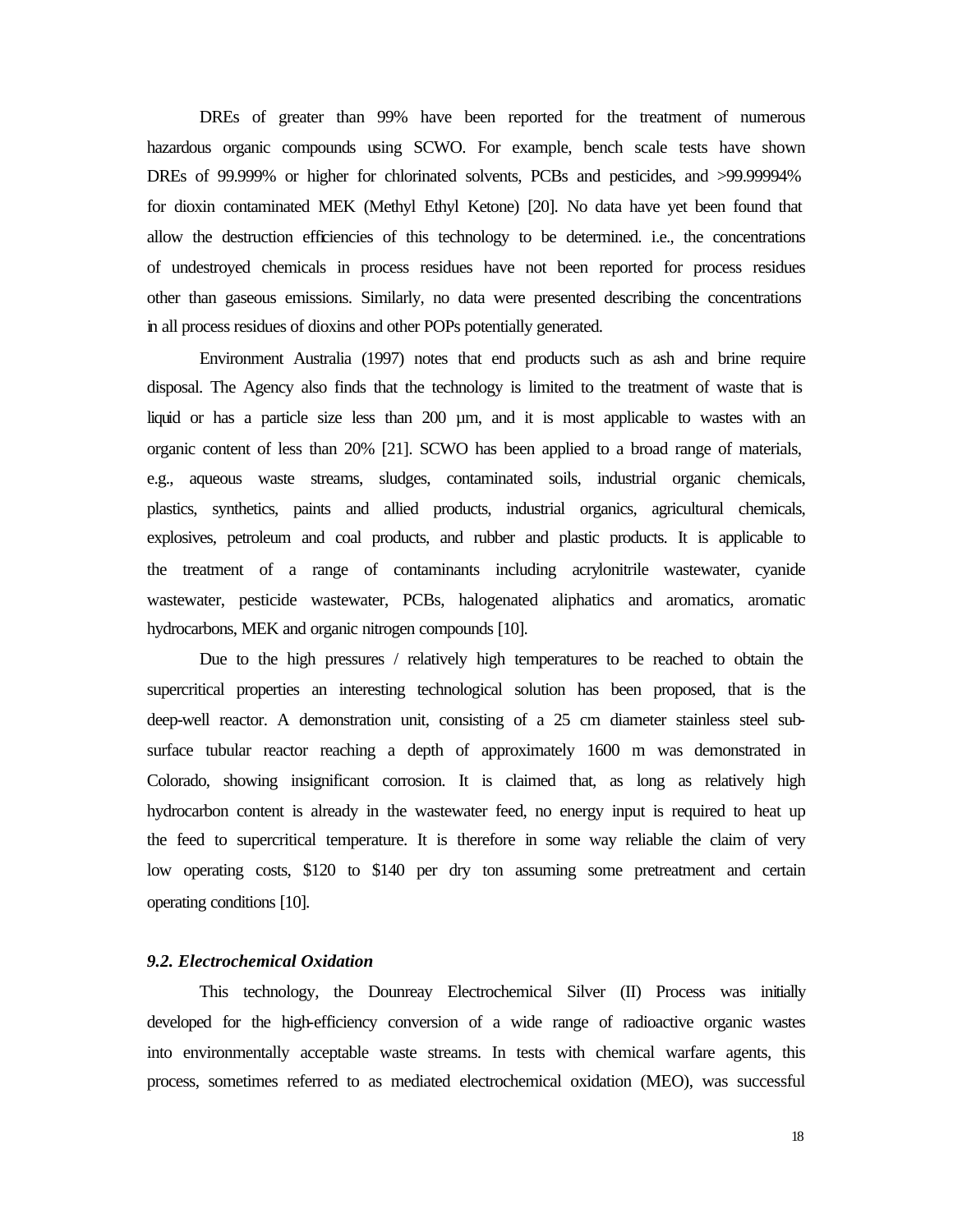in destroying an organophosphorus nerve agent to non-detectable levels after one hour and an organochlorine agent, mustard, after two hours [10].

An electrochemical cell is used to generate oxidizing species at the anode in an acid solution, typically nitric acid. These oxidizers and the acid then attack any organic compounds, converting most of them to carbon dioxide, water and inorganic ions at low temperature  $(< 80 \degree C)$  and atmospheric pressure. The organic content of the feed, which can be soluble or insoluble organic liquids or solids, can vary between 5 and 100 percent without affecting the process unduly. Likewise, the water content of the waste can vary over a wide range. Compounds that have been destroyed by this process include aliphatic and aromatic hydrocarbons, phenols, organophosphorous and organosulfur compounds, and chlorinated aliphatic and aromatic compounds.

#### *9.3. Solvated Electron Technology*

The SoLV™ process neutralizes halogenated compounds (those containing chlorine, fluorine, bromine or iodine) by exposing them to free electrons in a solvated solution. Solvated electrons are the most powerful reducing agent known. Commodore's SoLV™ process represents the first important commercial use of solvated electrons for remediation purposes. In general terms, the SoLV™ process works as follows:

A base metal, usually sodium, but sometimes calcium or lithium is introduced into liquid anhydrous (water-free) ammonia and instantly begins to dissolve. The solution turns to a vivid blue as electrons are freed. Halogenated compounds, which have a powerful affinity for free electrons, are mixed with the solvated solution and are instantaneously neutralized. For PCBs, ions of chlorine combine with ions of sodium, and sodium chloride is formed, leaving no toxic agents whatsoever. Interestingly, treated soil (assuming no other contaminant such as heavy metals) is not only cleaned but also nitrogen-enriched from the ammonia bath.

The application of solvated electron technology to waste treatment has been developed by Commodore Applied Technologies Inc., which has resulted in a proprietary reagent known as Agent 313 [10]. The technology has been demonstrated in the destruction of a wide variety of halogenated organic compounds including PCBs, dioxins, pesticides, chlorofluorocarbons (CFCs) and chemical warfare agents (e.g., GB, HD, VX and Lewisite) [10]. PCBs have been treated by SET, their treatment residues and the fate of those residues are given below in *Table 5* [22].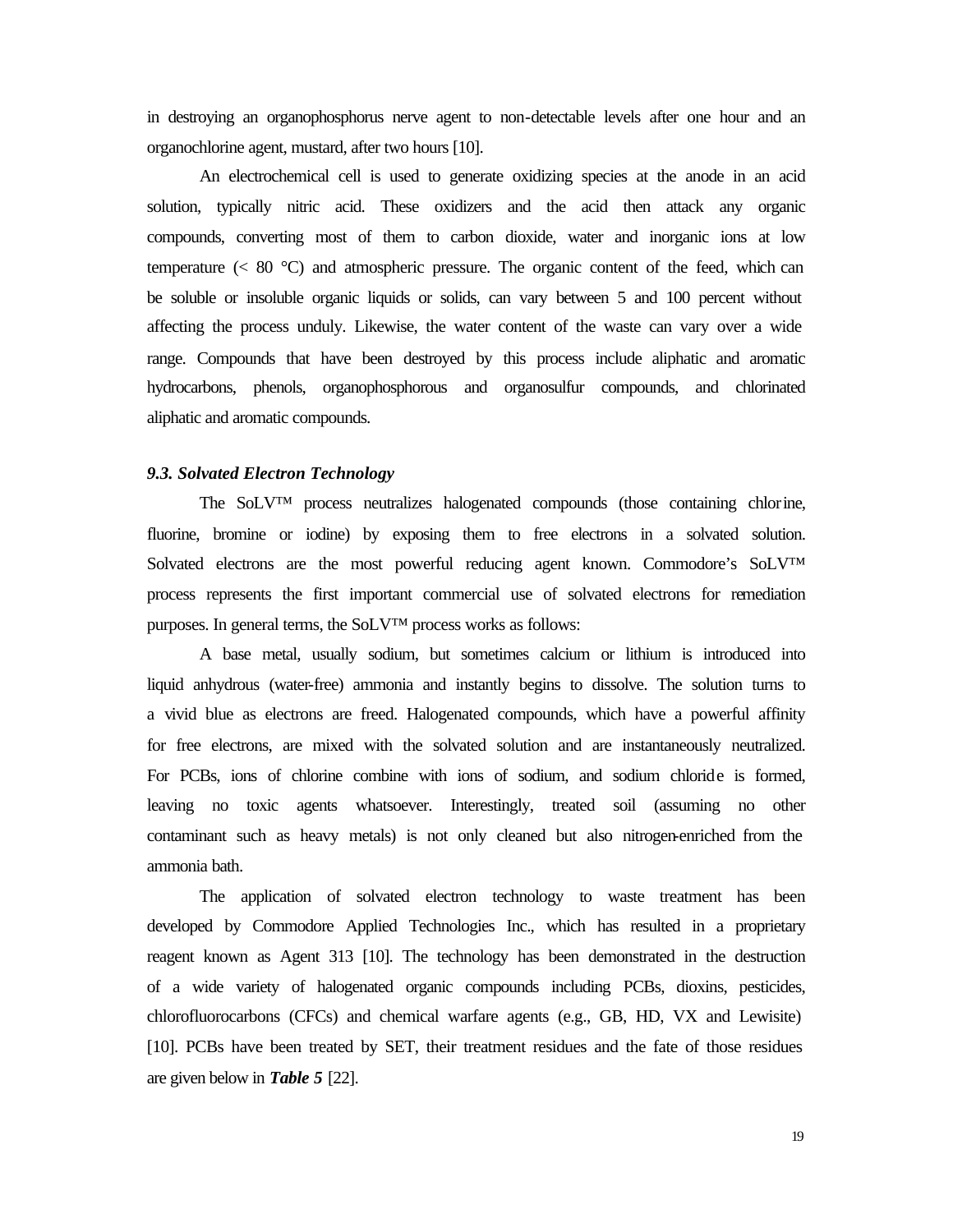Decontaminated soils are said to be suitable for return to the site, enriched in nitrogen from trace amounts of residual ammonia. Proponents claim destruction efficiencies of 100 percent for organochlorine pesticides such as DDT, Dieldrin, 2,4-D, and 2,4,5-T. With a few pesticides - Carbaryl, Paraquat, PMA, and Zineb – destruction efficiencies as low as 86 percent were achieved [10].

It is important to note that no data were available that identify and chemically characterize all gaseous, liquid and solid residues of this process. i.e., no information was found that describe the concentrations in process residues of dioxins and other POPs that may potentially be formed during this process.

## *9.4. Chemical Reduction Reaction*

The ECO LOGIC Process involves the gas-phase chemical reduction of organic compounds by hydrogen at temperatures of 850 °C or greater. Organic compounds are ultimately reduced to methane, hydrogen chloride, and minor amounts of low molecular weight hydrocarbons (benzene and ethylene). The hydrochloric acid is neutralized by addition of caustic soda during initial cooling of the process gas. The primary chemical reactions that occur in the ECO LOGIC Process are reductive and involve breakdown of the hydrocarbon structure and hydrogenation of the product carbon to form methane. An incidental reaction of water (as steam) with the methane to form carbon monoxide and carbon dioxide also occurs in the Process at lesser efficiency. Steam is used in the Process reactor for heat transfer.

The process is non-discriminatory; that is organic molecules such as PCBs, PAHs, chlorophenols, dioxins, chlorobenzenes, pesticides, herbicides and insecticides are quantitatively converted to methane. Approximately 40% of the methane produced can be subsequently converted to hydrogen via the water shift reaction and the remaining methane converted to hydrogen in the catalytic steam reformer. Thus, the process can operate without an external supply of hydrogen. For highly concentrated wastes (eg pure Askarel) the process produces an excess of methane. Because the reaction takes place in a reducing atmosphere devoid of oxygen, the possibility of dioxin and furan formation is said to be eliminated. Maintaining greater than 50 percent hydrogen (dry basis) can prevent the formation of PAHs [10].

In commercial-scale performance tests in Canada, the gas-phase reduction process achieved destruction efficiencies and DREs with high-strength PCB oils and chlorobenzenes. Dioxins that were present as contaminants in the PCB oil were destroyed with efficiencies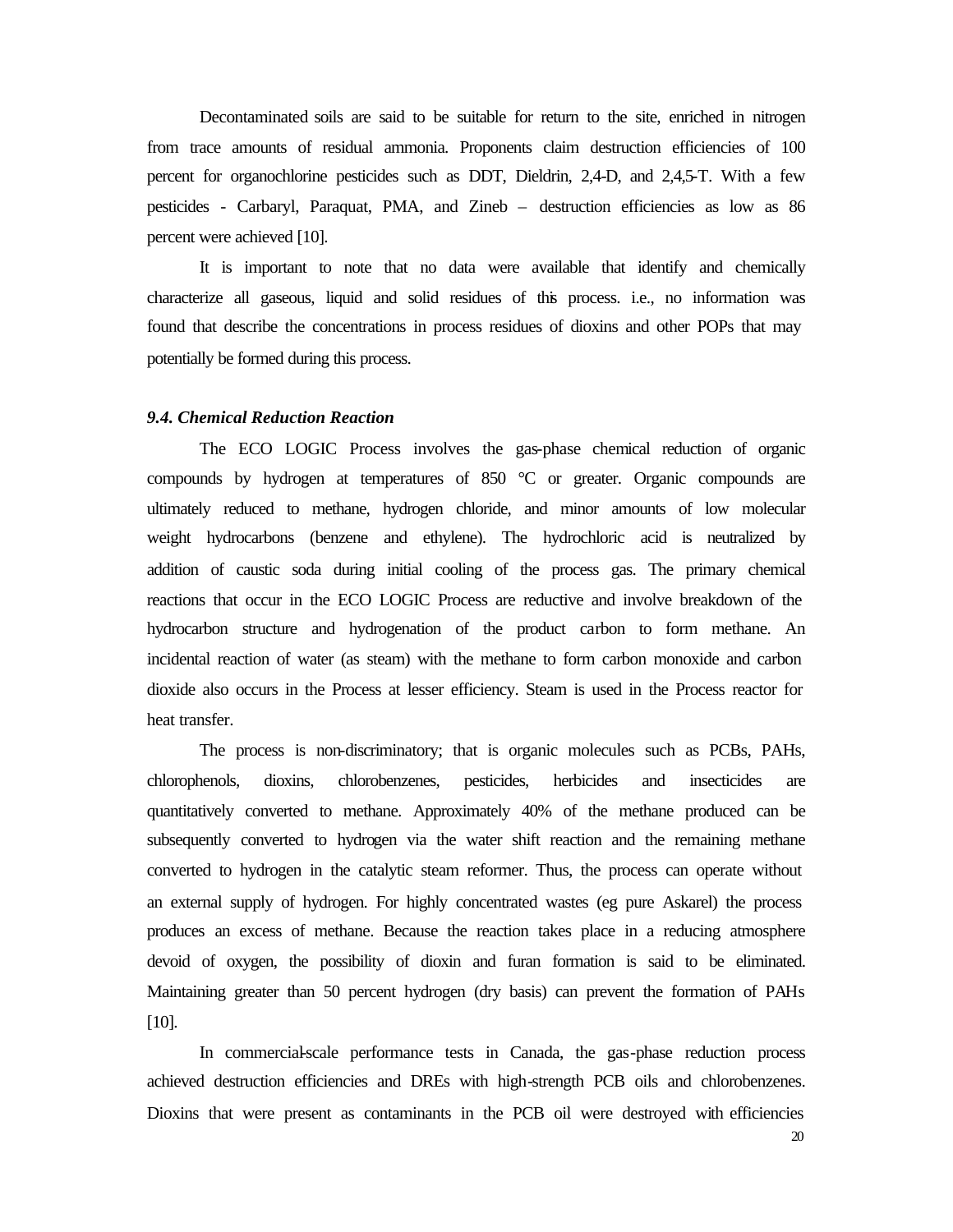ranging from 99.999 to 99.9999 percent [9]. When chemical concentrations in gases and other residues fall below limits of detection, they are reported as "less than" values, not as zero. As a consequence, values calculated for destruction efficiency approach, but never reach zero. In other words, gas-phase chemical reduction can achieve destruction efficiencies of effectively 100 percent.

Residues generated by the process include product gas from the reactor, scrubber water and sludge from product gas treatment, and small quantities of grit from the reactor. Product gas is either catalytically reformed to recover hydrogen or burned as fuel in one or more of the auxiliary systems - the boiler, catalytic reformer and sequencing batch vaporizer [10]. During typical operations, 30 to 50 percent of the product gas is burned as fuel for the boiler or other auxiliary units [23]. If either the product gas or the ambient air used for combustion air for the boiler or similar units contains hydrogen chloride or other chlorinated species, dioxins may be generated during their combustion. In order to meet the fundamental technical criteria for POPs destruction, both the product gas and combustion air must be treated to remove such chlorine donors and so prevent dioxin formation.

## *9.5. Dehalogenation Processes*

Chemical dehalogenation (or dechlorination) is a chemical process used to remove halogens (usually chlorine) from a chemical contaminant by hydrogen or a reducing radical containing hydrogen donor. Examples of direct chemical dehalogenation include the alkaline polyethylene glycolate (APEG) processes and base-catalyzed decomposition (BCD); they do not include desorption or extraction processes followed by chemical treatment of the condensate or extraction medium. Another dechlorination process is the gas-phase reduction (Eco-Logic process), in which the main difference is the chemical used as reducing reagents.

Further development of the BCD process, incorporated an alkaline polyethylene glycol (APEG) reagent (e.g., potassium polyethylene glycol) as the base. The APEG reagent dehalogenates the contaminant to form glycol ether and/or a hydroxylated compound and an alkali metal salt. Destruction efficiencies are described as "not as high" as some other technologies [24].

For example, the APEG-PLUS process uses potassium hydroxide (KOH) as reducing reagent in a mixture of polyethylene glycol (PEG) and dimethylsulfoxide. In the case of based catalyzed dechlorination, the process key is the hydrogen donor with an oxidation potential low enough to produce nucleophilic hydrogen in the presence of base  $Na<sup>+</sup>$  at low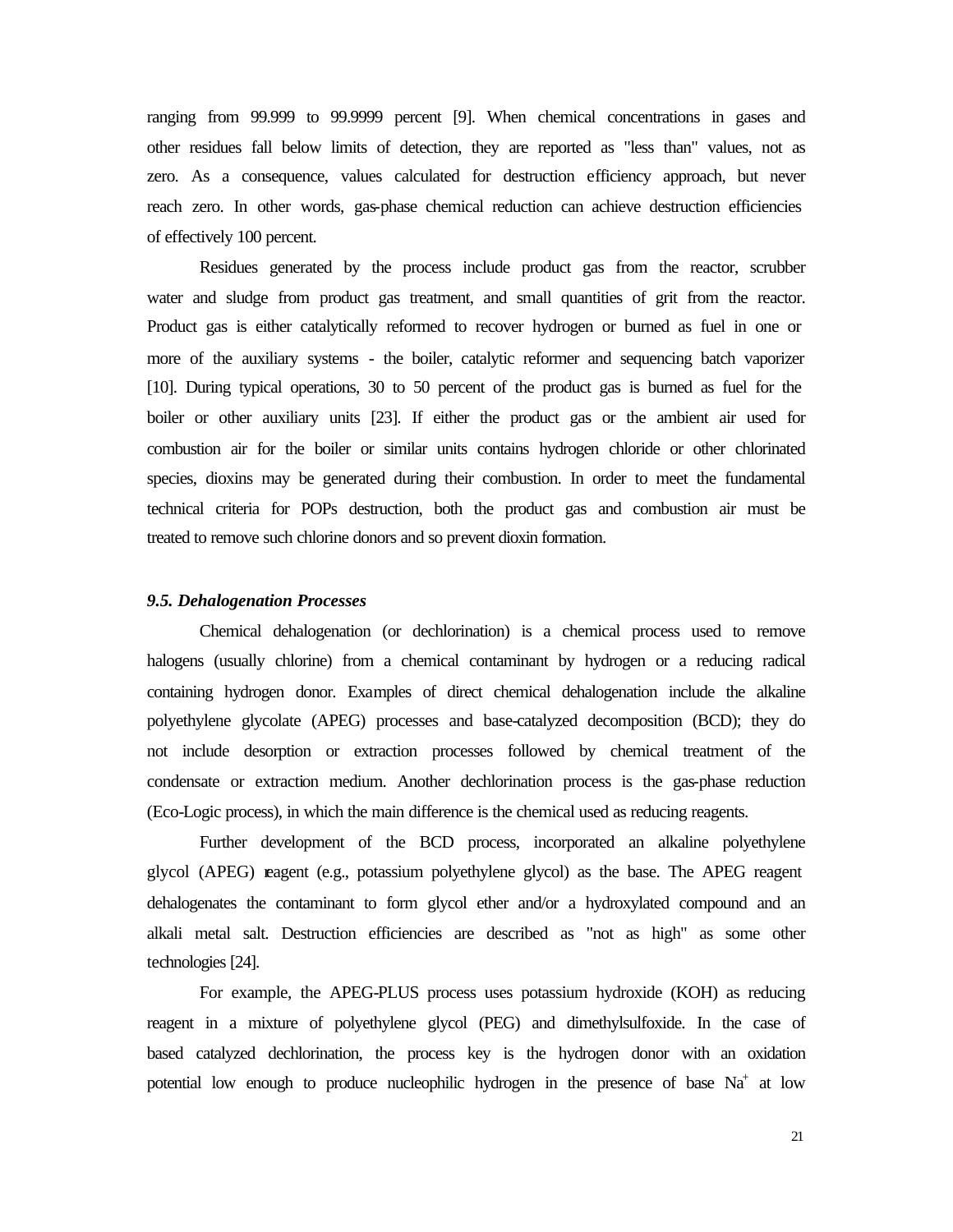temperature. On the other hand, for the Eco-Logic process gaseous hydrogen at high temperature is the reducing reagent to destroy chlorinated organic compounds.

Chemical dehalogenation technologies (BCD and APEG) are applicable to halogenated aromatic compounds, including PCBs, PCDDs, PCDFs, chlorobenzenes, chlorinated phenols, organochlorine pesticides, halogenated herbicide, and certain halogenated aliphatics (e.g. ethylene dibromide, carbon tetrachloride, chloroform, and dichloromethane). If other volatile organic, semivolatile organic, or metal contaminants are present, chemical dehalogenation can be used in conjunction with other technologies, such as low-temperature thermal desorption, solvent extraction, or biodegradation.

In the following, BCD and APEG-PLUS technologies will be presented according to the criteria defined for the technology evaluation. In both cases, but especially in BCD process, the absence of an important number of studies cases that provide analytical data, make difficult the definition of the technology performance. Even when a extensive report including cost and performance data about of APEG process application is available, the information is not enough to complete the cost evaluation.

The BCD/APEG process was successfully demonstrated at the Wide Beach Superfund site in 1991, where approximately 42,000 tons of stockpiled soil contaminated with PCBs, mainly Arochlor 1254, at concentrations ranging from 10 to 5,000 mg/kg, were treated. Gaseous emissions, which are very small compared with combustion systems [10], were treated with cyclone, baghouse, acid gas scrubber, and activated carbon adsorption.

## *9.5.1.Base Catalyzed Decomposition (BCD)*

This process was developed by EPA's Risk Reduction Engineering Laboratory, in cooperation with the National Facilities Engineering services Center (NFESC) to remediate liquids, soils, sludge and sediments contaminated with chlorinated organic compounds, especially PCBs, dioxins, and furans.

In the BCD process (*Figure 1*), contaminated soil is excavated and screened to remove debris and large particles, then crushed and mixed with sodium bicarbonate (one part sodium bicarbonate to ten parts soil). This mixture is heated to  $200-400$  °C in a rotary reactor. The heat separates the halogenated compounds from the soil by evaporation. The volatilized contaminants are captured, condensed and treated separately. The soil left behind is removed from the reactor and can be returned to the site. The contaminated gases, condensed into a liquid form, pass into a liquid-phase reactor [20].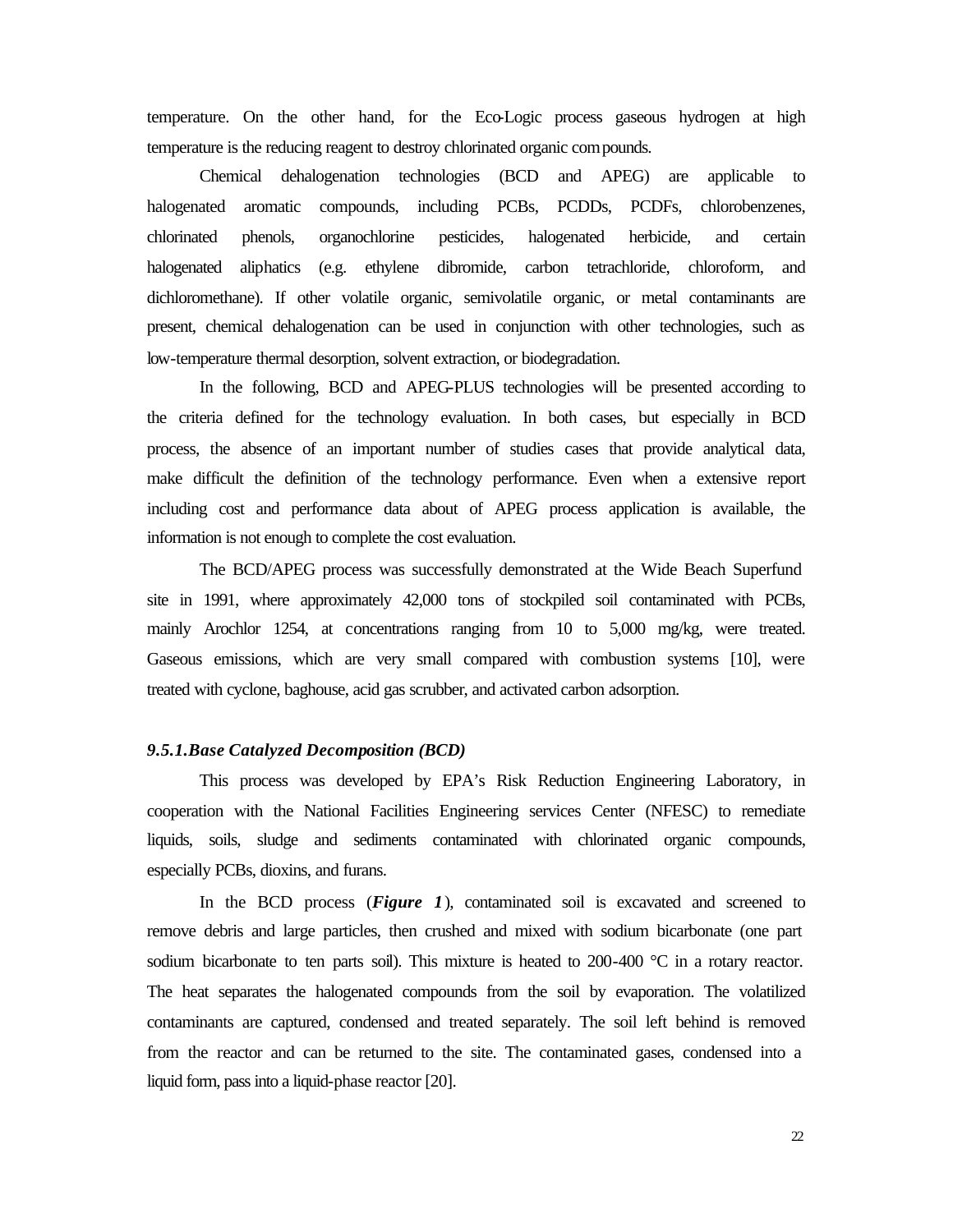The dehalogenation reaction occurs when several chemicals including sodium hydroxide (a base) are mixed with the condensed contaminants and heated in the reactor. The resulting liquid mixture can be incinerated or treated by other technologies and recycled. The BCD process eliminates the need to remove the reactants from the treated soil as in the glycolate dehalogenation process.

## *Figure1: The Base-catalyzed decomposition process (ref. 26).*

The Base Catalyzed Decomposition process was initially developed for remediating PCB-contaminated soil, but it was demonstrated that it is also applicable to soil contaminated with other chlorinated as well as non-chlorinated organics. The technology have the following important characteristics:

- ♦ The additions of sodium bicarbonate to promote lower temperature desorption and partial destruction of chlorinated organics.
- ♦ Steam sweep to create an inert atmosphere above the hot soil. The inert gas suppresses the formation of oxidative combustion products like dioxin and eliminates the possibility of combustion occurring in the rotary reactor.
- ♦ A novel control system to allow a wet electrostatic precipitor (WESP) in the off-gas treatment system to operate without the danger of a fire or explosion.

NFESC and EPA have been developing the BCD process since 1990. The BCD process has received approval by EPA's Office of Toxic Substances under the Toxic Substances Control act for PCB treatment. Complete design information is available from NFESC. Pre-deployment testing was completed at Naval Communications Station Stockon in November 1991. The research, development, testing and evaluation stages were developed for Guam.

The BCD process components are easily transported and safely operated. The process employs off-the-shelf equipment and requires less time and space to mobilize, set up, and take down than an incineration procedure, which is an alternative method for destroying organic pollutants. Other advantages of BCD process is that it uses low-costs reagents in small amounts (1 to 5 wt.% of matrix to be treated) that do not have to be recovered and reused.

In Guam site, the system has operated at rates of more than two tons per hour. The BCD will easily achieve total PCB concentration below 2 ppm in the treated soil. The air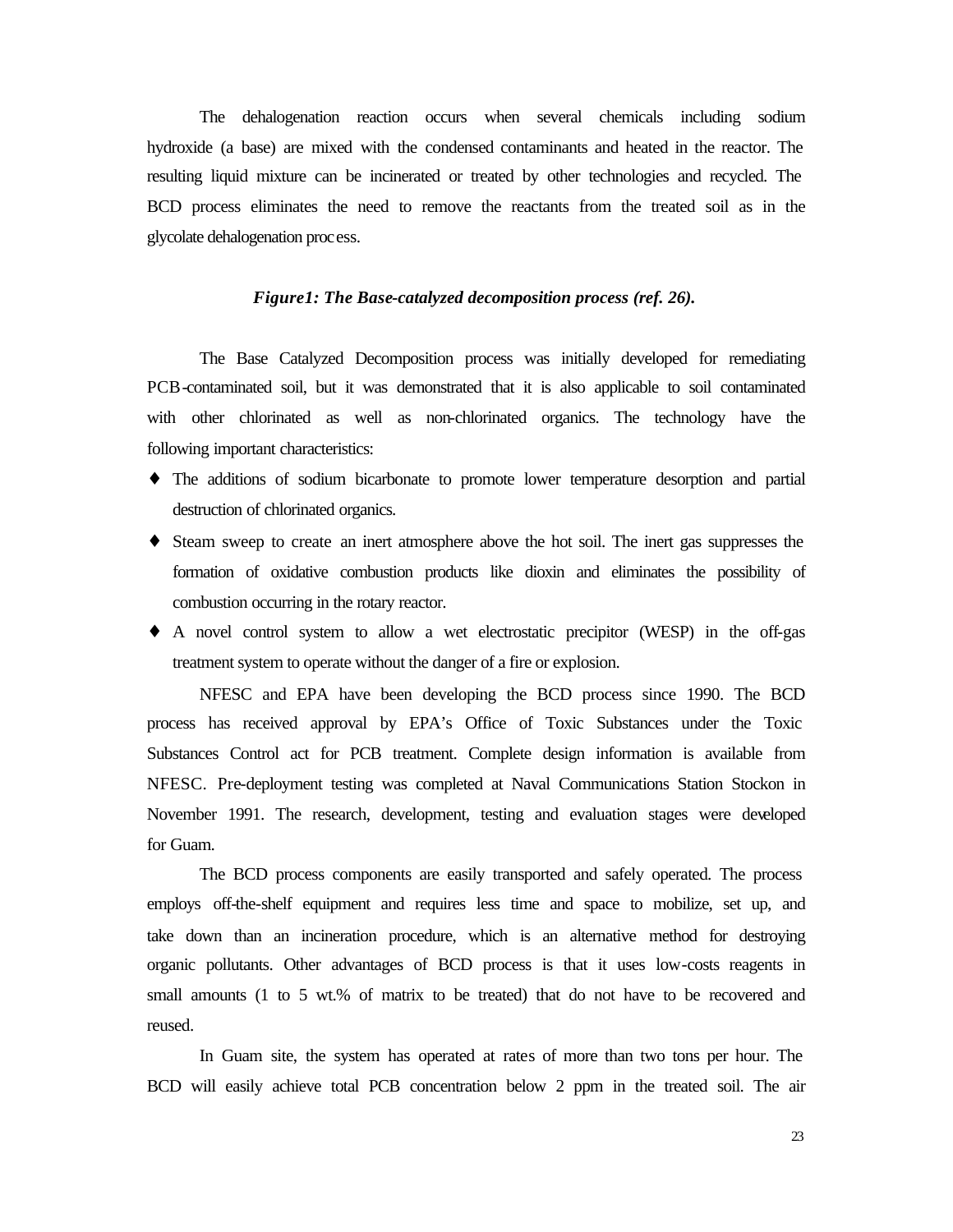pollution control system (APCS) rated with high performance, since the PCBs removal was 99.999 percent and levels of the other organics in the stack were very low. Average combined dioxin and furan concentrations were 32 nanograms per cubic meter. A second air control was performed after all the APCS equipment was installed (including WESP). PCBs emissions fell to 99.99999 percent removal and average dioxin and furan concentrations in the stack fell to 3.6 nanograms per cubic meter. Automatic control ensures the low oxygen content (lower than 10 percent) in the WESP.

Data from Kopper's superfund site in North Carolina are inconclusive regarding technology performance because of analytical difficulties. No additional data were published on the application of this technology in other superfund.

Compounds such as PCBs, which may react with oxygen at elevated temperatures to form even more hazardous compounds such as dioxins, are specially suited to the BCD. The inert stream atmosphere in the rotary reactor and throughout the air capture system excludes most of the oxygen. The sodium bicarbonate breaks down, releasing carbon dioxide and water to add additional inert gases to the system.

The performance of the air pollution control system (APCS) depends on the nature of the organic being removed. High boiling point organic, such as PCBs, are removed largely by condensation and captured on either the WESP or the high efficiency mist eliminator. Semivolatile water-soluble organics are captured in the water through solubilization. The carbon at the end of the air system captures volatile organics non-water soluble and residual PCB vapors.

The total quantity of organics released in the rotary reactor is an important factor in the overall economics of the system. As the bicarbonate causes only partial destruction of PCBs, all the condensable organics released will be contaminated with PCBs. This contaminated residual must be disposed offsite, typically by incineration.

Factors that may limit and interfere with the effectiveness of chemical dehalogenation are high clay or water content, acidity, or high natural organic content of the soil. In practice, the formation of salt within the treated mixture can limit the concentration of halogenated material able to be treated. In addition, in the process the organic contaminants volatilized in the reactor must be collected and treated and the off-gas must be collected.

Data requirements include soil, sediment and sludge characterization. Site soil conditions frequently limit the selection of a treatment process. Different tests should be conducted to identify parameters such as water, alkaline metals, and humus content in the soils; the presence of multiple phases; and total organic halides that could affect processing

24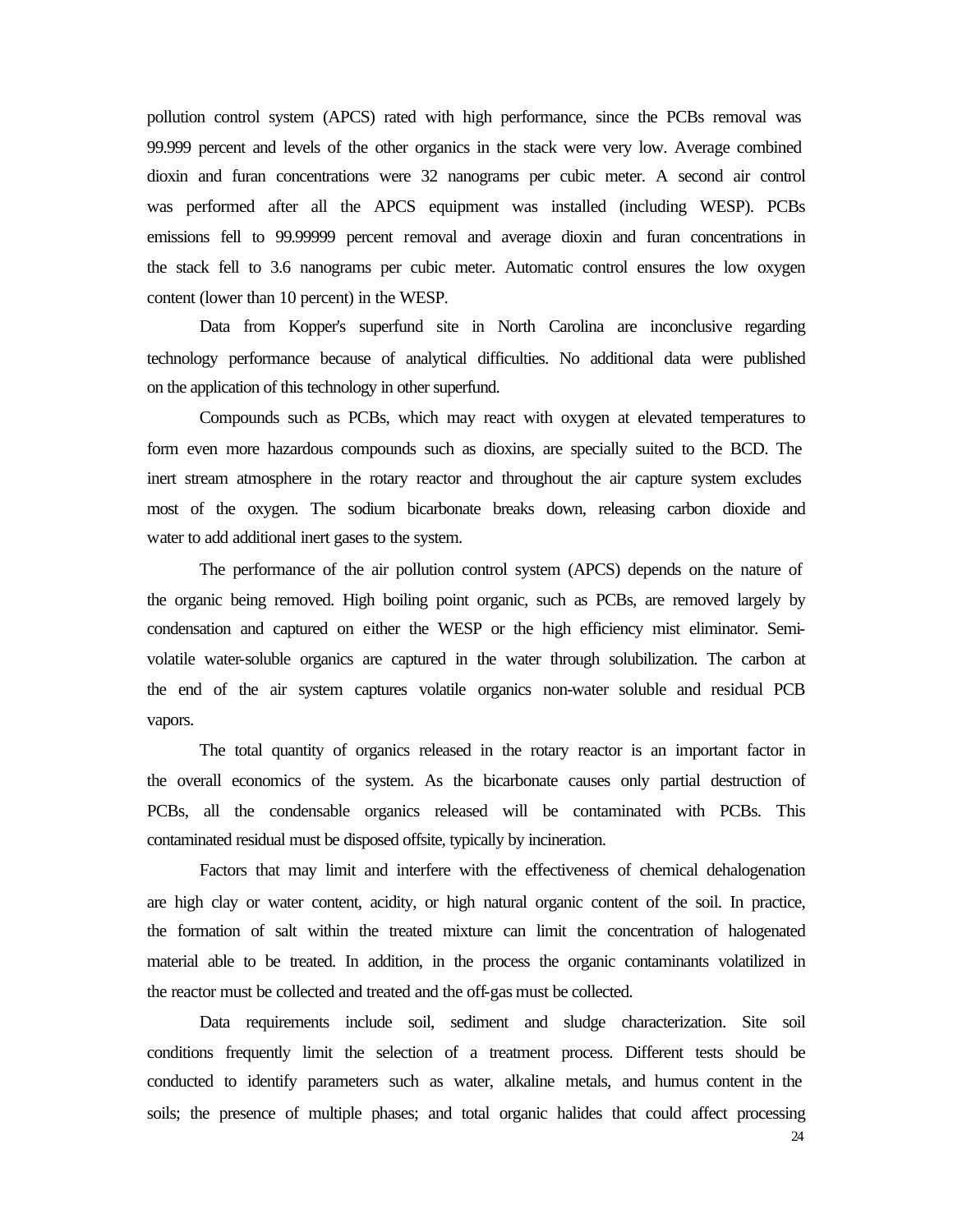time and cost; soil particle size distribution; soil homogeneity and isotropy; bulk density; particle density; soil permeability; soil moisture; pH of the waste; etc. Process-limiting characteristics such as pH or moisture content may sometimes be adjusted. In other cases, a treatment technology may be eliminated based upon the soil classification (e.g., particle-size distribution) or other soil characteristics.

The cost for full-scale operation is estimated to be \$270 per metric ton and does not include excavation, refilling, residue disposal, or analytical costs. The treatment time is short, energy requirements are moderate and operation and maintenance costs are relatively low.

The primary factors affecting contaminant removals in the rotary reactor are temperature and residence time. As an example, PCB-contaminated soil requires a temperature of 360 °C and a residence time of about one-half an hour. However, these numbers are approximate because the type of soil contaminated by PCBs is also a factor.

BCD can be used to treat contaminated soils, sludges and filter cakes containing hazardous organic compounds, such as dioxins, furans, PCBs, and certain chlorinated pesticides. If chlorinated compounds are treated (as PCBs), the bicarbonate catalyst increases plant efficiency by allowing the soil to be cleaned at low temperature and chemically destroying some PCBs.

The concentrations of PCBs that have been treated are reported to be as high as 45,000 parts per million, and reduced to less than 2 ppm. The technology is mobile, then the hazardous wastes do not need to be transported. Individual site conditions must be considered to determine the effectiveness of the process [25-29].

ADI Services, a BCD licensee in Australia, has developed a variation of the BCD reaction (called the 'ADOX' reaction) in which an 'accelerator' replaces the patented BCD catalyst. In the ADOX reaction the nature of the reaction changes dramatically in that organochlorines are decomposed completely to carbon. The reaction, which takes place rapidly, can be applied to much higher concentrations of organochlorines than the conventional BCD process and without the requirement for the addition of oil [30]. No data were presented identifying and chemically characterizing all residues from this process. i.e., the concentrations in all residues of undestroyed chemicals and dioxins and other POPs potentially formed during this process were not revealed.

The ADI thermal desorption process produces a variable amount of dust (usually less than 5% of the original soil feed) and condensates, both are containing dioxins. While these are captured and contained within the system, they must be able to be safely decomposed for the total process to be considered effective [30]. In the recent trials in New Zealand, the solid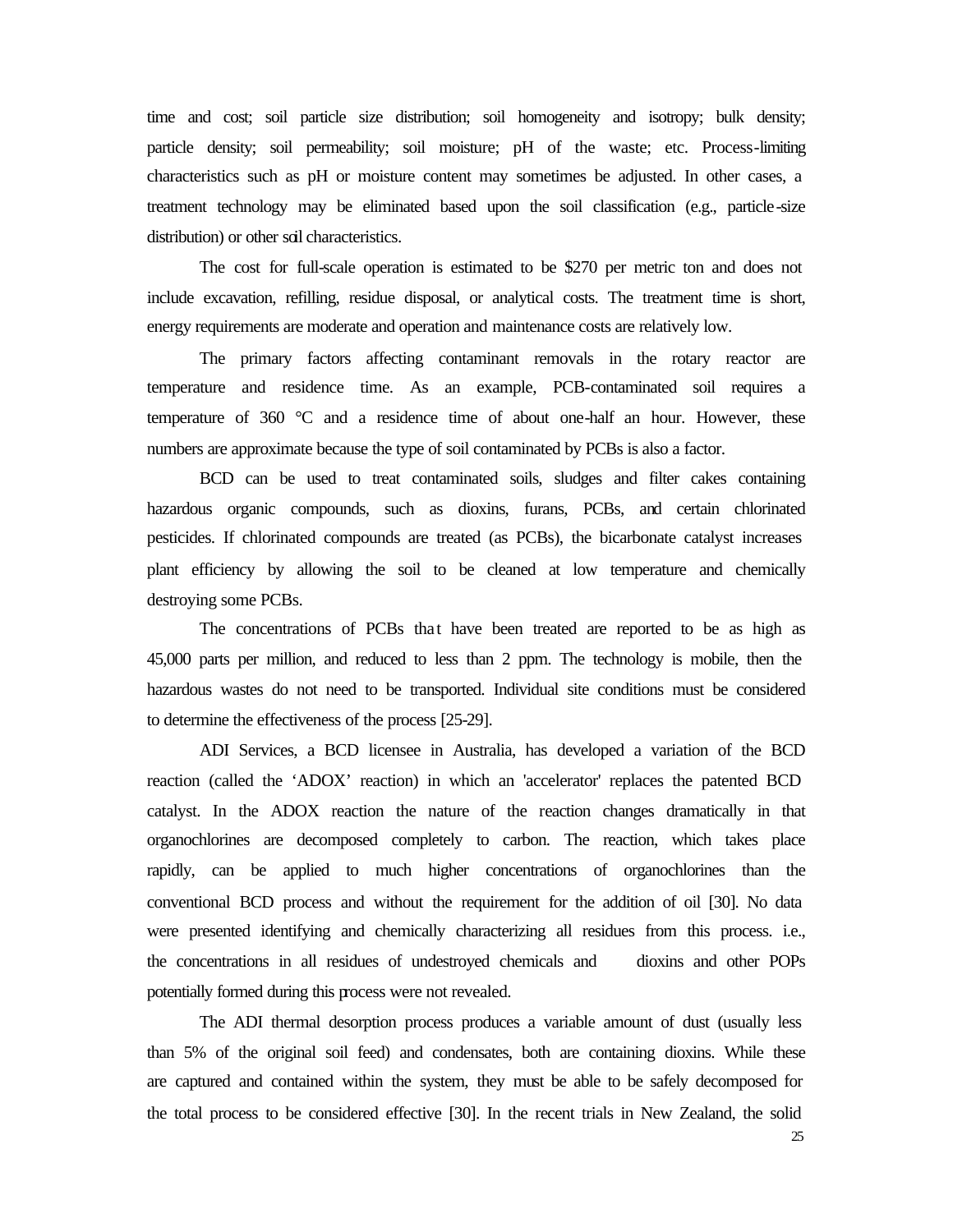residues were fed back into the system. This resulted in a reduction of the dioxin levels from an initial level of 1280 ppb TEQ to a value below 0.1 ppb TEQ.

Base-catalyzed destruction is a portable process that detoxifies contaminated soil on site at a rate of .9 metric ton (one short ton) per hour. The system accepts a steady intake of excavated soil that is then mixed with a base chemical, sodium bicarbonate, which acts as a catalyst. Next, the soil is fed into a reactor where heat is applied, converting contaminants into non-hazardous compounds. The treated soil is cooled and is suitable for backfill.

The BCD process offers many advantages over existing chemical dechlorination methods, including the potential for significant cost savings. The operating costs of a fullscale BCD system are projected to be less than one-fourth the operating costs of incineration, currently the most common destruction process.

While generally considered to be a relatively low risk technology, a BCD plant in Melbourne, Australia was rendered inoperable following a fire in 1995. The fire damaged the treatment system and building. It is understood that the fire resulted from a combination of factors. The nitrogen blanket was in place over the reactor, however, on discharge of hot oil into a storage vessel without an adequate nitrogen blanket, the fire occurred in the storage vessel. The auto ignition point of the hot oil was lower than expected and was exceeded [31]. The plant has been rebuilt and is operating on a commercial basis, focusing on PCB contaminated oils, transformers and capacitors, following approval by the regional environmental agency.

As the BCD process essentially involves stripping chlorine from the waste compound, the treatment process may result in an increased concentration of lower chlorinated species (e.g., higher congeners are replaced by lower congeners) [10]. This is of potential concern in the treatment of dioxins and furans, where the lower congeners are significantly more toxic than the higher congeners. It is therefore essential that the process be appropriately monitored to ensure that the reaction continues to completion.

For contaminated soils, costs are said to range from \$250 to \$400 per ton, in Australian dollars. Costs for PCB contaminated oils are around \$1000 per tonne [10].

#### *9.5.2. APEG Plus (Glycolate dehalogenation)* [32-37]

Glycolate dehalogenation makes use of a chemical reagent called APEG. APEG consists of two parts: an alkali metal hydroxide (the "A" in APEG) and polyethylene glycol (PEG). Sodium hydroxide and potassium hydroxide (KPEG) are two common alkali metal hydroxides. A variation of this reagent is the use of potassium hydroxide or sodium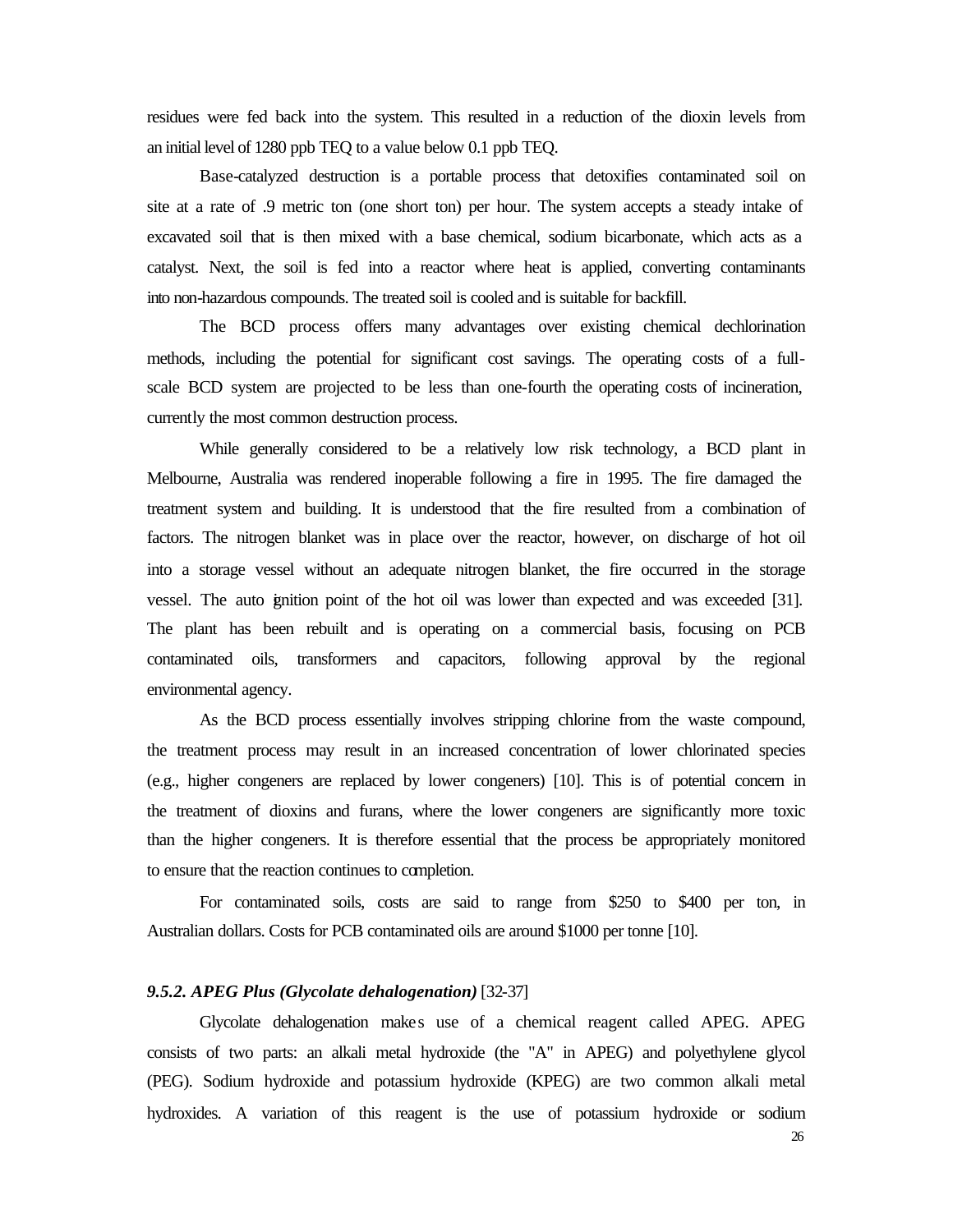hydroxide/tetraethylene glycol, referred to as ATEG that is more effective on halogenated aliphatic compounds.

The APEG process consists of mixing and heating the contaminated soils with the APEG reagent. During heating, the alkali metal hydroxide reacts with the halogen from the contaminant to form glycol ether and/or a hydroxylated compound and an alkali metal salt, which are water-soluble byproducts. This treatment chemically converts toxic materials to non-toxic materials.

The glycolate dehalogenation process consists of five steps: preparation, reaction, separation, washing, and dewatering (*Figure 2*). During the preparation step, the contaminated waste (soil, for example) is excavated and sifted to remove debris and large objects such as boulders and logs. Next, in the reaction step, the contaminated soils and the APEG reagent are blended in a large container called a reactor, mixed, and heated for four hours. Vapors resulting from the heating process are collected. The vapor is separated into water and the gaseous contaminants by means of a condenser. The water can be used during a later step in the process and the gaseous contaminants are passed through activated carbon filters to capture the contaminant.

The soil-APEG mixture, after treatment in the reactor, goes to the separator, where the APEG reagent is separated from the soil and recycled for future use in the system. The treated soil contains products of the treatment which are less toxic chemicals resulting from the dehalogenation reaction. These new chemical products are a non-toxic salt and a less toxic, partially dehalogenated organic compound. In particular, the APEG reagent dehalogenates the pollutant to form glycol ether and/or a hydroxylated compound and an alkali metal salt, which are water-soluble by products.

The soil passes from the separation step to a washer, where the water collected in the earlier reaction step is added. The last traces of residual APEG reagent are extracted from the soil and recycled. The soil proceeds to a de-watering phase where the water and soil are separated. The water is treated to remove contaminants before discharge to a municipal water treatment system, a receiving stream, or other appropriate discharge areas. The soil is retested for contaminant concentrations. If it still contains contaminants above targeted treatment concentrations, it is recycled through the process or put into an environmentally safe landfill; if the soil is clean, it can be returned to its original location on the site.

#### *Figure 2: APEG treatment process (ref. 33).*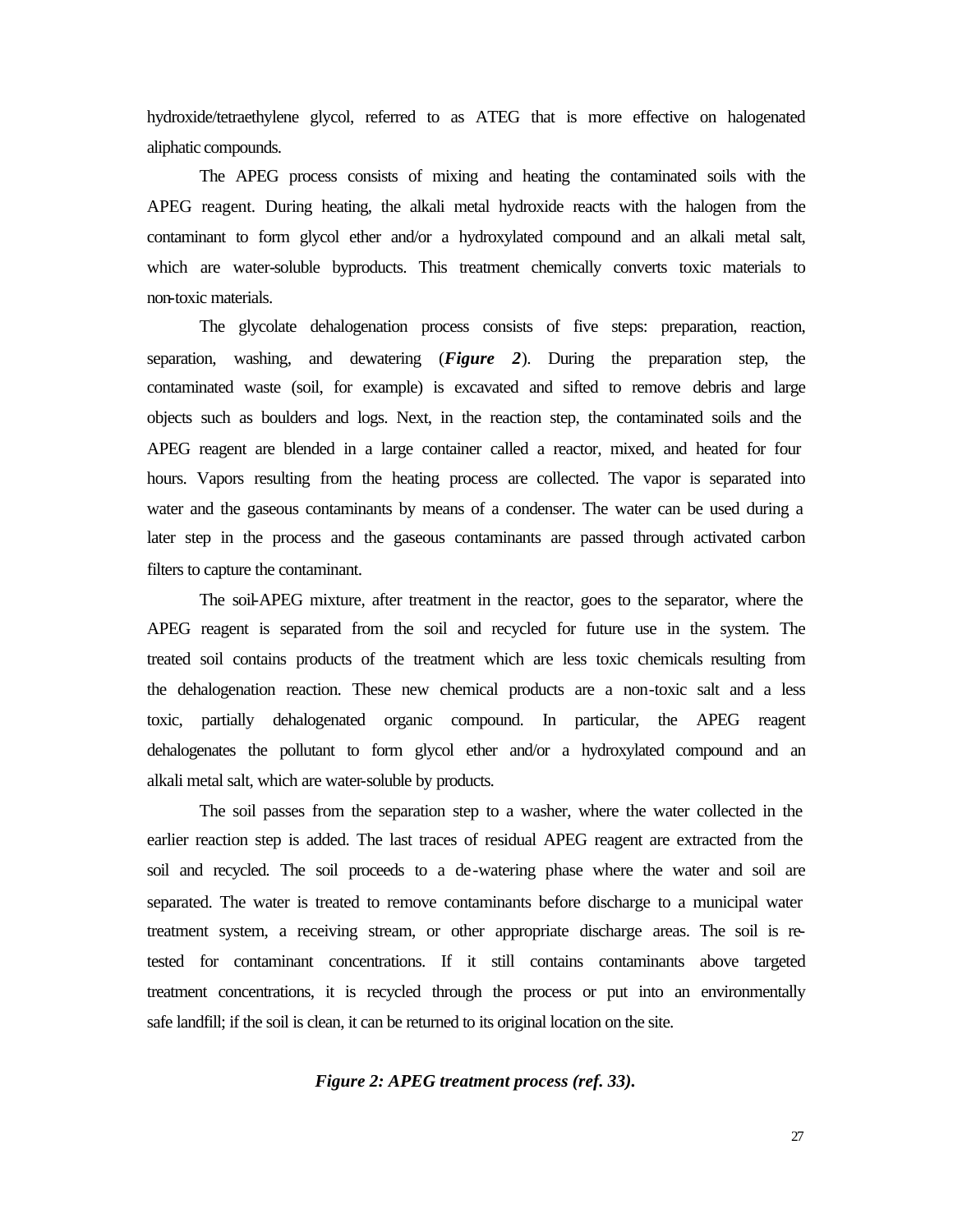APEG process has been used successful to treat contaminant concentrations of PCBs from less than 2 ppm to 45,000 ppm. This technology has received approval from EPA's Office of Toxic Substances. There is available information relative to the performance of APEG process for cleanup of PCB-contaminated soils at three superfund sites.

APEG technology uses standard equipment. The reaction vessel must be equipped to mix and heat the soil and reagents. A detailed engineering design for continuous feed, fullscale PCB treatment system was used in Guam. The concentrations of PCBs that have been treated are reported to be as high as 45,000 ppm. Concentrations were reduced to less than 2 ppm per individual PCB congener. PCDDs and PCDFs have been treated to non-detectable levels at part per trillion. The process has successfully destroyed PCDDs and PCDFs contained in contaminated pentachlorophenol oil.

The APEG process has been selected for cleanup of PCB-contaminated soils at three Superfund sites: Wide Beach, New York, Re-Solve, Massachusetts and Sol Lynn, Texas. This technology has received approval from the EPA's Office of Toxic substance under the Toxic Substances Control Act for PCB treatment. It uses standard equipment. The reaction vessel must be equipped to mix and heat the soil and reagents. It is estimated that a full-scale system can be fabricated and placed in operation in 6 to 12 months.

Significant advances are currently being made to the APEG technology. These advances employ water rather than costly PEG to wet the soil and require shorter reaction times and less energy, enhancing the economics of the process. Additional information is not available at this time for its consideration.

*Table 6* summarizes the results of several more important applications of the technology and their results.

The APEG treatment technology can produce a treated waste that meets treatment levels set by best demonstrated available technology (BDAT), but may not reach these treatment levels in all cases. The ability to meet requires treatment levels are dependent upon the specific waste constituents and the waste matrix.

There are three main waste streams generated by this technology: the treated soil, the wash water, and air emissions. The treated soil needs to be analyzed if it meets the regulatory requirements for the site before final disposition can be made. The pH in the soils must be adjusted before disposal. The chemistry of this technology is specific to halogenated organics. Waste wash water contains only trace amounts of contaminants and reagents and would be expected to meet appropriate discharge standards. Volatile air emissions can be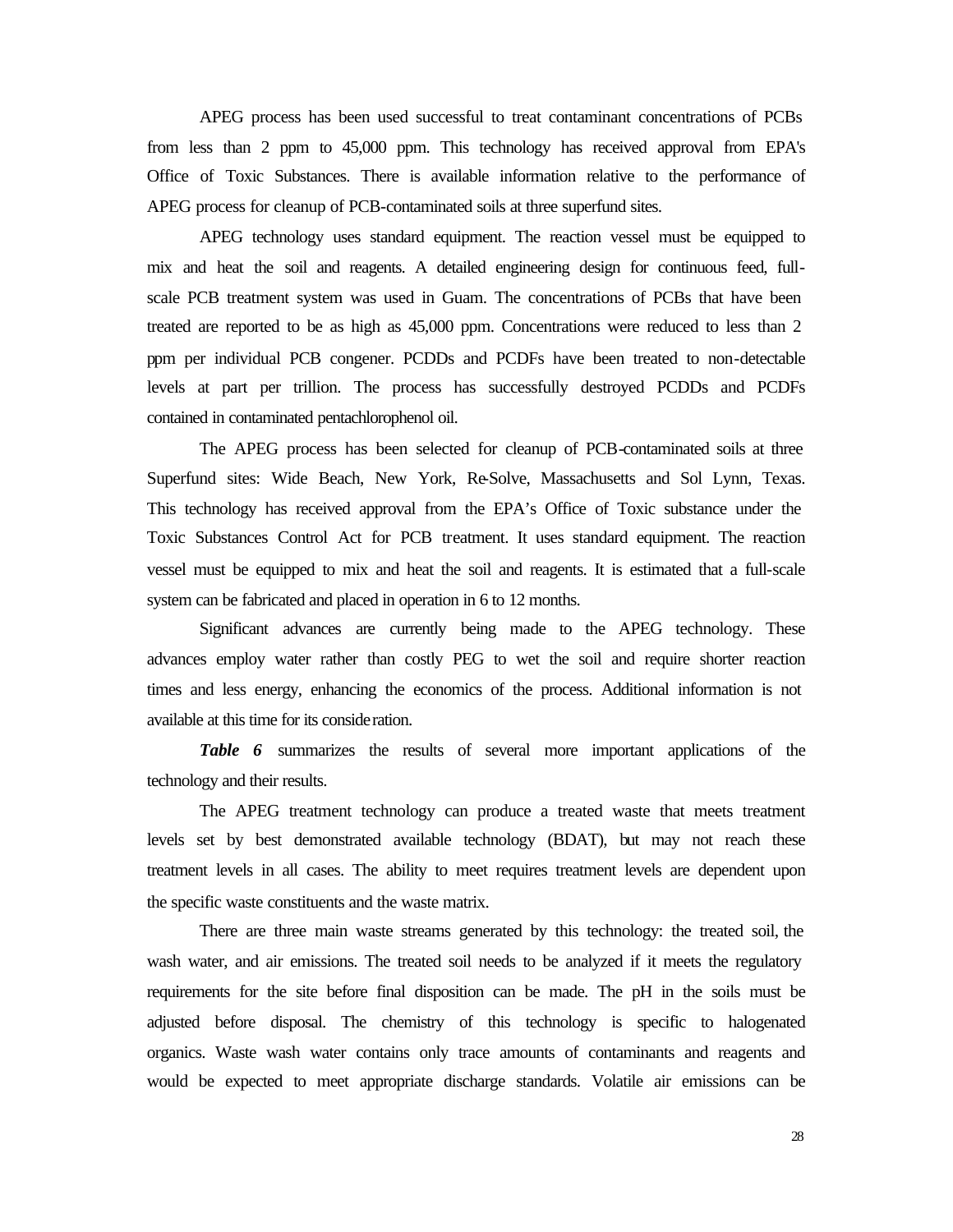released due to the heating and mixing that occur in the process. They are usually captured by condensation and/or on activated carbon. The contaminated carbon is usually incinerated.

The following factors may limit the applicability and effectiveness of the process: The technology is generally implemented as a batch process and is not cost-effective for large waste volumes

- Media water content above 20% requires excessive reagent volume
- Concentrations of chlorinated organics greater than 5% require large volumes of reagent
- Regeneration and reuse of reagents may be difficult.

APEG will dehalogenate aliphatic compounds if the mixture is reacted longer and at higher temperatures than for aromatic compounds. It is recommended that a related reagent KTEG be considered for these contaminants.

Treatability tests should be conducted prior to the final selection of the APEG technology to identify optimum operating factors such as quantity of reagent, temperature, and treatment time. These tests can be used to identify water contents, alkaline metals, high humus content in the soils, and total organic halides that have the potential to affect processing times and costs.

The treated soil may contain enough residual reagent and treatment byproducts that their removal could be required before final disposal. Specific safety aspects for the operation must be considered. Treatment of certain chlorinated aliphatics in high concentrations with APEG may produce compounds that are potentially explosive and/or cause a fire hazard. Vapors from heating oily soils, which are often the matrix in which PCBs are found, can also create such potential problems as fires and noxious fumes. Taking appropriate corrective actions during elevated temperature processing can often solve these problems.

APEG units are transported by trailers. Therefore, adequate access roads are required to get the unit to the site. Energy requirements involve heating the reactor and removing the water for volatilization. For the reactor three-phase electrical services is required along with a diesel steam-generating plant. A standard municipal water supply, or equivalent, is adequate for this process.

Contaminated soils or other waste materials are hazardous and their handling requires that a site safety plan be developed to provide for personnel protection and special handling measures.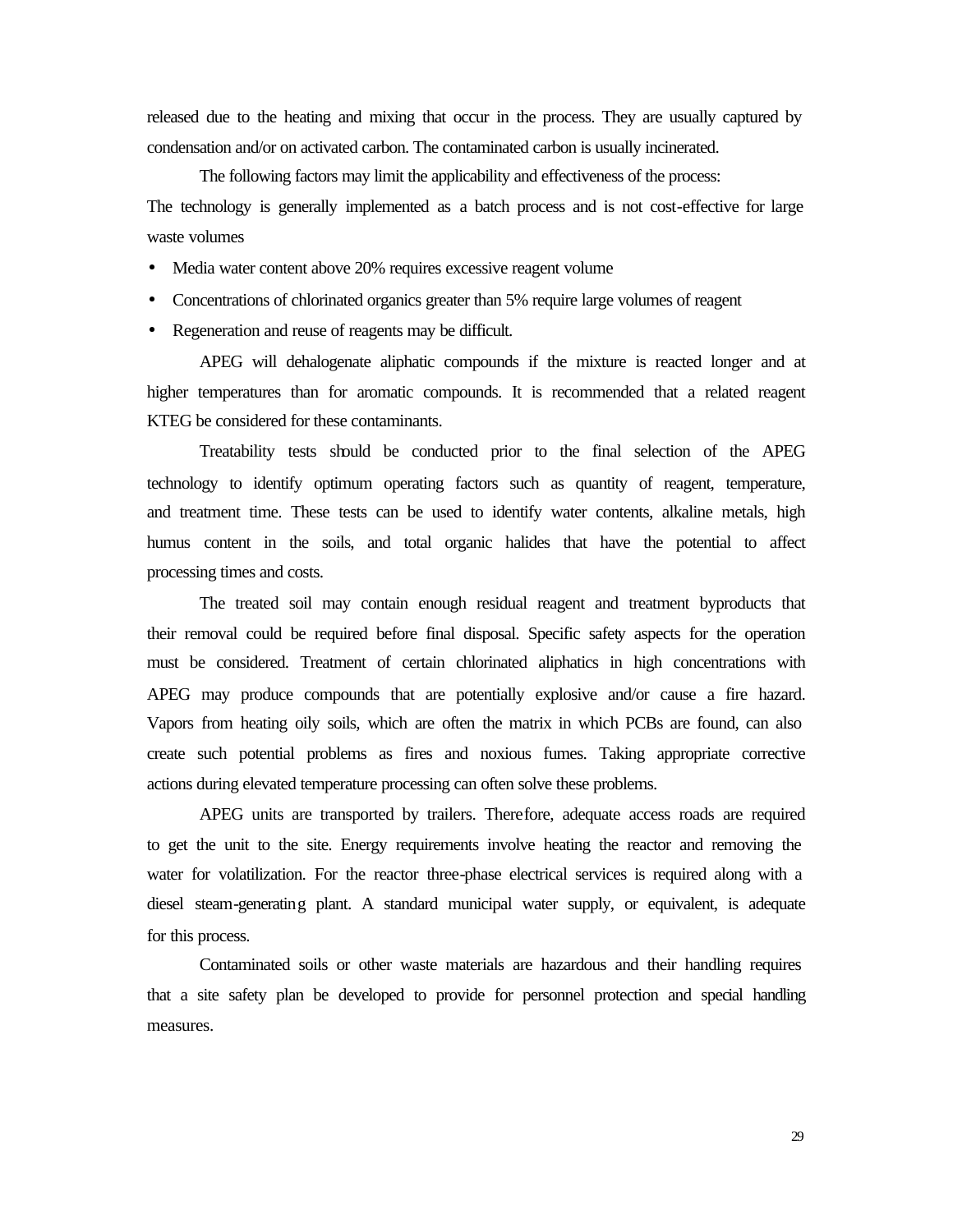Onsite analytical capabilities are highly desirable. Extraction equipment and gas chromatography/mass spectrometer capabilities should be available to measure contaminants of interest and to provide information for process control.

Cost to use APEG treatment is expected to be in a range of \$220 to \$550 per metric ton. However, significantly advances to improve the process economy are being made to the APEG technology. They consist in employing water rather than costly PEG to wet the soil and require shorter reaction times and less energy.

APEG/KPEG process is generally considered a stand-alone technology adequate especially for small-scale applications, however it can be used in combination with other technologies. It is primarily for treating and destroying halogenated aromatic contaminants and pesticides. APEG dehalogenation is one of the few processes available other than incineration that has been successfully field tested in treating PCBs.

The concentrations of PCB that have been treated are reported to be as high as 45,000 ppm. Concentrations were reduced to less than 2 parts per million per individual PCB congener. Polychlorinated dibenzo-p-dioxins (PCDDs) and polychlorinated dibenzofurans (PCDFs) have been treated to non-detectable levels at part per trillion. The process has successfully destroyed PCDDs and PCDFs contained in contaminated pentachlorophenol oil.

The effectiveness of APEG on general contaminant groups was demonstrated for:

- PCBs (sediments, oils, soil and sludge).
- Pesticides halogenated (oils and soil).
- Dioxins/Furans (sediments, oils, soil and sludge).

The proven effectiveness of the technology for a particular site or waste does not ensure that it will be effective at all sites. The demonstrated effectiveness means that at some scale, treatability was tested to show that for a particular contaminant and matrix, the technology was effective.

## *9.6. Molten Metal Pyrolysis*

The Catalytic Extraction Process (CEP) is an innovative and patented technology in which molten metal acts as both solvent and catalyst and is developed by Molten Metal Technology, Inc.. MMT in Walham, Mass., are using molten iron and other metals to convert hazardous wastes into useful materials, also stabilizes and reduces low level radioactive wastes to a fraction of their original volume, easing their disposal.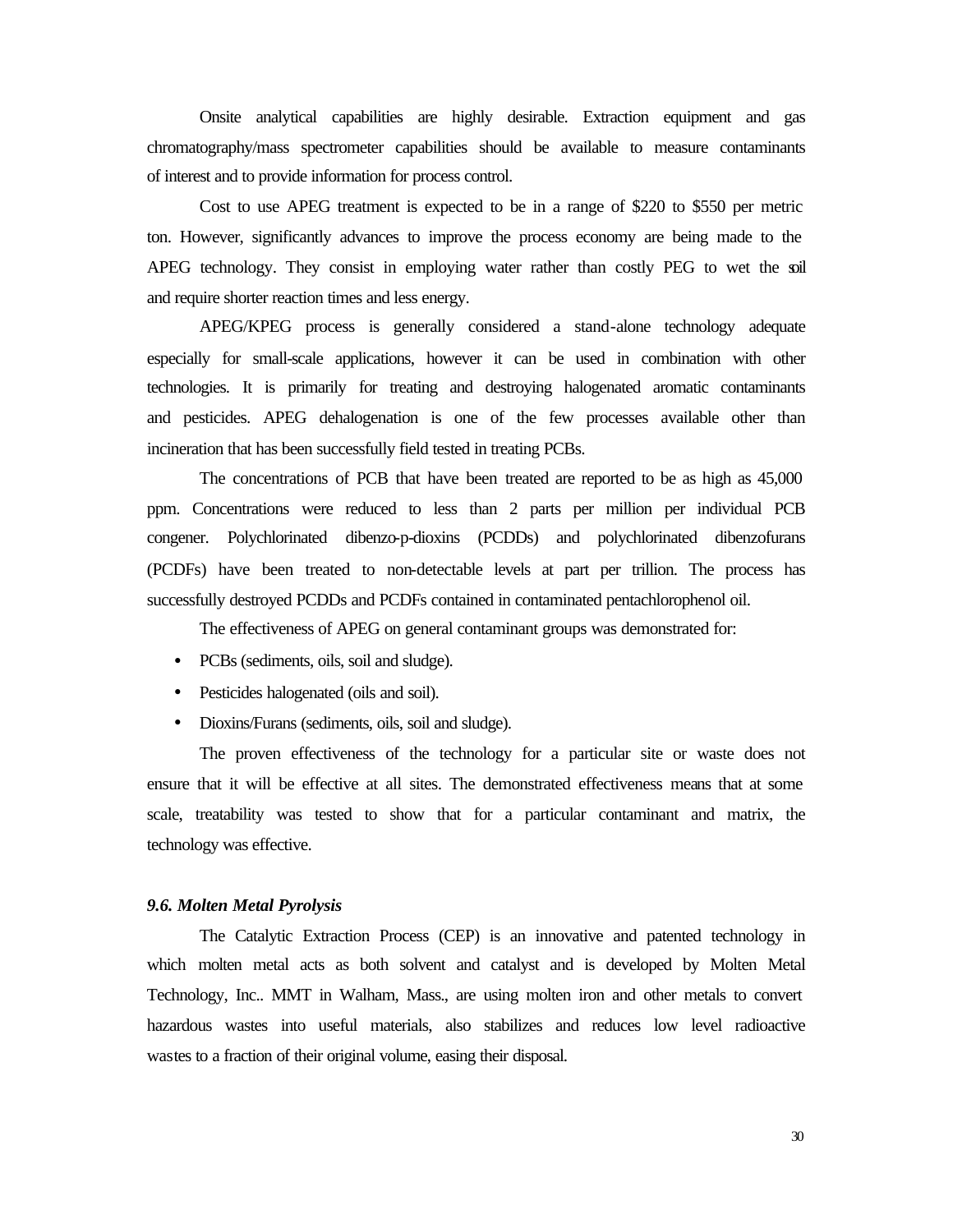In CEP, various industrial wastes are piped into a sealed bath of molten metal (typically iron) heated from 2400 F to 3000 F. The catalytic properties of the high temperature metal break down the chemical compounds in the waste to their primary elements. These elements are extracted as gases, ceramics, and alloys by adding select chemicals and materials, such as oxygen and alumina.

Waste and selected co-reactants are introduced into a refractory-lined, metal-filled vessel. According to DOE, the solid, liquid and gas output streams from this reactor vary considerably depending on the operating variables, e.g., oxidizing or reducing atmosphere. Typically, outputs include 1) a metal product that may be recycled; 2) slag that contains oxidized metals; 3) gases consisting of products of volatilization, oxidation and decomposition; and 4) particulates and metals entrained in the offgas. There are liquid wastes only if wet scrubbers are used to control air emissions [9].

MMT describe their process as a recycling technology that allows organic, organometallic, metallic and inorganic feeds to be recycled into useful materials of commercial value. The company has carried out commercial-scale processing of several types of waste including spent metal/electronic components; chlorinated waste streams; and biosolids from wastewater treatment [9].

Specific waste streams processed using CEP include chlorotoluene, polyvinyl chloride (PVC), surplus metal and weapons components, and heavy residuals from ethylene dichloride and vinyl chloride production. DREs greater than 99.9999 percent were achieved with specific chemicals of concern [38]. The primary end products of CEP are described as follows:

- 1. Gases, primarily comprised of hydrogen, carbon monoxide and up to 1 percent ethylene, with smaller amounts of other light hydrocarbons;
- 2. Ceramic slag phase consisting of silica, alumina and calcium chloride, which is skimmed off the top of the bath; and
- 3. Metal by-products.

Dioxins and furans were reported as non-detectable in product gases at the 0.1 ng  $TEQ/Nm<sup>3</sup>$  standard [39]. According to MMT, the gases can be used in the synthesis of organic chemicals, such as methanol; the ceramic materials can be used or buried in landfills; and the metal by-products, which remain as a ferroalloy, can be recovered for use. However, the National Research Council has observed as follows [39]:

The metal furnace does not eliminate the need for a combustion process; the product gases would be oxidized in a separate unit. These gases would likely be very dirty, containing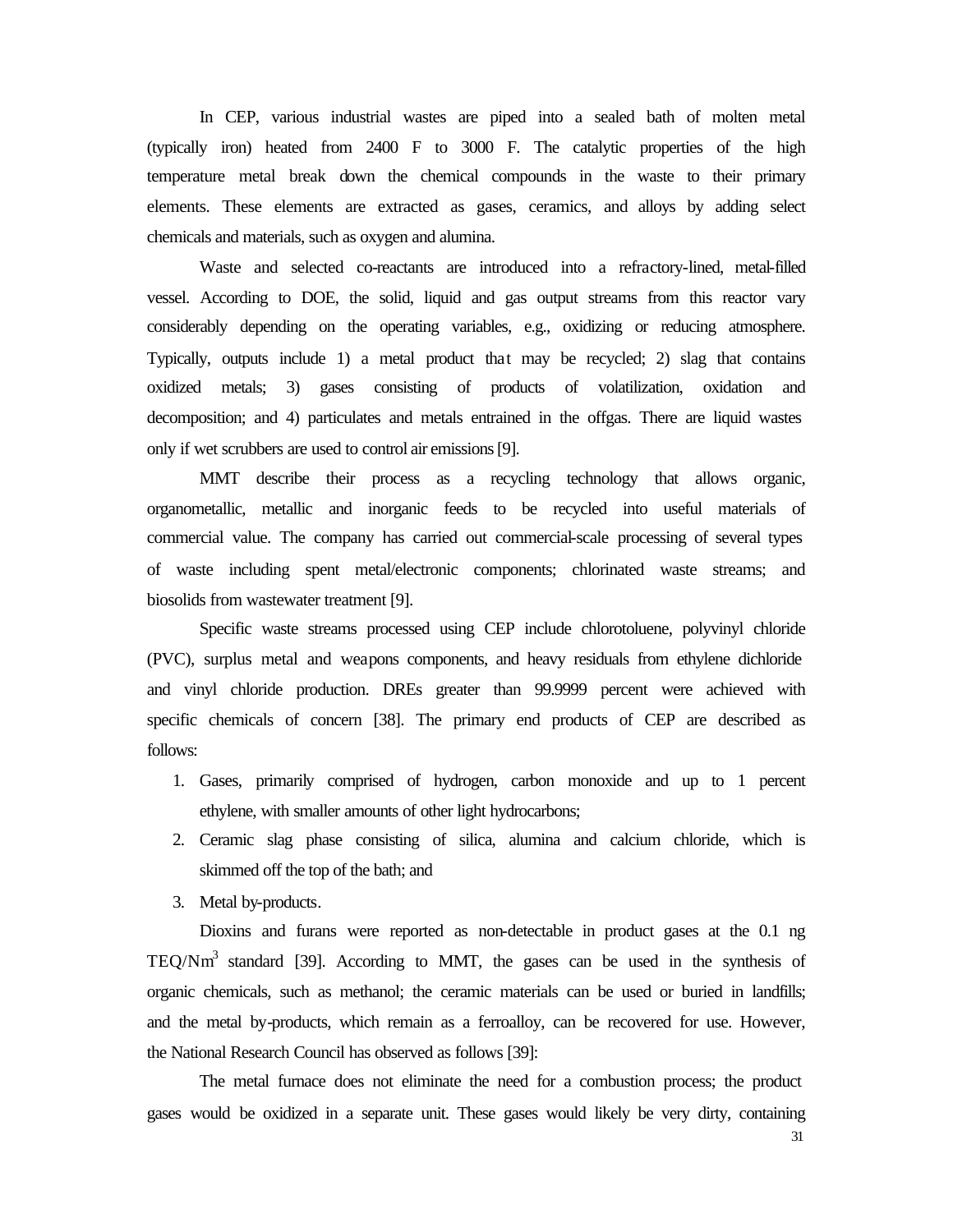soot from the metal pyrolysis and possibly some slag particulate matter. Gas cleanup will be required before the gas is released. In their evaluation of this technology, DOE cautions that, with induction heating of the metal bath, the method apparently used by MMT, the process must be carefully controlled to prevent equipment damage and possible explosion.

Recently, USEPA recognized MMT's process as achieving the Best Demonstrated Available Technology (BDAT) for processing wastes for which incineration was previously the only approved processing method [9].

DOE estimated capital costs for a typical MMT facility to range from \$15 to \$50 million, in U.S. dollars, depending on the volume and composition of the waste stream. For example, the MMT unit at Clean Harbors, which has a capacity of 30,000 tons of waste per year, is estimated to cost between \$25 and \$35 million [40].

# *9.7. Molten Salt Oxidation*

The molten salt process has been used on a small scale since 1950 [9]. In the process, a bed of alkaline molten salt, usually sodium carbonate, oxidizes organic materials at a temperature of 900 to 1000°C. Any chlorine, sulfur, phosphorous, or ash products in the feed are converted to inorganic salts and retained in the salt bed. This process cannot treat soils and other materials with a high content of inert material [20].

With bench and pilot scale systems, liquid 1,2,4-trichlorobenzene (58.6 weight percent chlorine) was destroyed in molten sodium carbonate/sodium chloride with efficiencies of 99.9999970 and 99.9999932 percent at bed temperatures of 900°C and 1000°C respectively. With chlordane, the pilot scale system achieved DREs of 99.99983 percent when samples were taken before the baghouse and >99.9999988 percent when sampled after the baghouse [10]. Destruction efficiency with chlordane was apparently not determined. Indeed, the use of both performance measures, "destruction efficiency" and DRE, in describing the performance of this technology suggests that one may have been used inaccurately. i.e., destruction efficiency can be determined only if all process residues are analyzed for the presence of undestroyed chemicals of concern. It is also important to note that no data were presented describing the concentrations in process residues of dioxins or other POPs potentially formed by the process.

One hazard of the process is potential superheated-vapor explosions when liquid wastes are introduced. Gaseous emissions may require filtering due to the entrainment of very fine salt particles, and the total salt requiring disposal may be several times the weight of the wastes destroyed [10].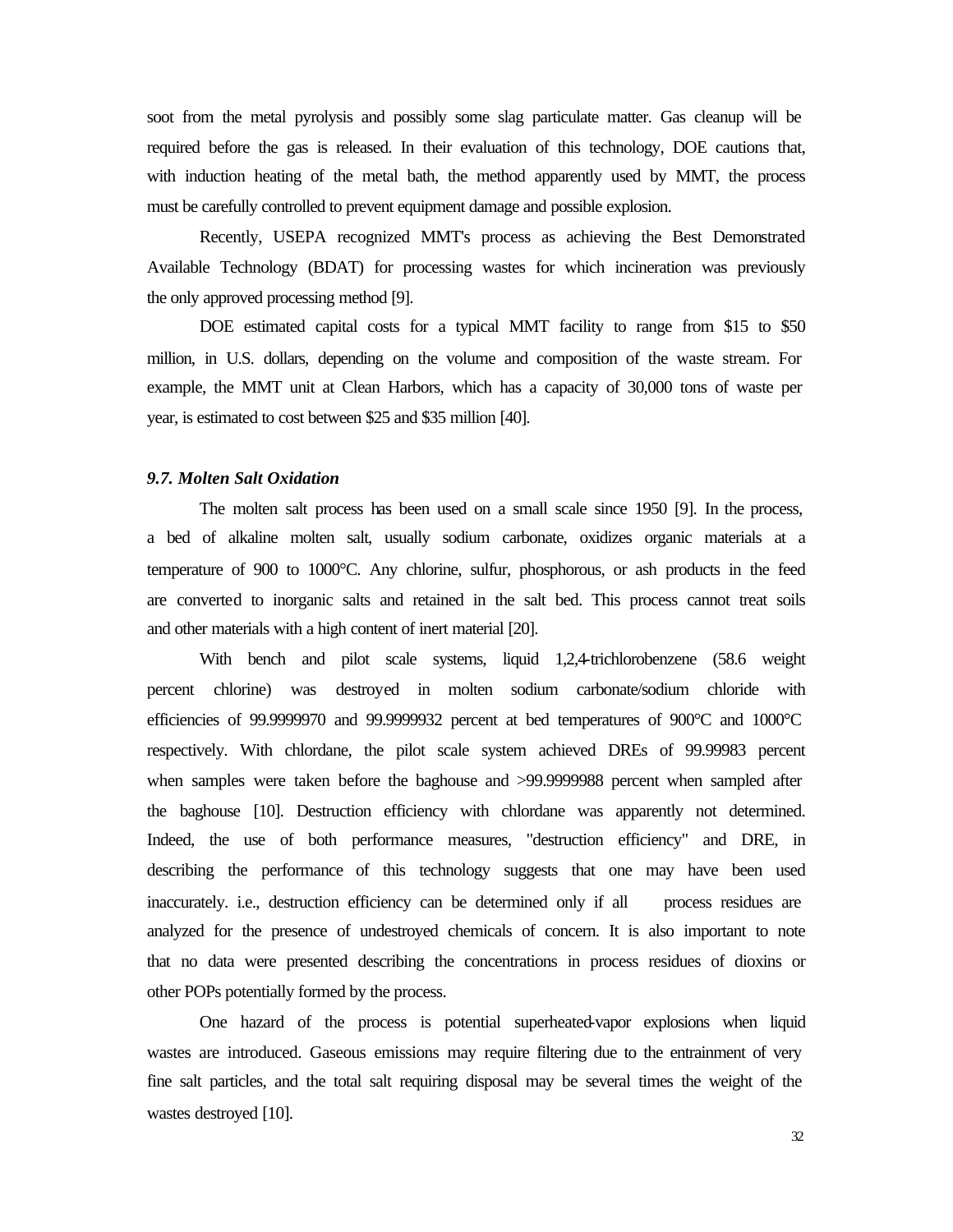Depending on chlorine content as well as the capacity of the facility, the cost (in Australian dollars) of treating organochlorine wastes vary from \$1200 to \$2000 per ton. The residuals from the process are not useful, and must be disposed of properly in a secure landfill. For a feed rate of 1000 kg/h, the cost is in the order of \$1150/tonne. The above costs do not include effluent treatment costs, residuals and waste shipping costs handling and transport costs, analytical costs, and site restoration costs [20].

# *9.8.Plasma Arc*

In plasma arc treatment directing an electric current through a low-pressure gas stream creates a thermal plasma field. Plasma arc fields can reach 5000 to 15000°C. The intense high temperature zone can be used to dissociate waste into its atomic elements by injecting the waste into the plasma, or by using the plasma arc as a heat source for combustion or pyrolysis [10].

The National Research Council (1993) described the waste streams from plasma arc destruction of wastes as "essentially the same as those from incineration..." such as combustion by-products and salts [20].

Various plasma reactors have been developed for the thermal destruction of hazardous waste. Environment Australia considered three available plasma systems in its review of appropriate technologies for the destruction of hazardous wastes. These are:

PACT (Plasma Arc Centrifugal Treatment)

PLASCON (In-Flight Plasma Arc System)

STARTECH (Plasma-electric waste converter)

*PACT*: The Plasma Arc Centrifugal Treatment (PACT) process developed by Retech uses heat generated from a plasma torch to melt and vitrify solid feed material, including contaminated soils. Organic components are vaporized and decomposed by the intense heat of the plasma and are ionized by the air used as the plasma gas, before passing to the off-gas treatment system. Metal-bearing solids are vitrified into a monolithic non-leachable mass. Gases travel through the secondary combustion chamber and then through a series of air pollution control devices [20].

Liquid and solid organic compounds can be treated by this technology and it is appropriate for treatment of hard-to-destroy organic compounds and wastes contaminated with metals. DREs for organic compounds are greater than 99.99%. However, volatile metals and products of incomplete combustion (PIC) can be generated and may need to be removed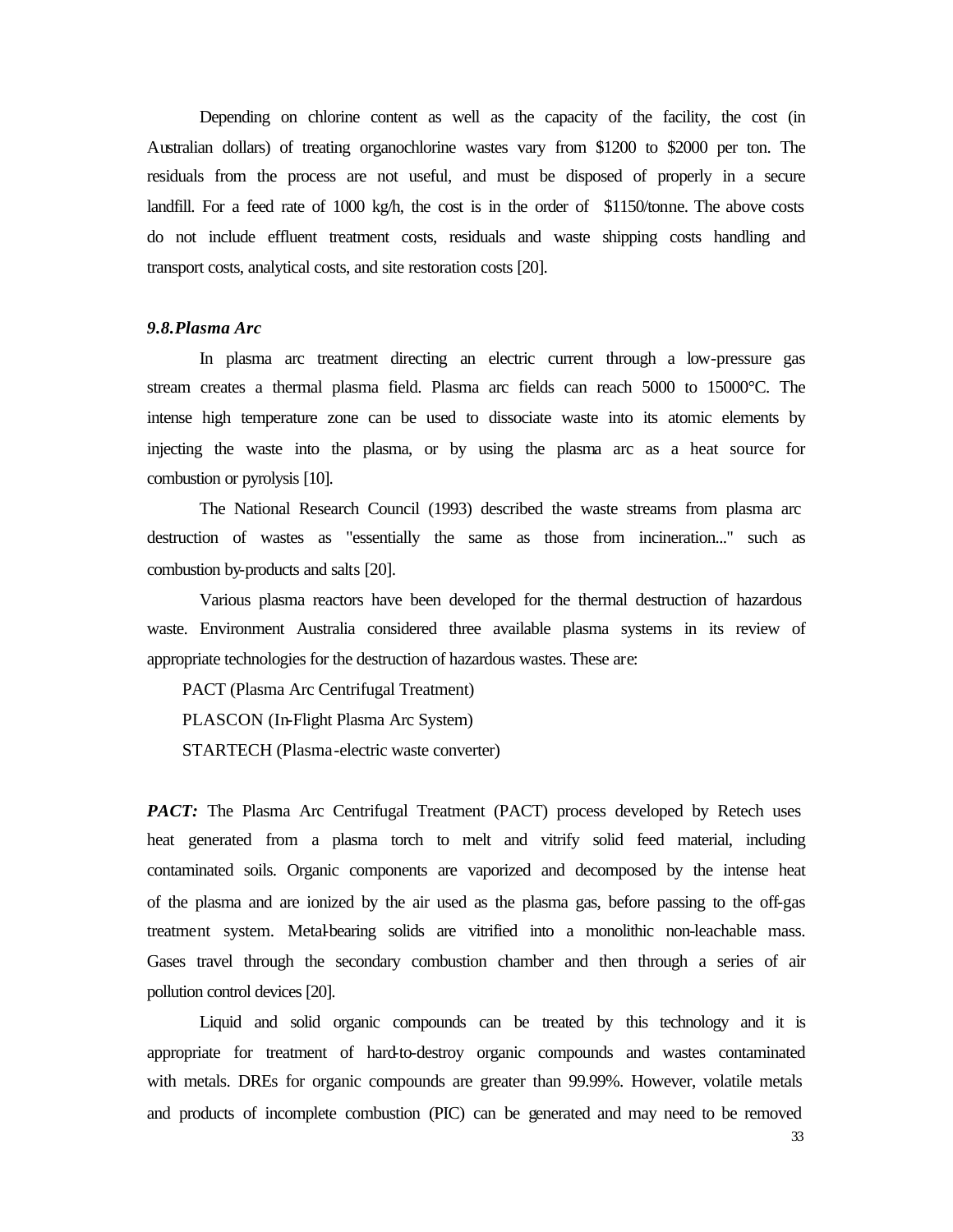by an appropriate scrubber [10]. No data were found to describe the concentrations of undestroyed chemicals in process residues other than gaseous emissions. As a consequence, the destruction efficiencies achieved by this technology are as yet unknown. Similarly, no data were found to describe the concentrations in process residues of dioxins and other POPs that may potentially be formed by this process.

The system can be operated under pyrolytic conditions with a reducing atmosphere to avoid or minimize dioxin formation in the primary chamber and the volume of gases produced in the process have been calculated to be as little as 2 percent of the volume of an incinerator of equivalent capacity. However, it is usual to follow primary combustion with secondary combustion where dioxins can be formed. Since total air emission volumes are less than for conventional combustion processes, the potential impact of emissions is expected to be lower. Treated soils and other materials from this process are generally converted into ash and as such can be returned to the site [10].

The PACT system can be expected to have a relatively high capital cost as well as high operating cost (\$4000 - \$8000 per ton) [10].

*PLASCON:* In the PLASCON system, a liquid or gaseous waste stream together with argon is injected directly into a plasma arc. Organic chemicals in the waste disassociate into elemental ions and atoms, recombining in the cooler area of the reaction. End products include gases and an aqueous solution of inorganic sodium salts [10].

PLASCON is not currently configured to treat a range of waste types (e.g., contaminated soil, capacitors, etc.). However, in conjunction with appropriate preprocessing (e.g., thermal desorption) its applicability is broadened. Bench scale tests achieved DREs ranging from 99.9999 to 99.999999 percent. Like the other plasma arc process, no data were found describing the concentrations of undestroyed chemicals in process residues other than gaseous emissions so that the destruction efficiency of this technology remains unknown. However, dioxins were found to occur in scrubber water and stack gases in the part per trillion ranges [10].

The PLASCON system has been operating at Nufarm, a herbicide manufacturing works in Laverton, Victoria, Australia, since early 1992. Totally organic wastes containing a variety of organochlorine compounds are being treated on a small throughput basis. Typically, the waste averages 30% w/w of chlorine. A second PLASCON unit has been commissioned to cope with the increased plant throughput (200 kW system). This system is currently being used to destroy stockpiled CFCs and halons [10].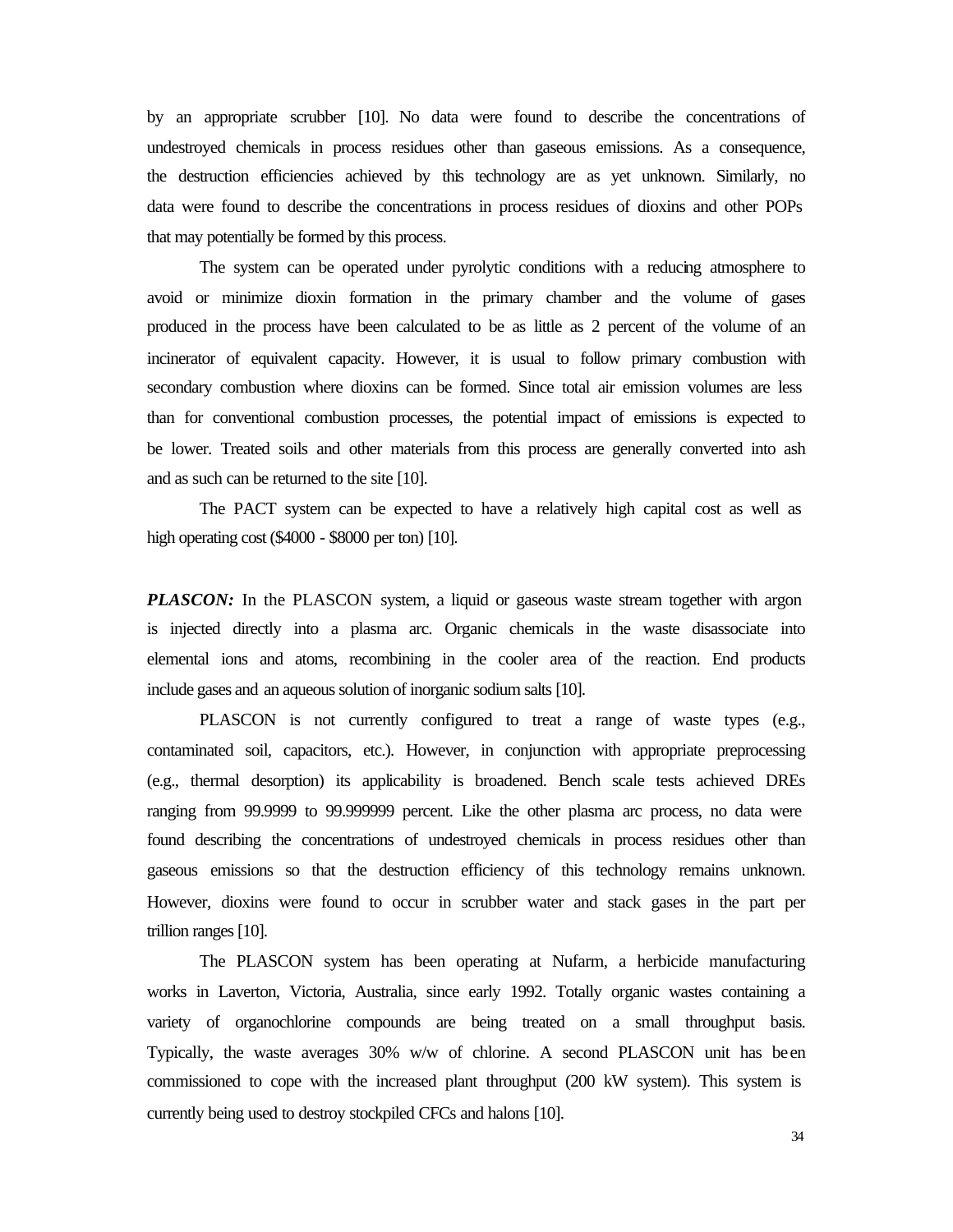Operating costs including labor vary depending on the work to be treated and the location of the site. These costs, in Australian dollars, are estimated to be under \$3000/tonne but typically range from \$1500 - \$2000/tonne [10].

#### *9.9. Catalytic Hydrogenation*

The potential destruction of chlorinated wastes by hydrogenation over noble metal catalysts has been recognised for many years [10]. However, noble metal catalysts are particularly susceptible to poisoning by a range of elements found in real world situations, thus limiting the applicability of the technology.

The CSIRO Division of Coal and Energy Technology has developed a process for the regeneration of PCB contaminated transformer fluids using hydrogenation catalysts based on metal sulphides, which are extremely robust and tolerant of most catalyst poisons [41]. The process is also claimed to destroy a wide range of chlorinated hydrocarbons, yielding hydrogen chloride and light hydrocarbons as by-products.

In recent trials relatively high concentrations of pure POPs compounds were treated in a hydrocarbon solvent and all were destroyed to below the detection limit of analysis, as shown in *Table 7*. The proponents claim that the variations in destruction efficiencies reflect differences in the limits of detection rather than real differences in the extent of destruction [42].

Most gaseous effluents are recycled through the reactor, although purge gases are discharged through a catalytic combustor. The proponents claim that no dioxins or furans have been detected leaving the catalytic combustor in gaseous emissions and that PCBs were less than 15 ng/m<sup>3</sup>. No data have been found describing the concentrations of dioxins and other POPs in other process residues.

## *9.10. Ultrasonic Technology*

Researchers at ANL are developing an innovative ultrasonic detoxification process that could ultimately be used to detoxify contaminated soil and groundwater at affected sites. ANL is one of the first research organizations to systematically test ultrasonic technology on the detoxification of contaminated soil and groundwater. Bench-scale batch and continuousflow experimental systems have been set up in the laboratory. The results of initial experiments conducted at Argonne confirmed that the ultrasonic detoxification can be used to reduce the concentrations of  $CCl_4$  in water (to less than 2 ppb) and soil (to less than 1 ppm). A conceptual process design of an ultrasonic soil- detoxification system has been completed.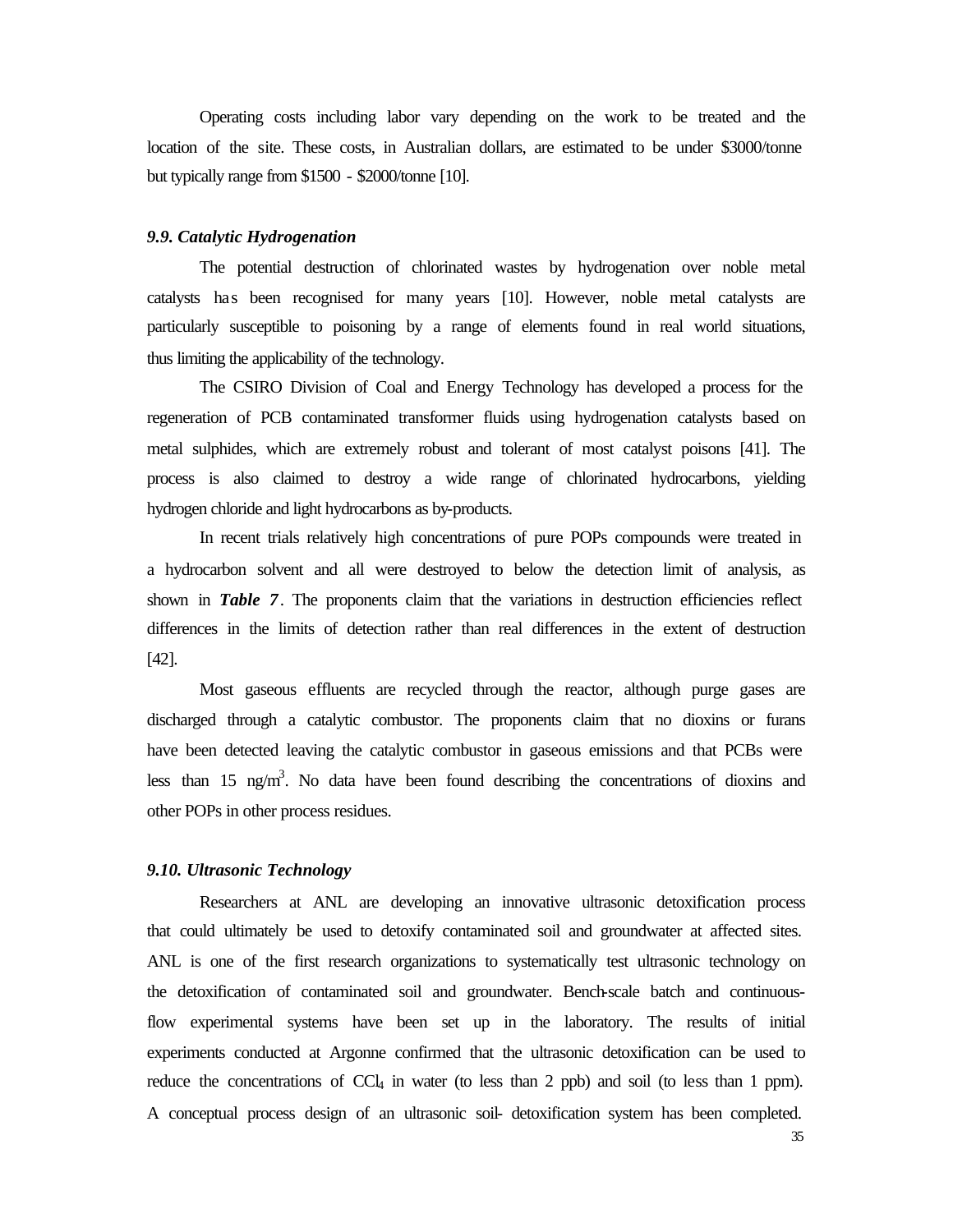In addition to the destruction of organic compounds, this process is also potentially able to remove radioactive compounds from the soil matrix, and these metals can be subsequently recovered. Preliminary cost estimates of the technology indicated that it would be less costly than incineration for treating soils and sludges contaminated with PCBs [43].

#### *9.11. Advanced Oxidative Process* [44]

Advanced oxidative processes (AOPs) involves the use of  $O_2$ ,  $H_2O_2$ ,  $T_1O_2$ , UV light, electrons, iron or other oxidizing compounds to degrade PCBs and volatile organic compounds (VOCs). AOPs utilize these oxidizing agents to produce free radicals, which indiscriminately destroy organic matter. The following set of reactions (*Scheme 1*) illustrates several reactions that can lead to the generation of free radicals (OH).

#### **FREE RADICAL (OH) FORMATION** BY ADVANCED OXIDATIVE PROCESSES

| <b>Ozonation</b>                              |                 |                                                                                                                                                                                 |  |
|-----------------------------------------------|-----------------|---------------------------------------------------------------------------------------------------------------------------------------------------------------------------------|--|
|                                               |                 | $O3 + OH \rightarrow \rightarrow \rightarrow \rightarrow \rightarrow \text{O}H + \text{O}E$                                                                                     |  |
| <b>IV</b> Peroxidation                        | (Several steps) |                                                                                                                                                                                 |  |
| $H_2O_2$ + photon $\longrightarrow$ 0OH + 0OH |                 |                                                                                                                                                                                 |  |
| <b>Fenton's Reagent</b>                       |                 |                                                                                                                                                                                 |  |
|                                               |                 | $Fe+2+H_2O_2$ $\longrightarrow$ $Fe+3$ + $OH + {}^{6}O$                                                                                                                         |  |
| TiO <sub>2</sub> Photocatalysis               |                 |                                                                                                                                                                                 |  |
|                                               |                 | $TiO_2 + photon$ $\longrightarrow$ $hole^{\bigoplus} + electron$                                                                                                                |  |
| hole + $H_2O$                                 |                 | $\rightarrow$ $\qquad \qquad \stackrel{\bigoplus}{\longrightarrow}$ $\qquad \qquad \stackrel{\bigoplus}{\longrightarrow}$ $\qquad \qquad \stackrel{\bigoplus}{\longrightarrow}$ |  |
| <b>Electrochemical Peroxidation</b>           |                 |                                                                                                                                                                                 |  |
| $Fe+2+H2O2$                                   |                 | $\rightarrow$ Fe+3 + OH + OH                                                                                                                                                    |  |

| $H_2O_2 + e^{\Theta}$ | $\rightarrow$ OH + $^0$ OH |
|-----------------------|----------------------------|

*Scheme 1: Generation of Free Radicals*

Electrochemical peroxidation (ECP) is an advanced oxidative process developed by SUNY at Oswego researchers, which uses electricity, steel electrodes, and peroxide to degrade PCBs and VOCs. The dominant mechanism for this process is Fenton's Reagent enhanced by electricity. Fenton's reagent creates free radicals, which can participate in reactions, which indiscriminately oxidize available organic matter. The following series of reactions illustrates the processes (*Scheme 2*).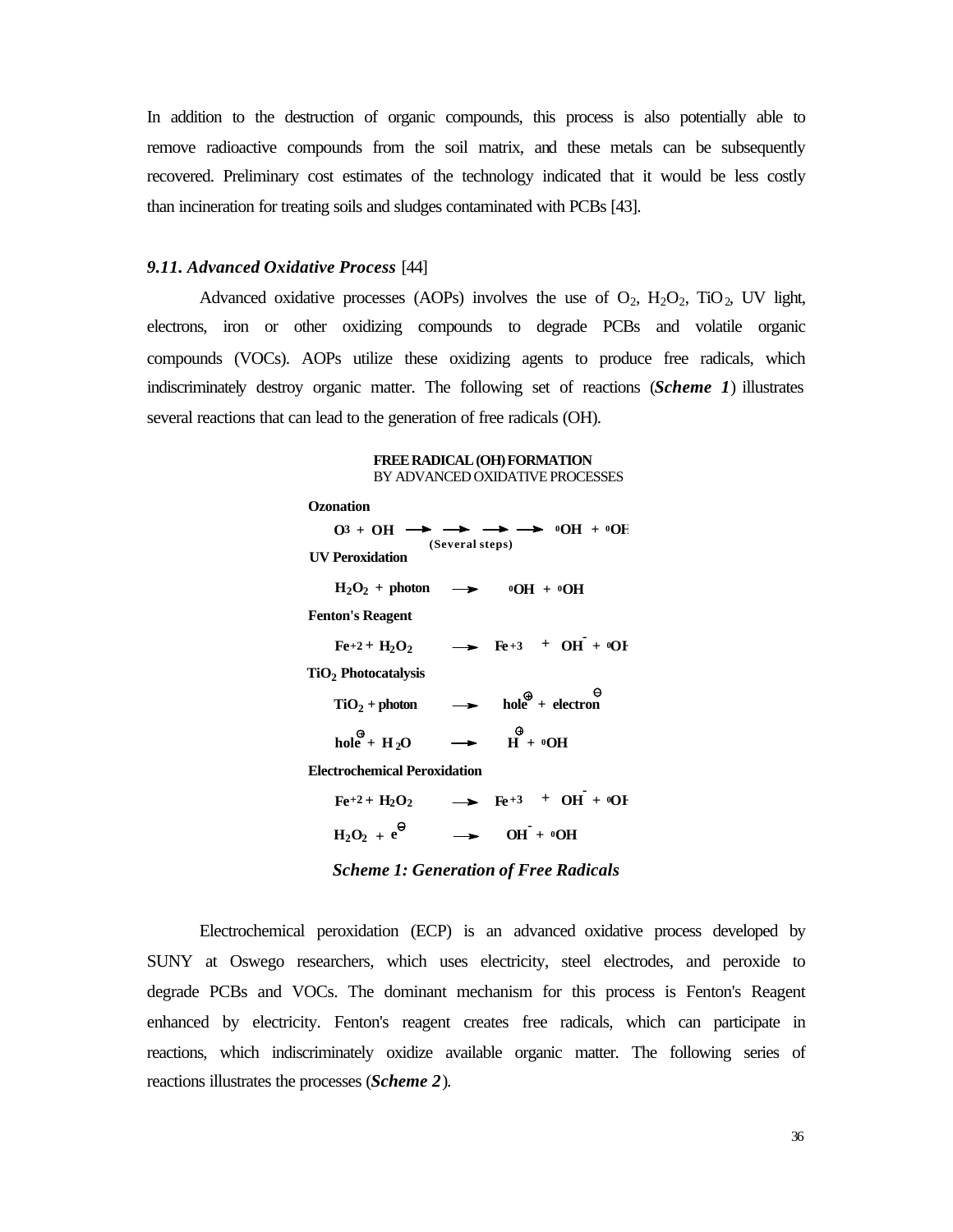ECPs can effectively and economically degrade low PCB concentrations in soil, sediments, and dredged slurries. ECPs have reduced treatment time from hours to minutes to degrade PCBs in sediment and water. Researchers at Oswego have conducted a series of ECP experiments on sediment contaminated with approximately 65 ppm of PCBs from the Superfund site in Massena.

ERC researchers have also conducted bench scale experiments, degrading more than 95% of PCBs in liquids and 68% of PCBs in slurries from a subsurface storage tank (SST) from a state Superfund site. These series of experiments were up-scaled using 200 L of the SST water, and resulted in 85% reduction of PCBs.

Other applications for electrochemical peroxidation includes PCB surface decontamination, dye decoloration, destruction of benzene, toluene and xylene in ground water, simultaneous metal removal and organic destruction, vapor phase treatment and wastewater treatment.

**<sup>0</sup>OH) Fenton's Reagent Creates Free Radicals (**

 $Eq. 1: \quad Fe^{+2} + H_2O_2$  $\rightarrow$  **Fe**<sup>+3</sup> + **OH** + <sup>0</sup>**OH** 

**Free Radicals Produced Can Participate in Reactions Which Indiscriminately Oxidize Available Organic Matter**

 $\rightarrow$  **H**<sub>2</sub>O + **R**<sup>o</sup> Organic Radicals (R<sup>e</sup> ) Can Also Be Oxidised, Dimerized **Eq. 2: or Reduced, Resulting in a Variety of Possible Reaction Pathways and Products**  $RH + \omega OH$ 

 $\rightarrow$  **Fe**<sup>+3</sup> + **RH**  $R^{\circ}$  +  $Fe+2$ **2 Dimer Product <sup>o</sup>**  $2R^{\circ}$  $R^{\circ}$  +  $Fe+3$   $\longrightarrow$   $Fe+2$  + Oxidized Product **Eq. 5: Eq. 4: Eq. 3: Eq. 3 Allows for the Regeneration of Fe +2 from Fe +3 which allows for the Propagation of Redox Chain Reactions** 

**RH = Organic Contaminant**

#### *Scheme 2: Electrochemical Peroxidation Reaction*

## *9.12. Solvent Extraction – Chemical Dehalogenation – Radiolytic Degradation*

This *ex-situ* physiochemical reduces the volume of the pollutant that needs to be destroyed. The technology uses an extracting chemical to dissolve target contaminants from soils in a final solution for treatment with recovery of the solvent used. This process produces relatively clean soil or sediment that can be returned to the original site or disposed on landfill. In some practices, prior to the solvent extraction, a physical separation technique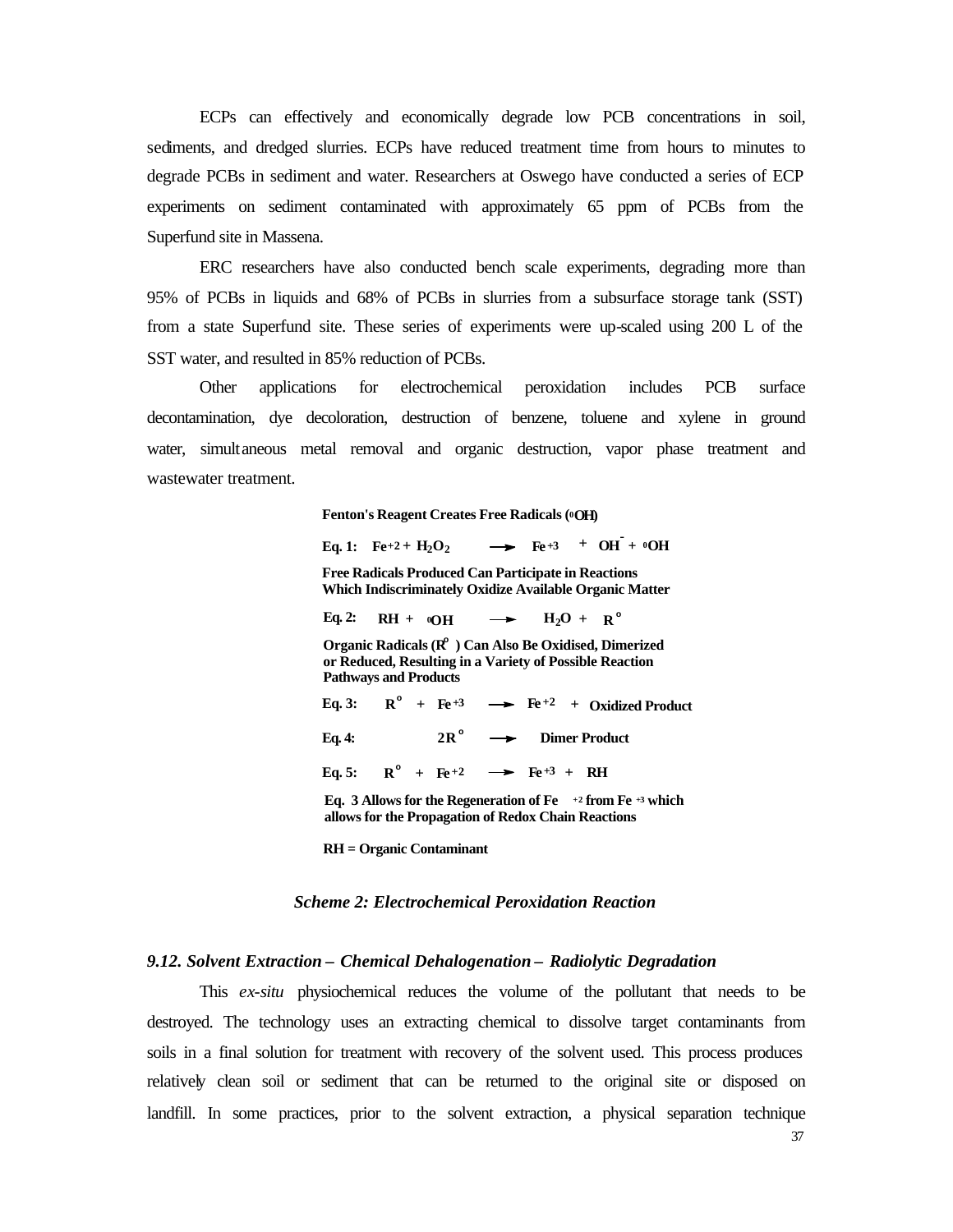may be used to screen the soils into coarse and fine fractions, which may enhance the kinetics of the extraction process. This pretreatment technology is very useful in mitigating organic waste and heavy metals.

Solvent extraction technology can be applied to soils contaminated with volatile and semi-volatile organic compounds and other higher boiling point complex organics, such as polynuclear aromatic hydrocarbons (PAHs), petroleum hydrocarbons, pesticide/insecticide, polychlorinated biphenyls (PCBs), dioxins, and pentachlorophenol (PCP). Recent US EPA regulatory guidelines allow soil extraction with non-harmful solvents for removal of PCBs. [45].

Solvent Extraction techniques are cost-effective methods to treat PCBs and other chlorinated compounds, but the main limitation is that the contaminants transferred to another phase must be destroyed through a secondary method. Different approaches have been developed to combine solvent extraction with other techniques like chemical dehalogenation with immobilized reagents (CDP) and gamma-ray irradiation. Recent studies shows that the PCB concentration in transformer oil was reduced from 700 ppm to non-detectable levels in less than 5 minutes using chemical dehalogenation. While the results for radiolytic degradation showed that the PCB concentrations decreased with an increased γ-ray dose; nearly 60 mega rads were needed to degrade PCBs from 300ppm down to 1ppm in solvent saturated soil [46].

#### *9.13. Solar Detoxification –Photochemical Degradation*

Sunlight energy can be used to degrade organic compounds of synthetic and natural origin. Short wavelengths (295 – 400 nm) of solar spectrum are greatly attenuated by the atmosphere, that radiation is able to generate direct and indirect photolytic processes that can degrade pesticides and PCBs polluting soil and surface waters. Since the mentioned wavelengths are attenuated more strongly than longer visible wavelengths, the rate of photolysis of pesticides is highly dependent on latitude, season and other meteorological conditions; thus, in tropical regions photochemical processes are a key factor to assess pesticides fate and degradation [47].

Solar energy is used to degrade hazardous organic chemicals by direct thermal decomposition or by photochemical reaction. Some advantages include savings in fuel use, improved thermal destruction of contaminants, and a reduction in exhaust gas volumes,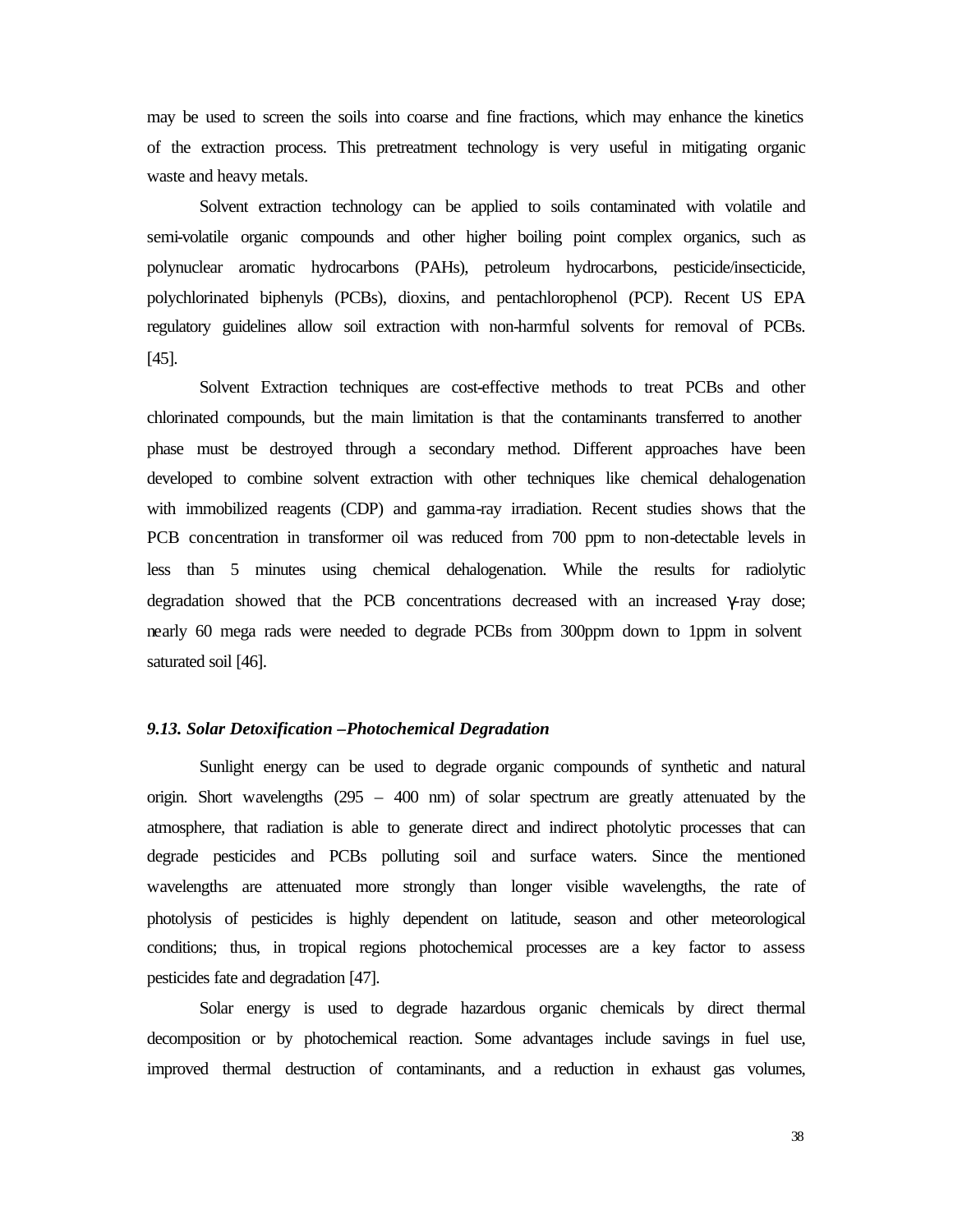including PICs (products of incomplete combustion). These processes can use either thermal energy or a range of photochemical reactions.

In order to use efficiently solar energy is required to concentrate the sola r radiation to achieve high temperatures to decompose or destroy the contaminants. Solar radiation is reflected by mirrors (heliostats) and absorbed by a receiver reaching temperatures of up to  $2,300^{\circ}$ K. No auxiliary fuel is required and it has been demonstrated to show an improvement in the destruction and removal efficiency (DRE) of organics, including pesticides, by a factor of 100 or more against conventional thermal technologies. High destruction efficiencies can be achieved at a temperature of  $750 \degree C$  that is lower than the temperature required for thermal incineration.

The main photochemical processes that aid thermal treatment in solar detoxification include photocatalytic oxidation using titanium dioxide (TiO2) as a catalyst. Ultraviolet radiation is used to promote an oxidation reaction in photocatalytic reactions using a catalyst such as  $TiO<sub>2</sub>$  in the presence of oxygen. The reactivity of singlet oxygen, irradiated with visible light in the presence of dissolved oxygen, is used in the dye-sensitizer processes. The reactive species produced can then react with contaminant molecules in the waste.

Oxidative degradation of pesticides, including Lindane in contaminated water has been tested with direct sunlight in a solar furnace. Singlet oxygen was effective against some of the pesticides but reacted slowly or not at all with others. All pesticides were degraded by OH radical generating agents (such as methylene blue). Each system has different capabilities, which needs to be taken into consideration when making comparisons.

#### *9.14. Thermal Desorption Integrated Technologies*

In this method the technologies involving thermal desorption as a pretreatmentseparation technique integrated with a post treatment-destruction technology are presented.

# *9.14.1.Thermal Desorption – Catalyzed Dehalogenation*

This system is composed by a thermal desorption system linked to the Base Catalyzed Dechlorination (BCD). The system uses an indirectly heated thermal desorber to split organic compounds from contaminated media [48]. The system is designed to achieve feed material temperatures of up to  $510^{\circ}$ C allowing an effective treatment of soils and sludge polluted with a wide range of low and high boiling point compounds. The system is applicable for hydrocarbons, pesticides, herbicides, PCBs, coal by-products, wood treating compounds, dioxins and furans. The gases produced during the process are treated by a vapour recovery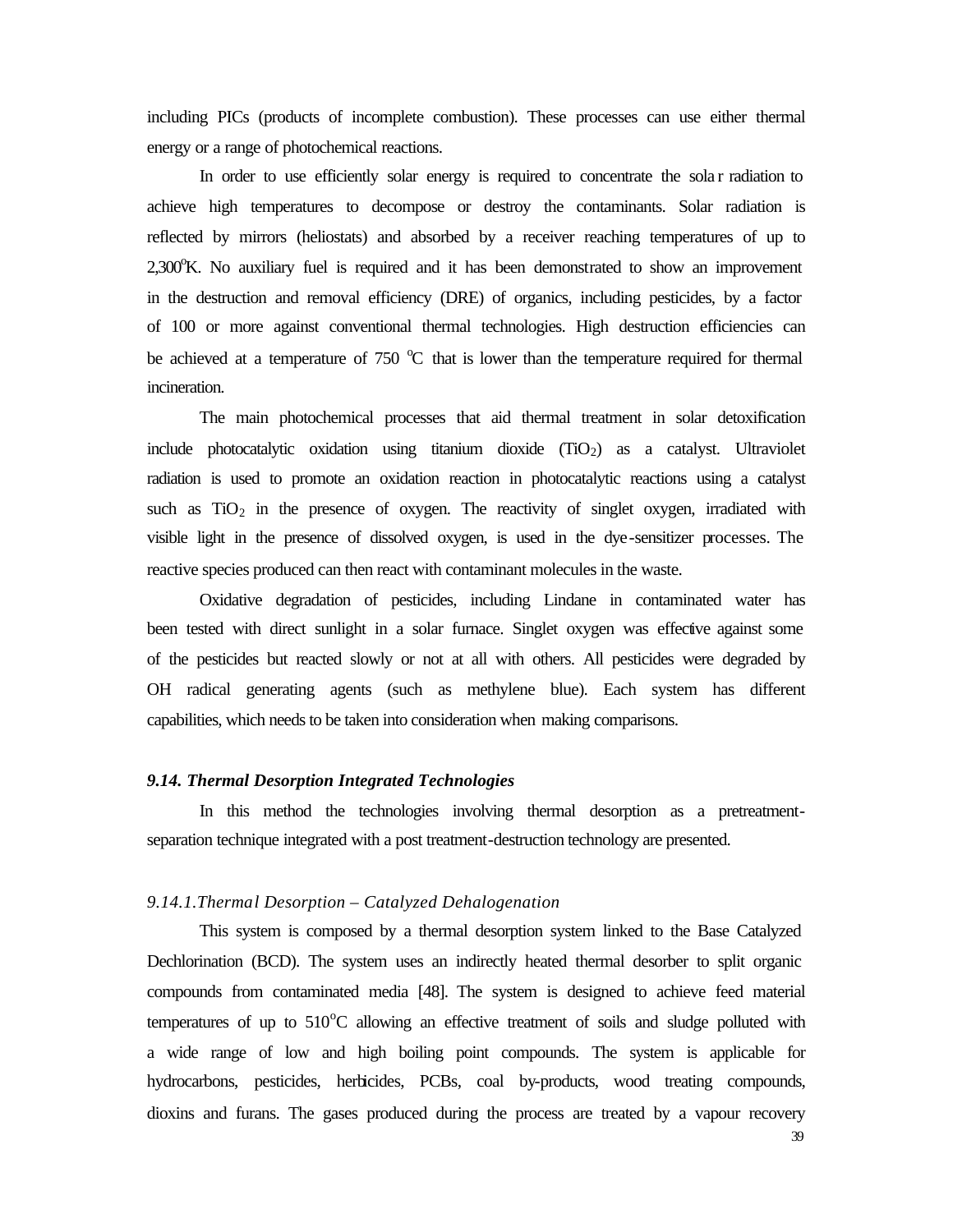system which includes an oil venturi, an oil scrubber, a water scrubber, a condensing unit and vapour phase carbon adsorption unit.

Contaminants and moisture volatilized from the contaminated material are entrained in the off-gas and are condensed and recovered by the scrubbers/condensers. The condensed mixture is separated and the organic contaminant is collected for recycling via solvent recovery, fuel substitution or treatment using the BCD process. Separated water can be treated by liquid phase carbon adsorption and sand filtration. Most of the treated water can be recycled back to the process for use in the scrubbers and cooling conveyor.

## *9.14.2. Thermal Desorption – Pyrolysis*

The PCS (*Product Control Soméus*) Technology is based on thermal desorption combined with flash pyrolysis technique, and followed by combustion. The main operational units of the system include indirectly heated rotary reactor, indirectly cooled solid material cooler, and multi venturi scrubber, pyrolysis gas combustion chamber, water treatment, auxiliary equipment and automatic operation with continuous monitoring.

The rotary reactor is the main component of the system. Waste is partially vaporized in a reductive environment under low vacuum conditions (0 to 50 Pa). The reactor is cylindrical in shape, arranged horizontally and rotates around its axis. The operating temperature in the reactor ranges from 450 to 800  $^{\circ}$ C. The waste may be introduced directly, or after drying in a desorber. If needed, the waste is ground in a mill in order to homogenize to a size less than 5 mm. The waste is decomposed into solid and vapor phases which include heavy metals in water insoluble form, high boiling point organics in the solid phase, and volatile organic compounds, volatile heavy metals and halogens in the vapor phase.

After the pyrolysis, the vapor phase is combusted and rapidly cooled; the gas stream is cleaned in a wet gas scrubber prior to emit. Although dioxin and furan gases are not generally formed in a reductive environment, it is possible that they could be formed following the combustion step. Therefore, after combustion the resulting gases must be treated by scrubbing. The scrubber process water is cleaned, neutralized and water recirculated.

The process applications include the conversion to energy of waste such as solid hazardous waste, PCB contaminated soil, mercury contaminated soil, hospital waste, municipal solid waste, sewage sludge and coal. Besides, the technology can treat a full range of chlorinated hydrocarbons, organochlorine pesticides, all organic and/or inorganic materials with combined contamination of organics, halogens and heavy metals. Although, this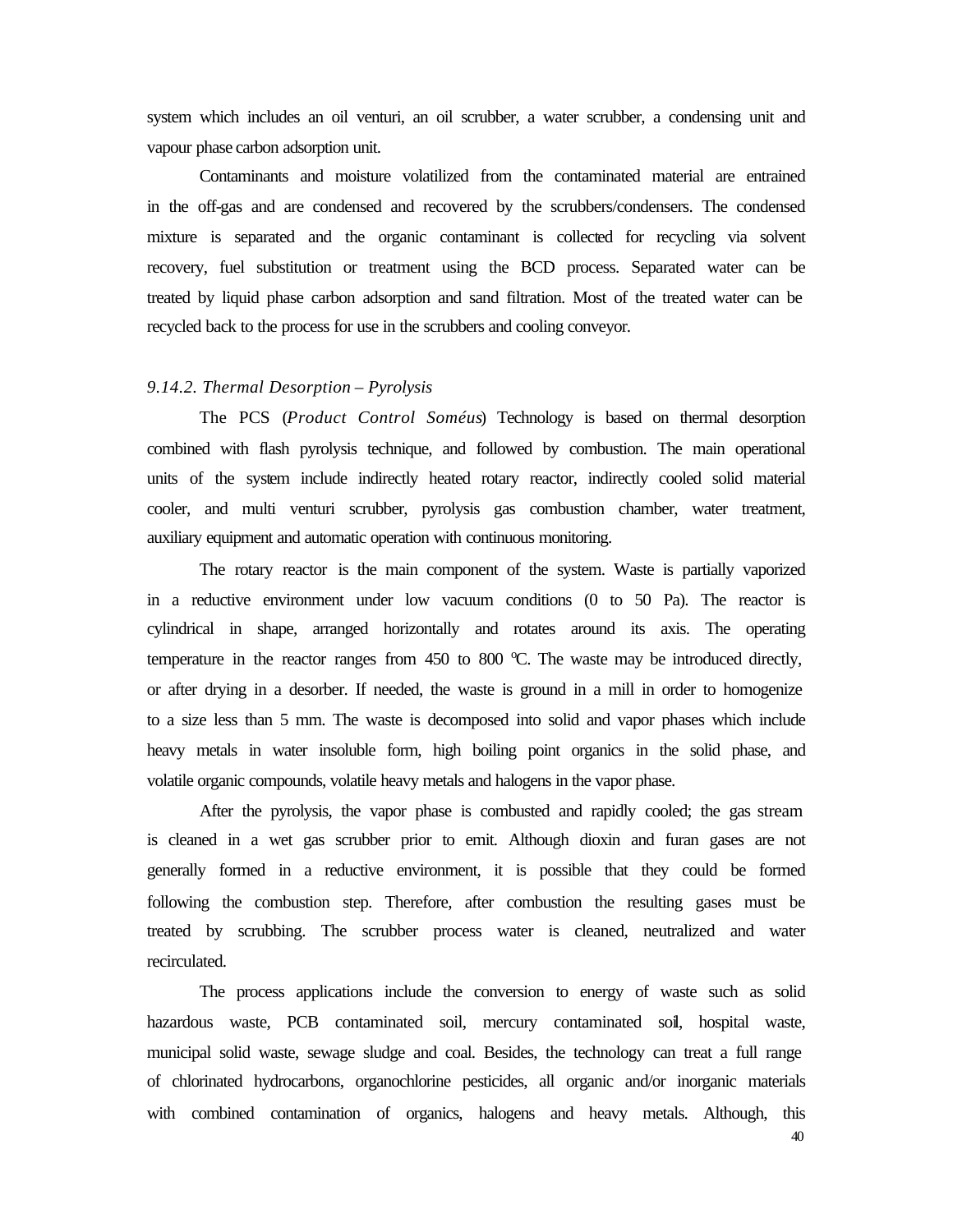technology is not applicable for treatment of liquids (water, flammable liquids and solvents), explosives and/or materials with highly oxidizing nature under heat treatment and materials that cannot be decomposed by thermal treatment at 600  $^{\circ}C$ .

#### *9.14.3.Thermal Desorption – Retort System*

This technology is adapted to treat contaminated soils containing volatile organic compounds (VOCs) or some semi-VOCs. The process has been configured for the treatment of pesticide contaminated soils, especially for dip sites.

The system involves an indirectly fired retort that is used to remove the volatile materials through an off gas-vent, leaving the treated soil for return to its original site. The retort operates on a continuous basis under negative pressure, and under neutral conditions (i.e. neither oxidizing, nor reducing) resulting in some leakage of air into the system. The treated soil leaves the retort via an overflow washer from where it is transferred to a stockpile.

The retort contents are indirectly heated. A combustion chamber surrounds the retort and the components are initially brought up to operating temperature by heating a batch charge of inert material. When this mass is at opening temperature, feed is started. Bed temperatures are monitored to ensure that conditions are maintained by varying either the feed rate or the firing rate; temperatures are set in the range of  $400 - 700$  °C depending on the residence time required, type of contaminant and soil properties. Typically in treating organochloride pesticide contaminated soils the retort operates with a bed temperature of 450 to 500  $^{\circ}$ C [49].

Within the retort the pollutants are volatilized and/or decomposed and separate as part of the off-gas. The off-gases are then drawn by a fan through a hot gas filtration system that removes particulate matter, allowing the cleaned gases to go to an afterburner for the residual organics destruction. The afterburner is designed to operate at  $1,100\degree$ C with a two-secondresidence time. From the afterburner, the gases are quenched to minimize dioxin and/or furan formation.

Retort process is only able to treat solids and sludge, although liquids (e.g. pesticides formulations) could be treated by first producing a slurry. Treatment of low volatility compounds such as PCBs is not proposed on the current development status.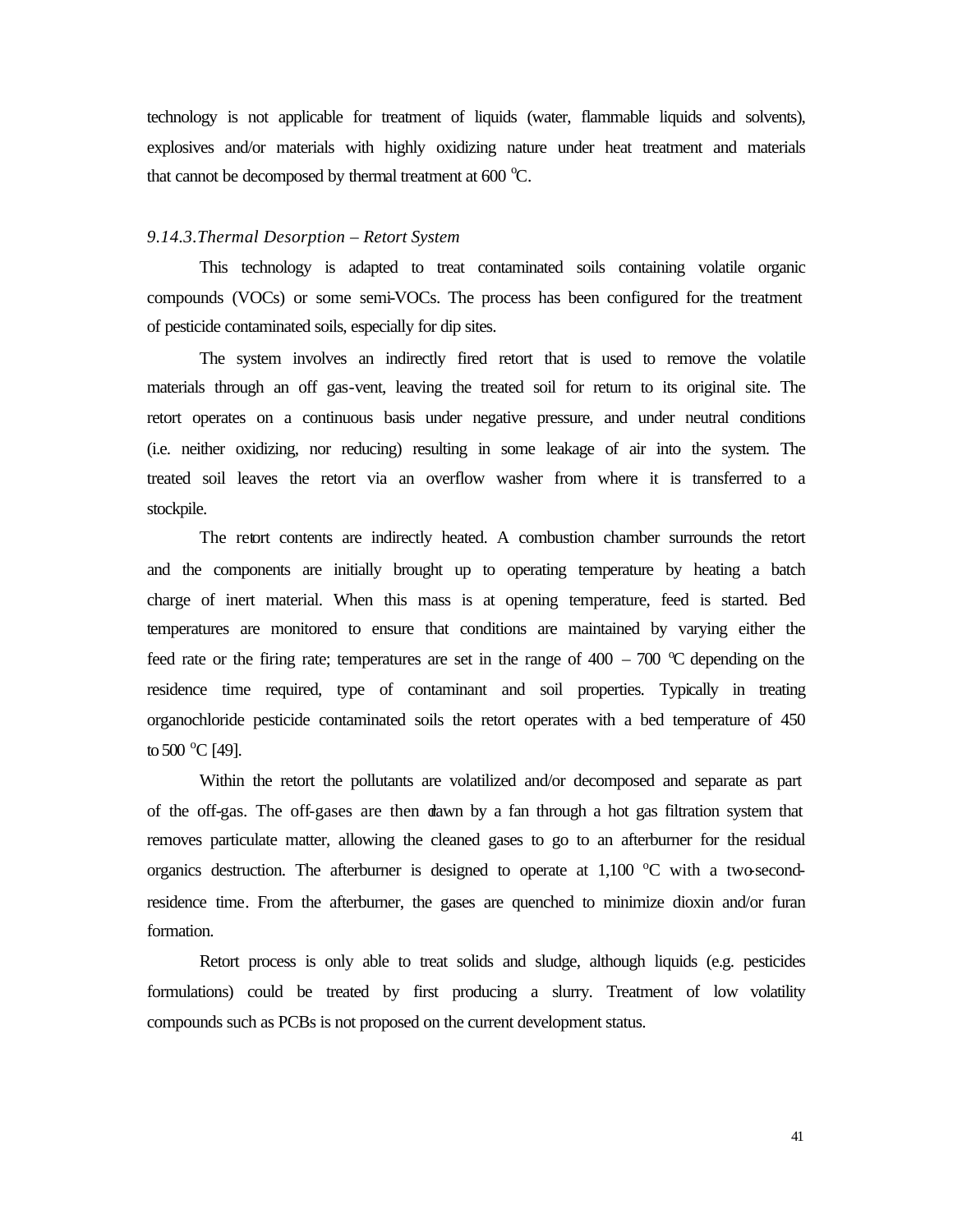#### *9.14.4. Vitrification*

The soil is treated with high temperature to cause a melt and form a glass when cooled. This technology can either be carried out *in-situ* or *ex-situ* ; consists on inserting graphite electrodes into the contaminated encased area and energizing with a high electrical resistance heating (more than  $1,700$  °C) to melt soil into a molten block. It is applicable for the treatment of organics (including pesticides and PCBs), inorganics and radionuclides. The organic contaminants will normally be destroyed while the inorganics will be trapped into the vitrified matrix. The Plasma Arc Centrifugal Treatment (PACT) mentioned above is a combination of Plasma Arc and Vitrification techniques [49].

#### *9.15. Biological Technologies*

Biological techniques are commonly carried out with indigenous microorganisms since these present superior performance due to the better survival rates compared to strains taken from geographically different locations (non-indigenous inoculants). However, some studies have illustrated that the use of indigenous microorganisms for bioremediation and as hosts for developing genetically engineered organisms does not provide any advantage in dynamic and highly competitive environments. Thus, the survey recommends that the site must be engineered to provide temporal advantages for the non-indigenous microorganisms, or the known inoculants must be able to degrade a specific site better than the native strain [50].

## *9.15.1. Bioslurry*

This is a proper technique for sites that require greater process control, more complete and faster degradation rates. The contaminated soils are mixed with water to form a slurry in order to allow contact between microorganisms and contaminants. Then the slurry is fed into a bioreactor where a controlled amount of air is supplied for mixing and aerating; inoculation may be performed to enhance treatment. If conditions (temperature, nutrient concentration and proper aeration) are optimized, slurry processes are faster than other biological processes. The treated slurry is suitable for direct land application, similar to composted soils [51].

The clean-up time is less than twelve months. Slurry-phase bioreactors are used to remediate soils and sludge contaminated with explosives, petroleum hydrocarbons, petrochemicals, solvents, pesticides and other organic chemicals. Bioslurry is favored over in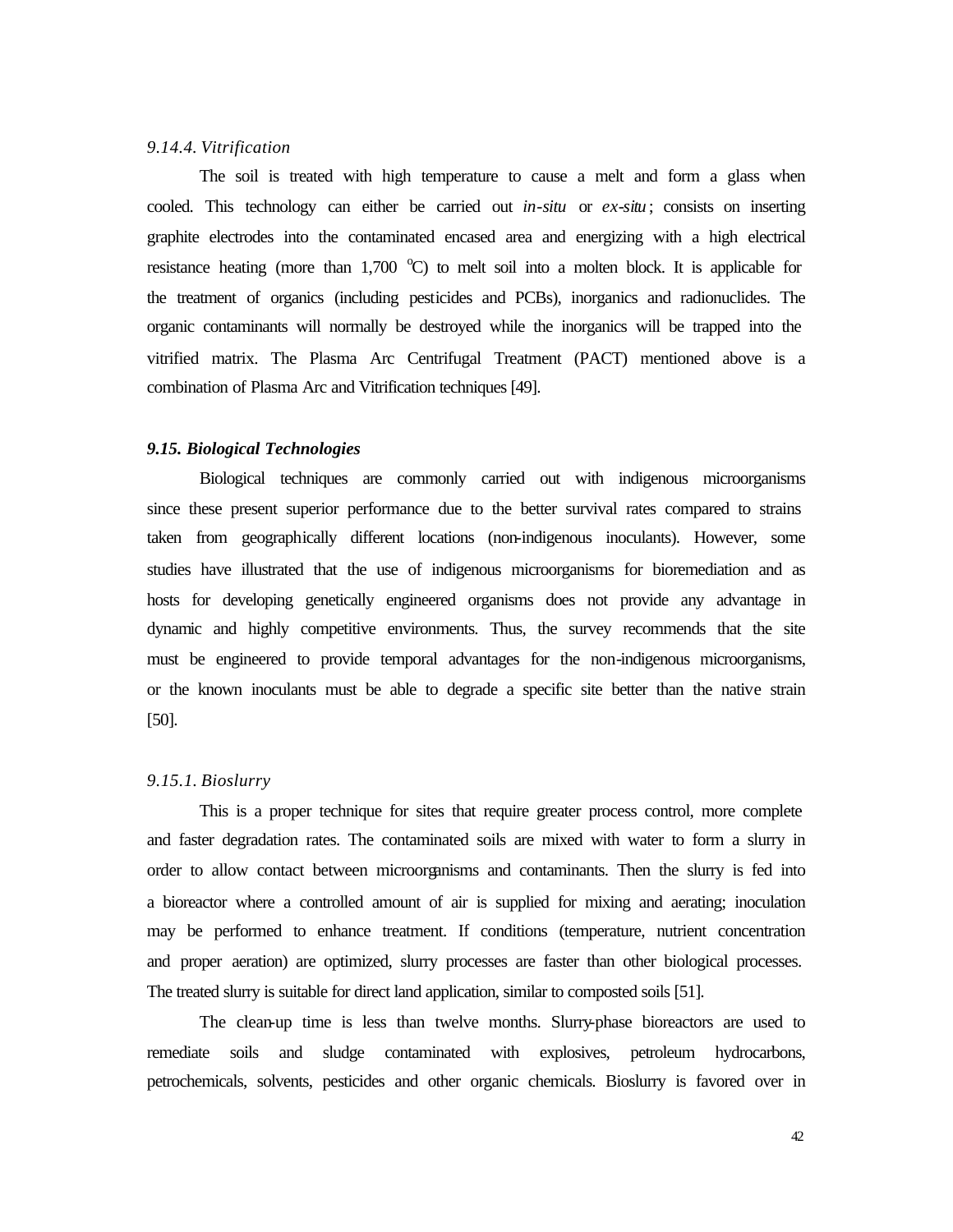situ biological techniques for heterogeneous soils, low permeability soils and areas where underlying groundwater is difficult to capture.

## *9.15.2. Enhanced Bioremediation*

Enhanced bioremediation, also called biostimulation or bioaugmentation, is a process to increase the biodegradation rate of contaminated soil by the addition of nutrients and oxygen. The activity of microflora and fauna may be stimulated by circulating water-based solutions through the contaminated soils and/or addition of indigenous/inoculated microorganisms, engineered microbial species or seeding with pollutant degrading bacteria so as to enhance biological degradation of contaminants or immobilization of inorganic contaminants [51]. Although it could be done in anaerobic conditions, it is more advantageous when oxygen is not limiting in order to prevent the formation of persistent byproducts such as vinyl chloride resulting from the anaerobic degradation of trichloroethylene.

This technique can be used *in situ* to treat soils contaminated with different pollutants such as petroleum hydrocarbons, solvents, pesticides, wood preservatives and/or nitrotoluenes.

#### **10. RECOMMENDATIONS AND CONCLUSIONS**

Due to restrictions on the use of PCBs, occupational exposures will be minimal. The only work place exposures in the future will probably be from replacing or servicing old equipment, transporting PCBs to hazardous waste storage and destruction sites and handling PCBs at these sites. Workers involved in these activities should wear protective clothing and follow decontamination procedures on completion of the work.

The difference between technologies that only separate and/or concentrate a pollutant (e.g. solvent extractions, thermal desorption) and those which destroy the contaminant (e.g. pyrolysis, oxidation, reduction, and biodegradation) must be considered when setting site remediation goals. Those technologies that only immobilize contaminants (e.g. landfill cap systems, stabilization and vitrification) should also be clearly differentiated.

The applicability and availability of the different treatment technologies depends on the location of treatment systems and whether the waste's ability to be transported to the treatment facility. The pesticides or PCBs are transported between countries depending on the availability of treatment systems within the country in which the waste is generated, as well as the quantities involved. While it is desirable to minimize the transport of pesticides and PCBs, the transport and mobilization of these contaminants will continue until enough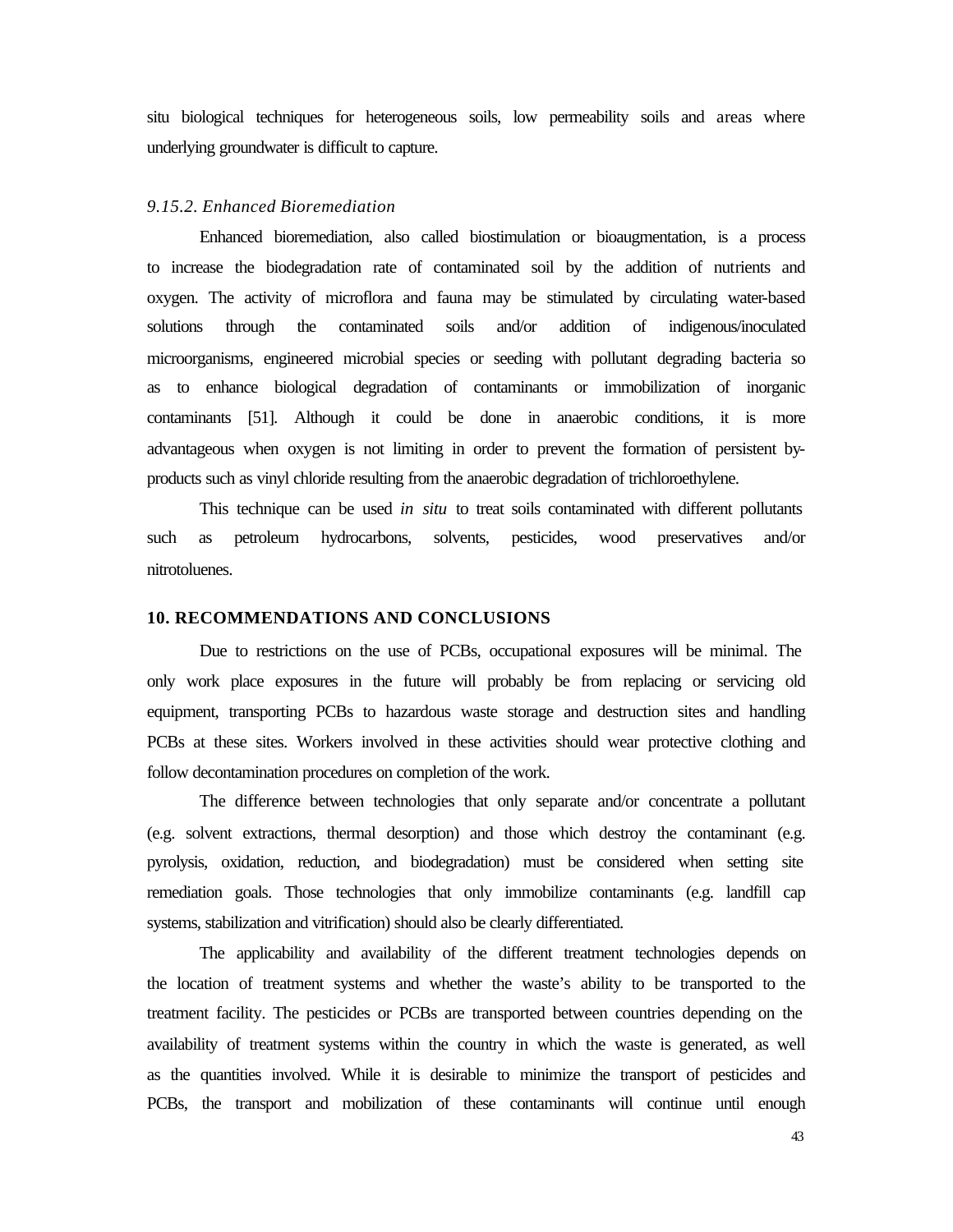movable units or *in-situ* treatment systems are performed within the countries that generate the waste.

To select the most proper technology is required to consider several ratable and nonratable criteria. Among "non-ratable", or relative criteria, are included public acceptability, risk and environmental impacts, which depend on the specific geographic site location. The ratable criteria may include the applicability of the method (in accordance with its development status), overall cost, minimum achievable concentration, clean-up time required, reliability, maintenance, post treatment cost and ability to use soil after treatment. Social, environmental, technical and economical criteria should be considered during technology selection process, the more criteria involved, and the more suited ones, the better performance obtained. In case of choosing more than one technology to treat a specific waste or soil, should be considered the limitations, impacts and risks appeared due to the combined methods. Environmental Impact and Risk Assessments must be carefully considered in order to avoid or control the emissions of POPs during the remediation process.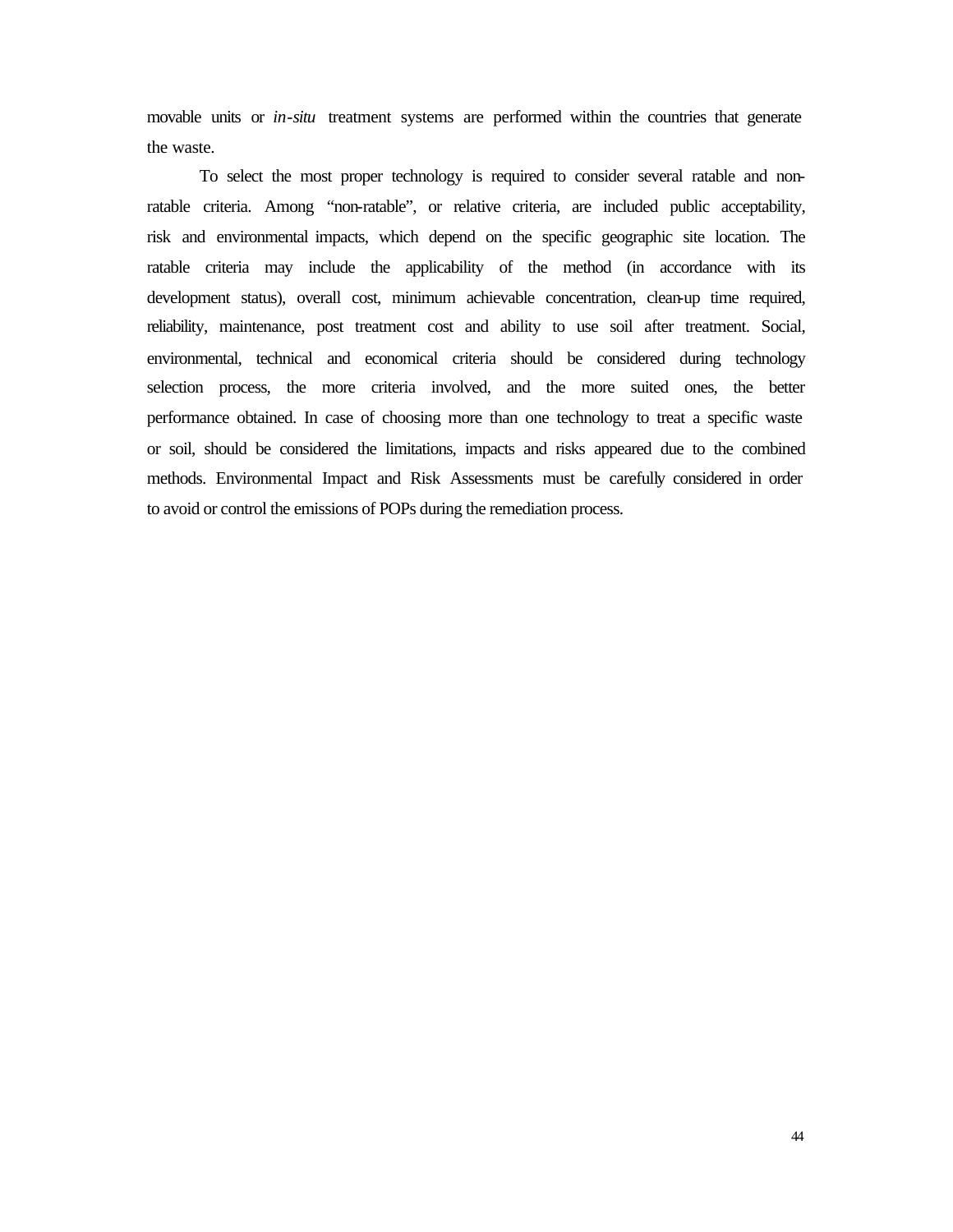#### **REFERENCES**

- 1. "*Persistent Organic Pollutants: Criteria and procedure for adding new substances to the global POPs treaty*" WWF Paper presented for delegates 'Consideration at POPs INC3. Available at www.worldwildlife.org/toxics.
- 2. UNEP *Inventory of World-wide PCB Destruction Capacity* December 1998
- 3. UNEP *Guidelines for the Identification of PCBs and Materials Contain ing PCBs* August 1999.
- 4. UNEP *Inventory of Information Sources on Chemicals PERSISTENT ORGANIC POLLUTANTS* – November 1999.
- 5. UNEP *Survey of Currently Available Non-Incineration PCB Destruction Technologies* August 2000.
- 6. Agency for Toxic Substances and Disease Registry. 1996*. Toxicological profile for polychlorinated biphenyls (update)*, Atlanta, GA; U.S. Department of Health and Human Services, Public Health Service.
- 7. a). Ahlborg *et al*.- *Toxic equivalency factor for dioxin -like PCBs* (1994) Chemosphere 28 (6) 1049-1079. b). U.S. EPA *Estimating exposure to dioxin-like compounds* (1994). c). *PCB Risk assessment review guidance document* – January 12,2000 – Versar Inc. - Interim Draft. d). *The Inventory of Sources of Dioxin in the United States* – EPA/600/P-98/002a – April 1998 – External Review Draft.
- 8. S. Tanabe, *PCB problems in the future: foresight from current knowledge*, *Environmental Pollution*, 50, 5-28, 1988.
- 9. Schwinkendorf, W., McFee, J., Devarakonda, M., Nenninger, L., Fadullon, F., Donaldson, T., and Dickerson, K., 1995. *Alternatives to Incineration: Technical Area Status Report. Prepared for the Mixed Waste Integrated Program*, U.S. Department of Energy, Office of Technology Development, Washington, D.C., April 1995.
- 10. Environment Australia, *Appropriate Technologies for the Treatment of Scheduled Wastes*, Review Report Number 4 - November 1997. Available at www.environment.gov.au.
- 11. USEPA, 1999. *Pesticide use and disposal, Technical Information Packages*.
- 12. Bracewell, J., Hepburn, A., and Thomson, C., *Levels and distribution of polychlorinated biphenyls on the Scottish land mass*, *Chemosphere* 1993, 27:1657-1667.
- 13. Chiarenzelli, J., Scrudato, R., Bush, B., Carpenter, D., and Bushart, S. *Do large-scale remedial and dredging events have the potential to release significant amounts of semivolatile compounds to the atmosphere?*, *Environ. Health Persp.* 1998, 106: 47-49.
- 14. United Nations Food and Agriculture Organization, 1996.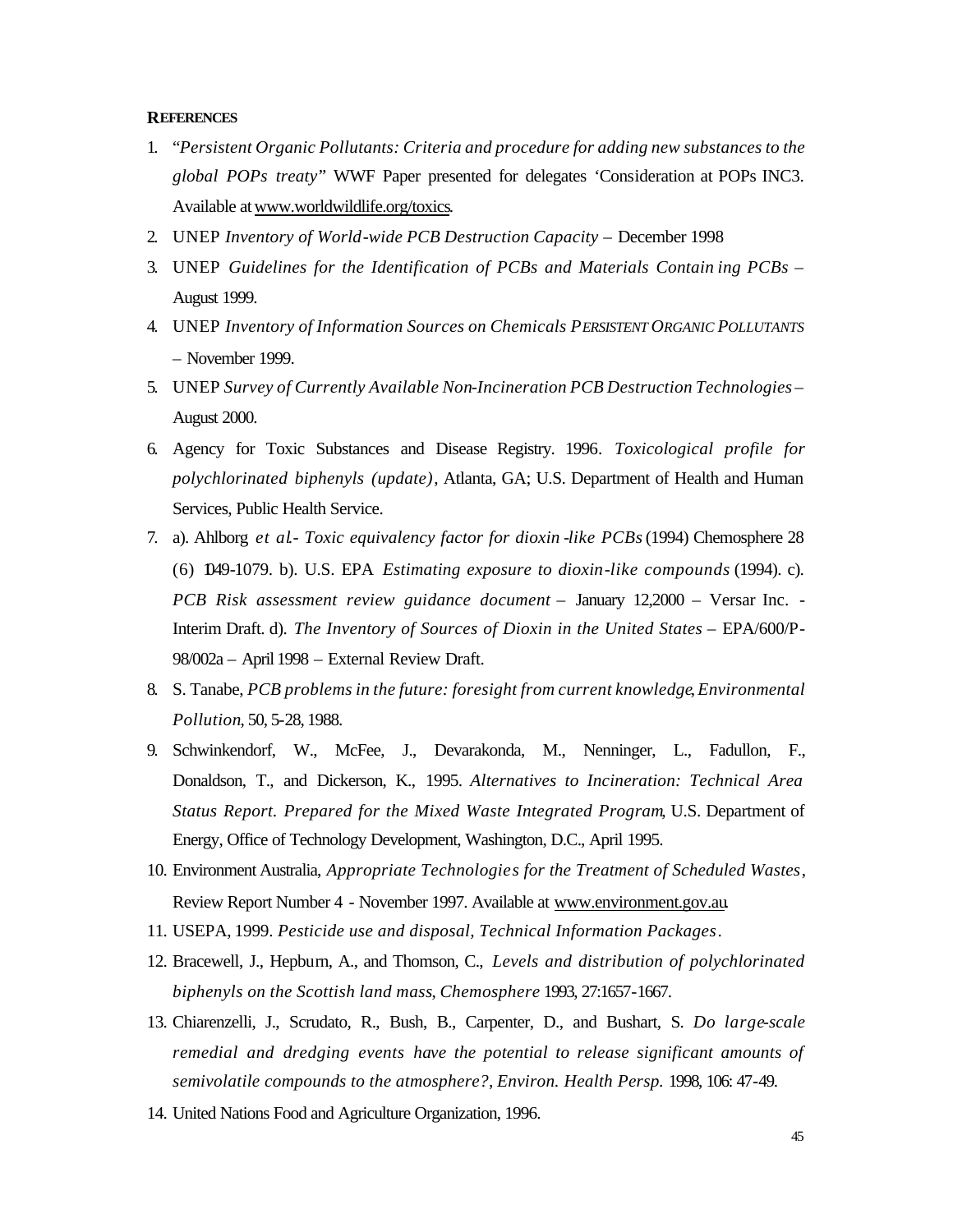- 15. OHM Remediation Service, 1995. *Trial Burn Report for the Baird & McGuire Superfund Site*. Contract No. DACW45-92-C-0047 Holbrook, Massachusetts.
- 16. Costner, P., 1998*. Technical Criteria for The Destruction of Stockpiled Persistent Organic Pollutants*, Third Meeting of the Intersessional Group Intergovernmental Forum on Chemical Safety, Yokohama, Japan.
- 17. Hansen E., 1992. *Burning Solid Waste in Cement Kilns*. Proceedings Kilburn '92, Brisbane.
- 18. Benestad C., *Incineration of Hazardous Waste in Cement Kilns*. Waste Management and Research, 7, 351, 1989.
- 19. Thomason T.B., Hong, G.T., Swallow, K.C. & Modell, M., 1990. The MODAR supercritical oxidation process." In: Freeman, H.M. (ed*). Innovative Hazardous Waste Treatment Technology Series*. Volume 1: Thermal Processes. Technomic Publishing Inc.
- 20. National Research Council, 1993. *Alternative technologies for the Destruction of Chemical agents and Munitions*. Washington, D.C.: National Academy of Sciences.
- 21. US Congress, 1991, cited in Environment Australia, 1997.
- 22. U.S. Environmental Protection Agency, 1997.
- 23. ELI Eco Logic, International, Inc., 1995. Permit Application: *PCB Treatment Using the ECO LOGIC Process at General Electric Canada*, Inc., Davenport Facility. Toronto, Canada, 15 December 1995.
- 24. U.S. Army Environmental Center, 1997. *Remediation Technologies Screening Matrix and Reference Guide*, 3rd Edition, Report No. SFIM-AEC-ET-CR-97053, October 1997.
- 25. EPA, 1996. *A Citizen's Guide to Chemical Dehalogenation*, EPA/542-F-96-004.
- 26. EPA, 1997. Office of Research and Development (ORD). Document: *Dehalogenation*  (Base Catalyzed decomposition, BCD).
- 27. S. Terres, W. Niederhut and W. Gallagher. "*Base-Catalyzed Decomposition Proven on Guam*". Pollution Engineering, April 1997.
- 28. Environment Australia, 1997. *Appropriate Technologies for the Treatment of Scheduled wastes*. Review Report number 4.
- 29. EPA, 1992. *Chemical Deh alogenation Treatability Studies under CERCLA: An overview.* Office of Emergency and Remedial Reponse Hazardous Site Control Division, EPA/540/R-92/013b.
- 30. U.S. EPA Risk Reduction Engineers Laboratory, 1993. *Draft Applications Analysis Report for the SoilTech Anaerobic Thermal Processor at the Wide Beach Development and Waukegan Harbor Superfund Sites*, Cincinnati, Ohio, May 1993.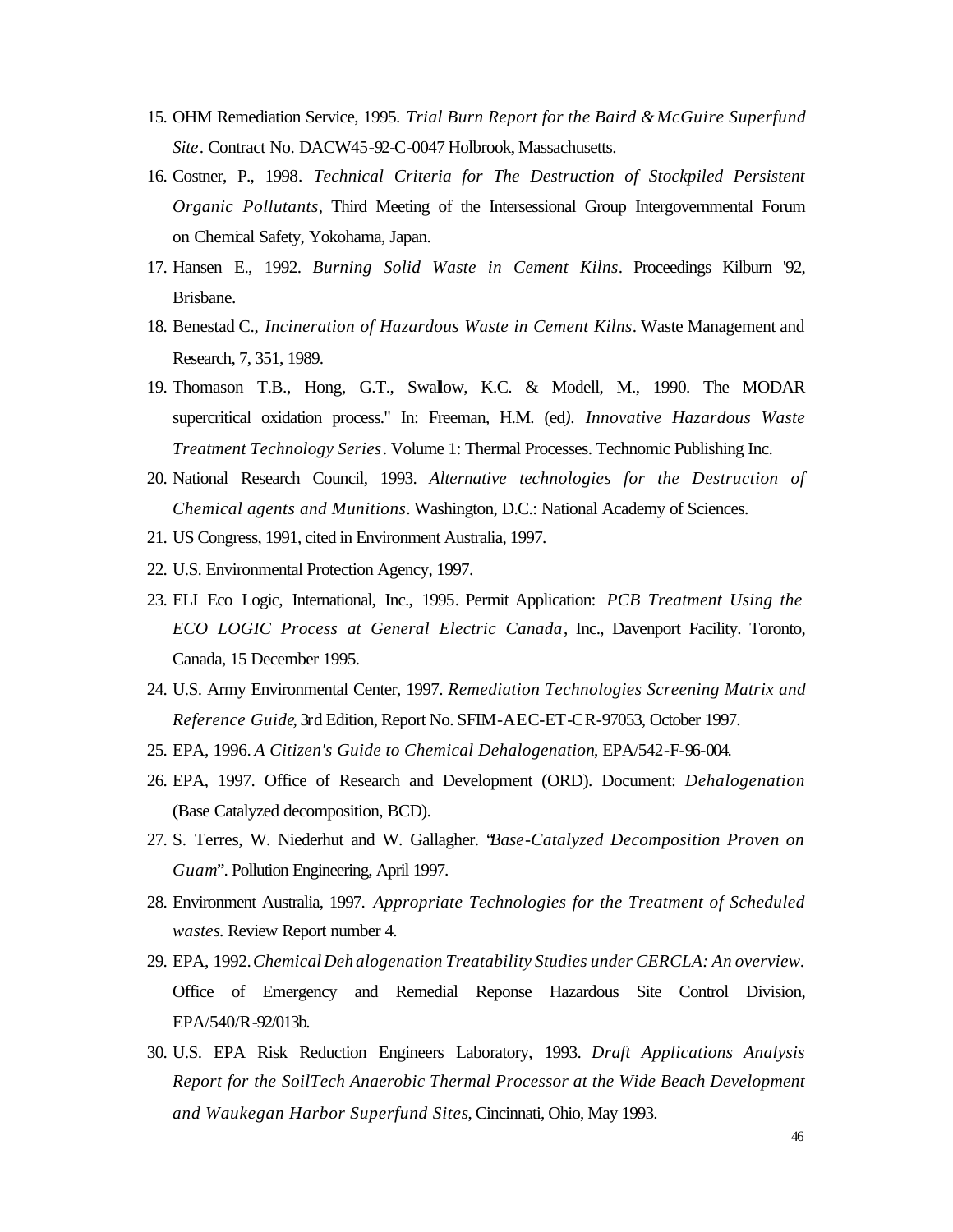- 31. New Zealand Ministry for the Environment, 1997.
- 32. P. Tundo, S. Facchetti, W. Tumiatti and U. Fortunati. *Chemical Degradation of 2,3,7,8- TCDD by means of Polyethyleneglycols in the presence of weak bases and an oxidant*, Chemosphere, 14 (5) 403-410, 1985.
- 33. EPA, 1997. Office of Research and Development (ORD). Document: *Dehalogenation* (Glycolate).
- 34. EPA, 1990. *Chemical Dehalogenation Treatment: APEG Treatment*, Engineering Bulletin, EPA, OERR and ORD, Washington, DC, EPA/540/2-90/015.
- 35. EPA, 1996. *A Citizen's Guide to Chemical Dehalogenation*, EPA/542-F-96-004.
- 36. EPA, 1995. *Thermal Desorption/Dehalogenation at the Wide Beach Development Superfund site Brant, New York.* Cost and Performance Report.
- 37. EPA, 1992. *Chemical Dehalogenation Treatability Studies under CERCLA: An overview.* Office of Emergency and Remedial Reponse Hazardous Site Control Division, EPA/540/R-92/013b.
- 38. Mather, R., Steckler, D., Kimmel, S., and Tanner, A., 1995. *Integrated Recycling of Industrial Waste Using Catalytic Extraction Processing at a Chemical Manufacturing Site*. Presented at the Spring National Meeting of the American Institute of Chemical Engineers, Houston, Texas, March 23, 1995.
- 39. Chanenchuk, C., Protopapas, A., and Alexopoulos, G., 1994. *Catalytic extraction process application to chlorinated waste streams*. Presented at the I&EC Special Symposium, American Chemical Society, Atlanta, Georgia, September 19-21, 1994.
- 40. Molten Metal Technology, 1996. News release: "*EPA Grants Molten Metal Technology Best Demonstrated Available Technology Status for All Wastes Previously Requiring Incineration*," Waltham, Massachusetts, March 12, 1996.
- 41. Musoke, G., Roberts D., and Cooke, M. 1982. *Bull. Environ. Contam. Toxicol*, 28: 467
- 42. Duffy, G., and Fookes, C., 1997. *Development of a catalytic process for the regeneration of transformer oils and the destruction of chlorinated hydrocarbons*. Presented at the I&EC Special Symposium, American Chemical Society, Pittsburgh, Pennsylvania, September 15-17, 1997.
- 43. Argonne National Laboratory, Industrial Technology Development Center, IL 60439.
- 44. Environmental Research Center, SUNY College, Oswego, Ny 13126.
- 45. USEPA, 1998. *New Protocol on Persistent Organic Pollutants* Negotiated under the UN Economic Commission for Europe*,* Convention on Long-Range Transboundary Air Pollution.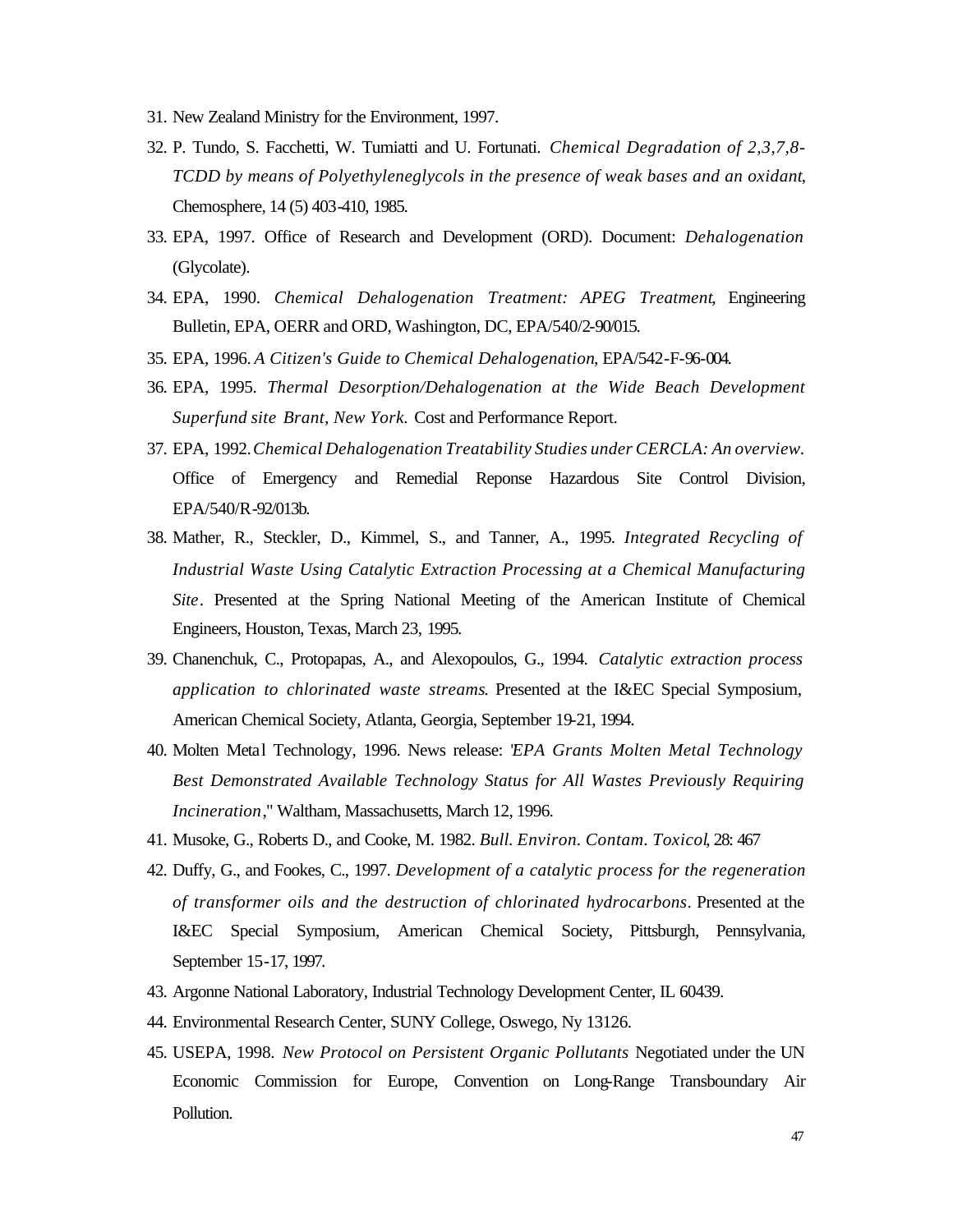- 46. Nam, P. *et al*, 1999. *Assessment of Radiolysis and Chemical Dehalogenation for decontamination of PCBs and PCDDs in soil*, 19<sup>th</sup> International Symposium on Halogenated Environmental Organic Pollutants and POPs, Dioxin 99, Venice, Italy.
- 47. Plimmer, J., 1998. Pesticides: *Environmental Impacts, Pesticide Formulation*, UNIDO, New Age International Publishers, Vienna.
- 48. Sheih, Y., 1994. Therm-O-Detox *A Thermal Separation System*. Proceedings 13th International Incineration Conference, Houston, Texas.
- 49. CMPS&F Environment Australia, 1997. *Appropriate Technologies for the Treatment of Scheduled Wastes* - Pretreatment Technologies, Review Report Num. 4. http://www.environment.gov.au/epg/swm/swtt/contents.html
- 50. Blumenroth, P. and Wagner-Dobler, I., 1998. *Survival of Inoculants in Polluted Sediments: Effect of Strain origin and Carbon Source Competition*, Microbal Ecology 35, 279.
- 51. Freeman, H., 1997. *Hazardous Waste Treatment and Disposal. Emerging bioprocesses*. Mc Graw Hill, 9.47.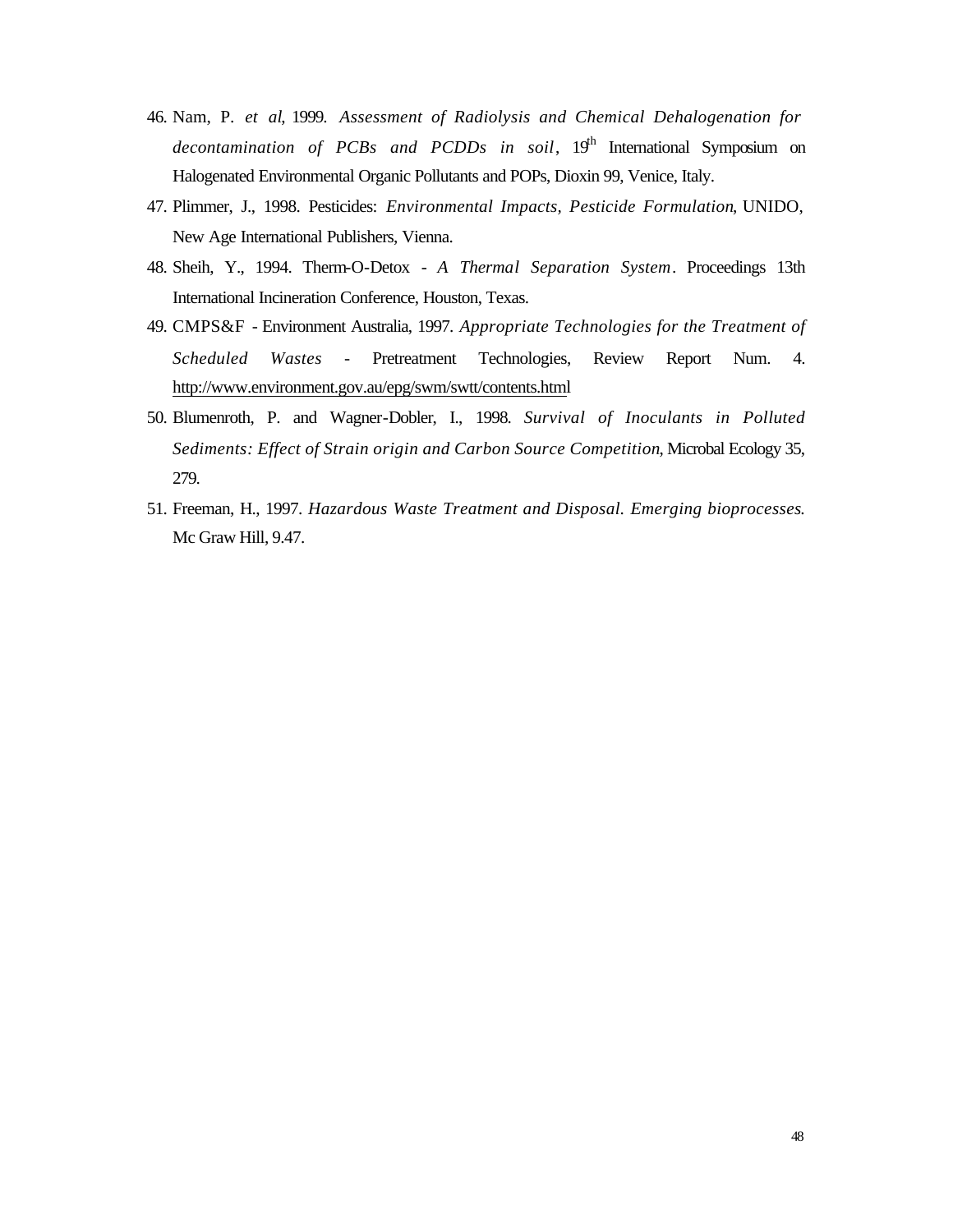| Table 1: Toxic Equivalency Factors (TEFs) for Dioxin-like PCBs |                  |  |  |
|----------------------------------------------------------------|------------------|--|--|
| PCB Congener                                                   | <b>TEF</b>       |  |  |
| 3,4,3',4'-TeCB (IUPAC 77)                                      | 0.0005           |  |  |
| 2,3,4,3',4'-PeCB (IUPAC 105)                                   | 0.0001           |  |  |
| 2,3,4,5,4'-PeCB (IUPAC 114)                                    | 0.0005           |  |  |
| 2,4,5,3',4'-PeCB (IUPAC 118)                                   | 0.0001           |  |  |
| 3,4,5,2',4'-PeCB (IUPAC 123)                                   | 0.0001           |  |  |
| 3,4,5,3',4'-PeCB (IUPAC 126)                                   | 0.1              |  |  |
| 2,3,4,5,3'4'-HxCB (IUPAC 156)                                  | 0.0005           |  |  |
| 2,3,4,3',4',5'-HxCB (IUPAC 157)                                | 0.0005           |  |  |
| 2,4,5,3',4',5'-HxCB (IUPAC 167)                                | 0.00001          |  |  |
| 3,4,5,3',4',5'-HxCB (IUPAC 169)                                | 0.01             |  |  |
| 2,3,4,5,2',3',4'-HpCB (IUPAC 170)                              | 0.0001           |  |  |
| 2,3,4,5,2',4',5'-HpCB (IUPAC 180)                              | 0.00001          |  |  |
| Toxic Equivalency Factors (TEFs) for PCDD/F                    |                  |  |  |
| Mono-, Di-, Tri - CDD                                          | $\boldsymbol{0}$ |  |  |
| 2, 3, 7, 8 - TCDD                                              | $\mathbf{1}$     |  |  |
| Other TCDD                                                     | $\overline{0}$   |  |  |
| 2, 3, 7, 8 - PeCDD                                             | 0.5              |  |  |
| Other PeCDD                                                    | $\overline{0}$   |  |  |
| 2, 3, 7, 8 - HxCDD                                             | 0.1              |  |  |
| Other HxCDD                                                    | $\overline{0}$   |  |  |
| 2, 3, 7, 8 - HpCDD                                             | 0.01             |  |  |
| Other HpCDD                                                    | $\overline{0}$   |  |  |
| <b>OCDD</b>                                                    | 0.001            |  |  |
| Mono-, Di-, Tri - CDF                                          | $\theta$         |  |  |
| 2, 3, 7, 8 - TCDF                                              | 0.1              |  |  |
| Other TCDF                                                     | $\overline{0}$   |  |  |
| $1, 2, 3, 7, 8$ - PeCDF                                        | 0.05             |  |  |
| $2, 3, 4, 7, 8$ - PeCDF                                        | 0.5              |  |  |
| Other PeCDF                                                    | $\overline{0}$   |  |  |
| 2, 3, 7, 8 - HxCDF                                             | 0.1              |  |  |
| Other HxCDF                                                    | $\overline{0}$   |  |  |
| 2, 3, 7, 8 - HpCDF                                             | 0.01             |  |  |
| Other HpCDF                                                    | $\overline{0}$   |  |  |
| <b>OCDF</b>                                                    | 0.001            |  |  |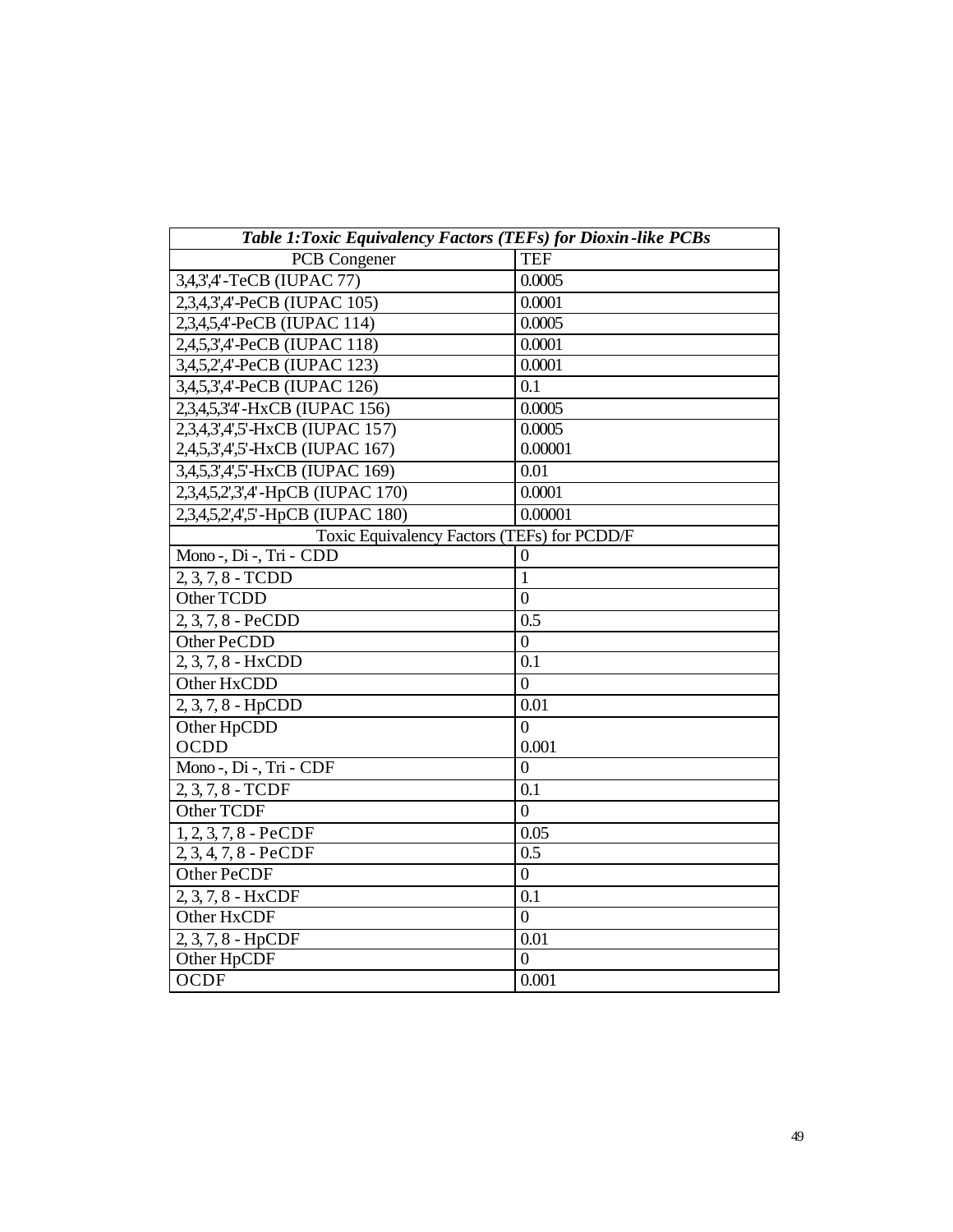| Table 2: Industrial use of PCBs (source EPA, 1994) |            |  |  |
|----------------------------------------------------|------------|--|--|
| <b>PCBs use</b>                                    | Percentage |  |  |
| Capacitors                                         | 50.3       |  |  |
| <b>Transformers</b>                                | 26.7       |  |  |
| Plasticizer uses                                   | 9.2        |  |  |
| Hydraulics and lubricants                          | 64         |  |  |
| Carbon-less copy paper                             | 3.6        |  |  |
| Heat transfer fluids                               | 1.6        |  |  |
| Petroleum additives                                | 0.1        |  |  |
| Miscellaneous industrial uses                      | 2.2        |  |  |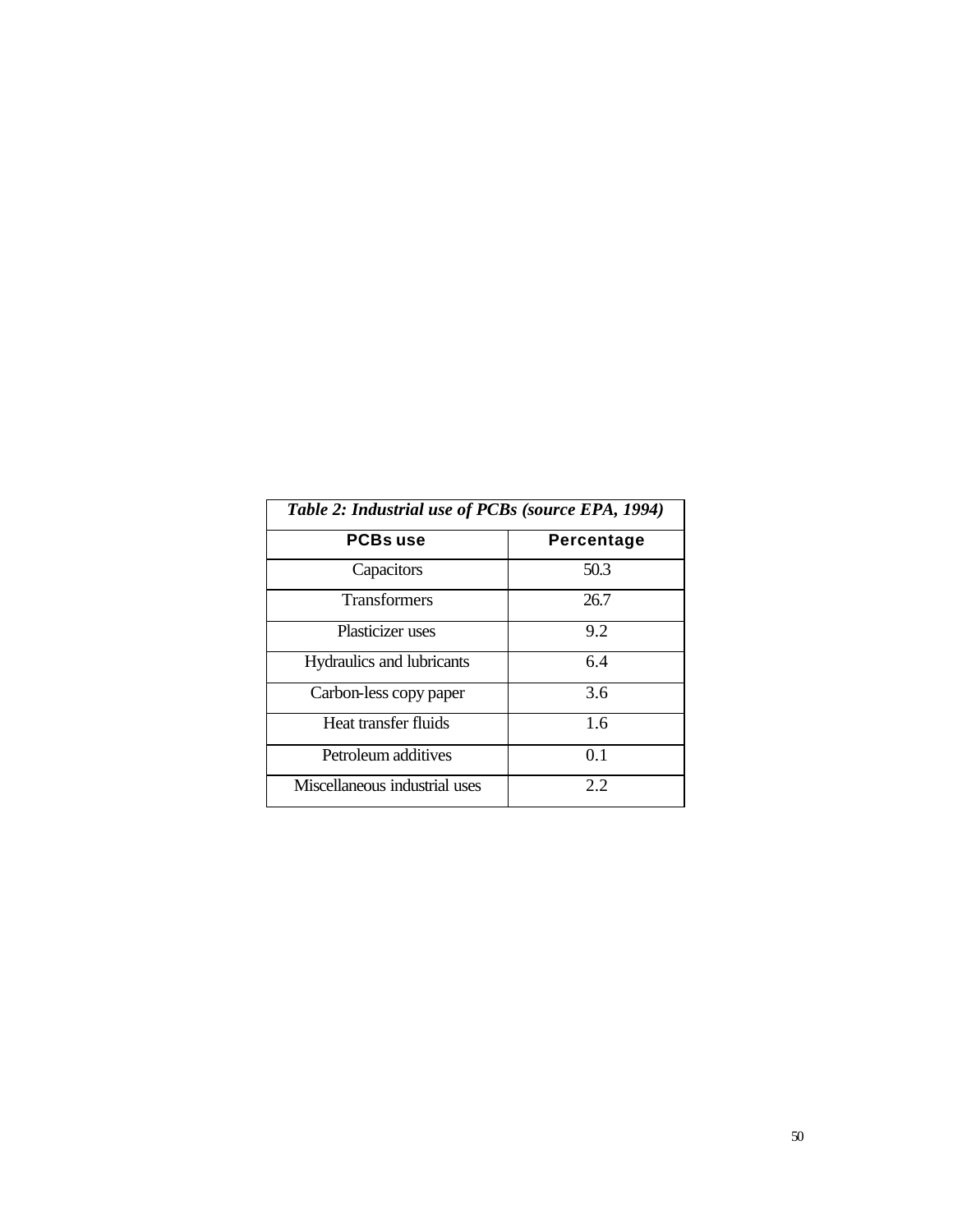| <b>Table 3: PCBs COMMON TRADE NAMES</b>                                                                                                                                                                                                |                |                                   |                     |  |
|----------------------------------------------------------------------------------------------------------------------------------------------------------------------------------------------------------------------------------------|----------------|-----------------------------------|---------------------|--|
| Aroclor                                                                                                                                                                                                                                | Chlorinol      | Fenclor                           | Nonflammable Liquid |  |
| Arochlor B                                                                                                                                                                                                                             | Chlorphen      | Hyvol                             | Phenoclor           |  |
| <b>ALC</b>                                                                                                                                                                                                                             | Clophen        | <b>Inclor</b>                     | Pydraul             |  |
| Apirolio                                                                                                                                                                                                                               | Clorinol       | Inerteen                          | Pyralene            |  |
| Asbestol                                                                                                                                                                                                                               | Diaclor        | Keneclor<br>Pyranol               |                     |  |
| <b>ASK</b>                                                                                                                                                                                                                             | DK             | Kenneclor / Kanechlor<br>Pyroclor |                     |  |
| Askarel*                                                                                                                                                                                                                               | <b>Dykanol</b> | Saf-T-Kuhl<br>Magvar              |                     |  |
| Adkarel                                                                                                                                                                                                                                | $EEC-18$       | <b>MCS 1489</b><br>Santotherm     |                     |  |
| Capacitor 21                                                                                                                                                                                                                           | Elemex         | $N$ $\alpha$ -Flamol              | Santovac 1 and 2    |  |
| Chlorextol                                                                                                                                                                                                                             | Eucarel        | Nepolin<br>Sovol and Sovtol       |                     |  |
| *Askarel is also the generic term used for non-flammable insulating liquid in transformers and<br>capacitors. "Askarel" PCBs are chemical mixtures containing many different PCB congeners. They have                                  |                |                                   |                     |  |
| a heavy, liquid, oil-like consistency, and weigh $1,200$ to $1,800$ kg/m <sup>3</sup> . They are very stable, exhibit low<br>water solubility, low vapour pressure, low flammability, high heat capacity, low electrical conductivity, |                |                                   |                     |  |
| and have a favourable dielectric constant for use in electrical equipment.                                                                                                                                                             |                |                                   |                     |  |
| Ref.: 1. U.S. E.P.A. - PCBs Q & A Manual -1994                                                                                                                                                                                         |                |                                   |                     |  |
| 2. AMAP Report 2000:3 – PCB in the Russian Federation: Inventory and proposals for                                                                                                                                                     |                |                                   |                     |  |
| priority remedial actions. ISBN 82-7971-008-6<br>3. Interim Draft-PCB Risk assessment review guidance document - January 12,2000 -                                                                                                     |                |                                   |                     |  |
| Versar Inc.                                                                                                                                                                                                                            |                |                                   |                     |  |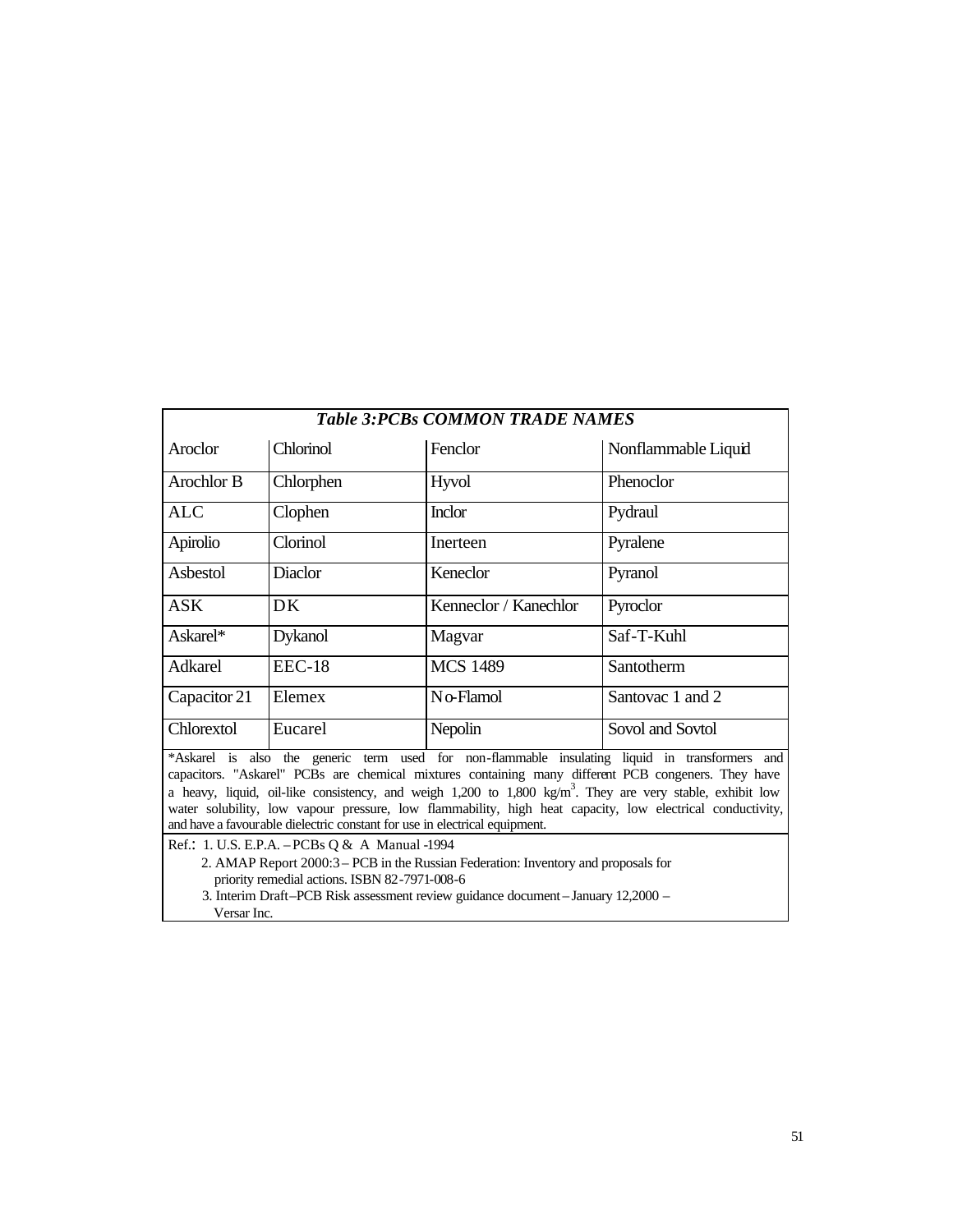| <b>Type of PCB material</b>       | <b>Methods</b>                     |  |
|-----------------------------------|------------------------------------|--|
| Liquid PCBs                       | PCB incinerator                    |  |
| $>500$ ppm                        | PCB incinerator, PCB boiler or PCB |  |
| 50-500 ppm                        | landfill                           |  |
| Non-liquid PCBs> 50 ppm           | PCB incinerator or PCB landfill    |  |
| Dredged materials and municipal   | PCB incinerator or PCB landfill    |  |
| sewage treatment sludge > 50 ppm  |                                    |  |
| <b>PCB</b> transformers           |                                    |  |
| $>500$ ppm                        | PCB incinerator or PCB landfill    |  |
| 50-500 ppm                        | Drain and dispose as solid waste   |  |
| Other PCB-contaminated electrical |                                    |  |
| equipment (except capacitors)     | Drain and dispose as solid waste   |  |
| containing 50-500 ppm             |                                    |  |
| PCB capacitors                    |                                    |  |
| $> 500$ ppm                       | PCB incinerator                    |  |
| 50-500 ppm                        | PCB incinerator or PCB landfill    |  |
| PCB hydraulics machine containing | Drain and dispose as solid waste   |  |
| $> 500$ ppm                       |                                    |  |
| Other PCB articles                |                                    |  |
| $>500$ ppm                        | PCB incinerator or PCB landfill    |  |
| 50-500 ppm                        | Drain and dispose as solid waste   |  |
| All other $PCBs > 50$ ppm         | PCB incinerator                    |  |

*Table 4: Methods approved for PCB disposal*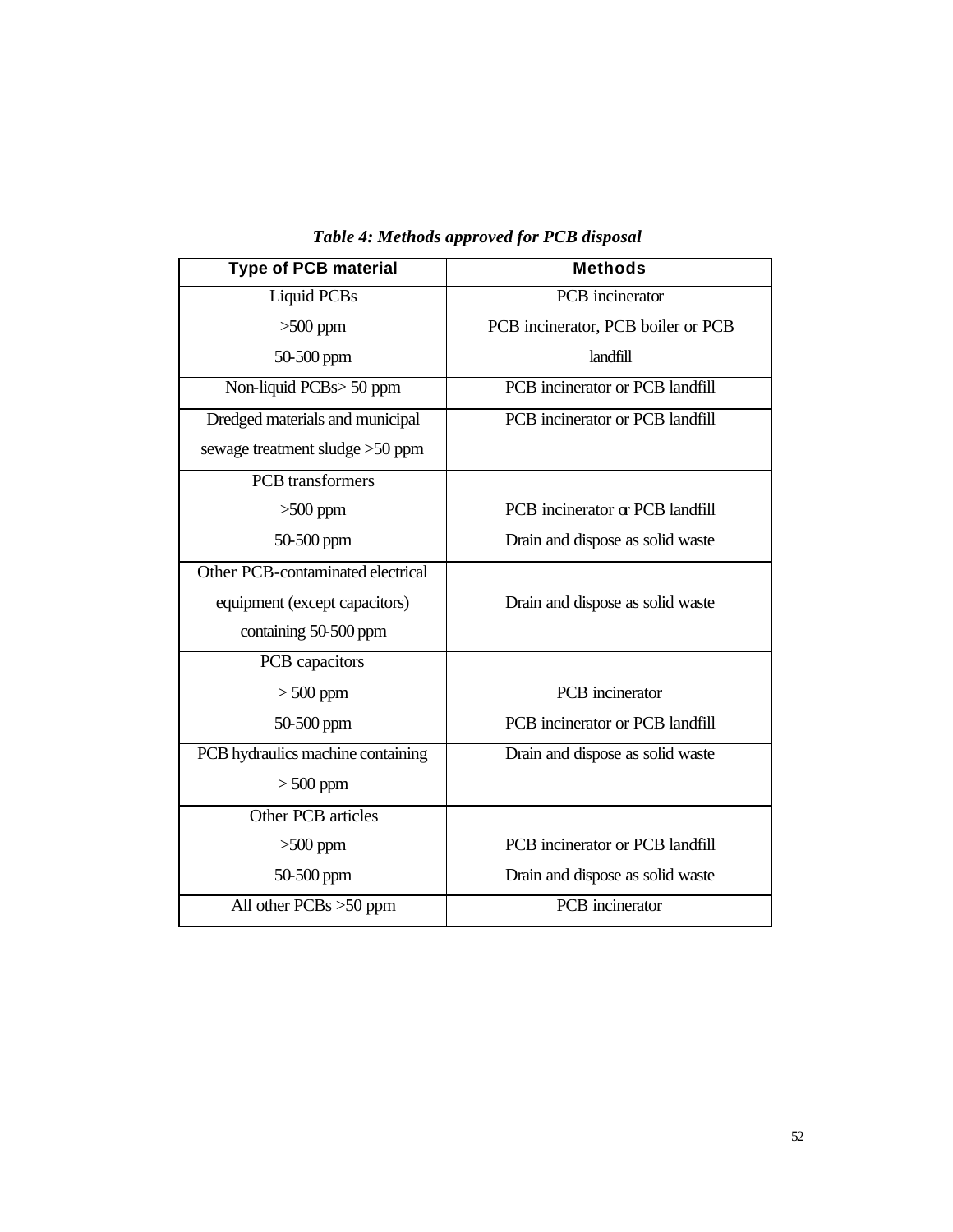# *Table 5: Solvated Electron Technology: Materials Treated and the Nature and Fate of Treatment Residues*

| S.No. | <b>Material Treated</b> | <b>Products</b>                    | <b>Disposal Options</b>     |
|-------|-------------------------|------------------------------------|-----------------------------|
| 1.    | Concentrated            | calcium<br>hydroxide,<br>Biphenyl, | Landfill as salts.          |
|       | <b>PCBs</b>             | calcium chloride.                  |                             |
| 2.    | PCBs in soils           | hydroxide,<br>calcium<br>Biphenyl, | Return soil to ground.      |
|       |                         | calcium chloride, clean soil.      |                             |
| 3.    | PCBs on surfaces        | Biphenyl, calcium hydroxide,       | Collect salts and landfill. |
|       |                         | calcium chloride.                  |                             |
| 4.    | PCB/oil mixtures        | Biphenyl, calcium hydroxide,       | Reuse oil. Landfill salts.  |
|       |                         | calcium chloride, oil.             |                             |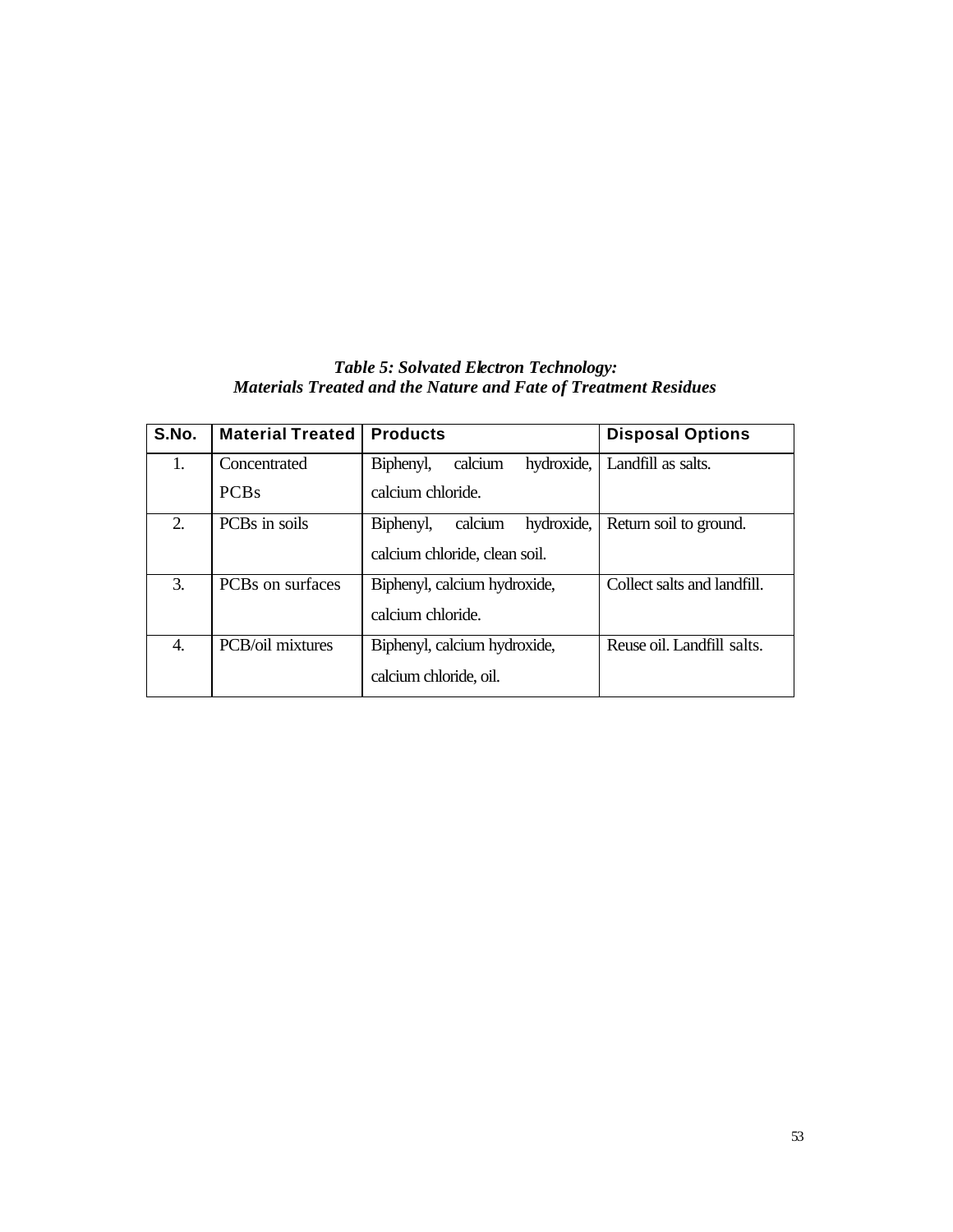| <b>Site</b>                                      | Contaminant/                                 | <b>Concentration</b>                                | <b>Concentration</b>              | <b>Volume treated</b>                    |
|--------------------------------------------------|----------------------------------------------|-----------------------------------------------------|-----------------------------------|------------------------------------------|
|                                                  | <b>Waste form</b>                            | before                                              | after                             |                                          |
| Signo Trading,<br><b>NY</b>                      | Dioxin/liquid                                | 135 ppb                                             | $<1$ ppb                          | 15 gallons                               |
| Montana Pole<br>Butte, MT                        | Dioxin<br>Furan/oil                          | 147-83,923 ppb                                      | $<1$ ppb                          | $10,000$ gallons                         |
| Western<br>Processing Kent,<br><b>WA</b>         | Dioxin/liquid<br>and sludge                  | 120 ppb                                             | $< 0.3$ ppb                       | 7,550 gallons                            |
| Wide Beach Erie<br>Country, NY                   | PCBs (Araclor<br>$1254$ /soil                | $120$ ppm                                           | $<$ 2 ppm                         | 1 ton                                    |
| Guam, USA                                        | PCBs/soil                                    | 2500 ppm with hot<br>spots as high as<br>45,860 ppm | $<1$ ppm                          | 22 tons soil<br>3,4 tons crushed<br>rock |
| Bengart &<br>Memel<br>Buffalo, NY                | PCBs/soil                                    | 51 out of 52 drums,<br>$108$ ppm                    | $<$ 27 ppm                        | 52 fifty-five gallon<br>drums            |
| <b>Economics</b><br>Products Omaha,<br><b>NE</b> | TCDD, 2,4-D,<br>2, 4, 5-T/liquid             | $1.3$ ppm<br>17,800 ppm<br>2,800 ppm                | <b>ND</b><br>334 ppm<br>55 ppm    | 20 gallons                               |
| Crown Plating,<br>M <sub>O</sub>                 | Organic<br>pesticides/herbicides<br>(Silvex) | Silvex 10,000 ppm<br>Dioxin 24.18                   | Silvex 32 ppb<br>Dioxin 0.068 ppb |                                          |

*Table 6: APEG performance data (ref. 32 and 33).*